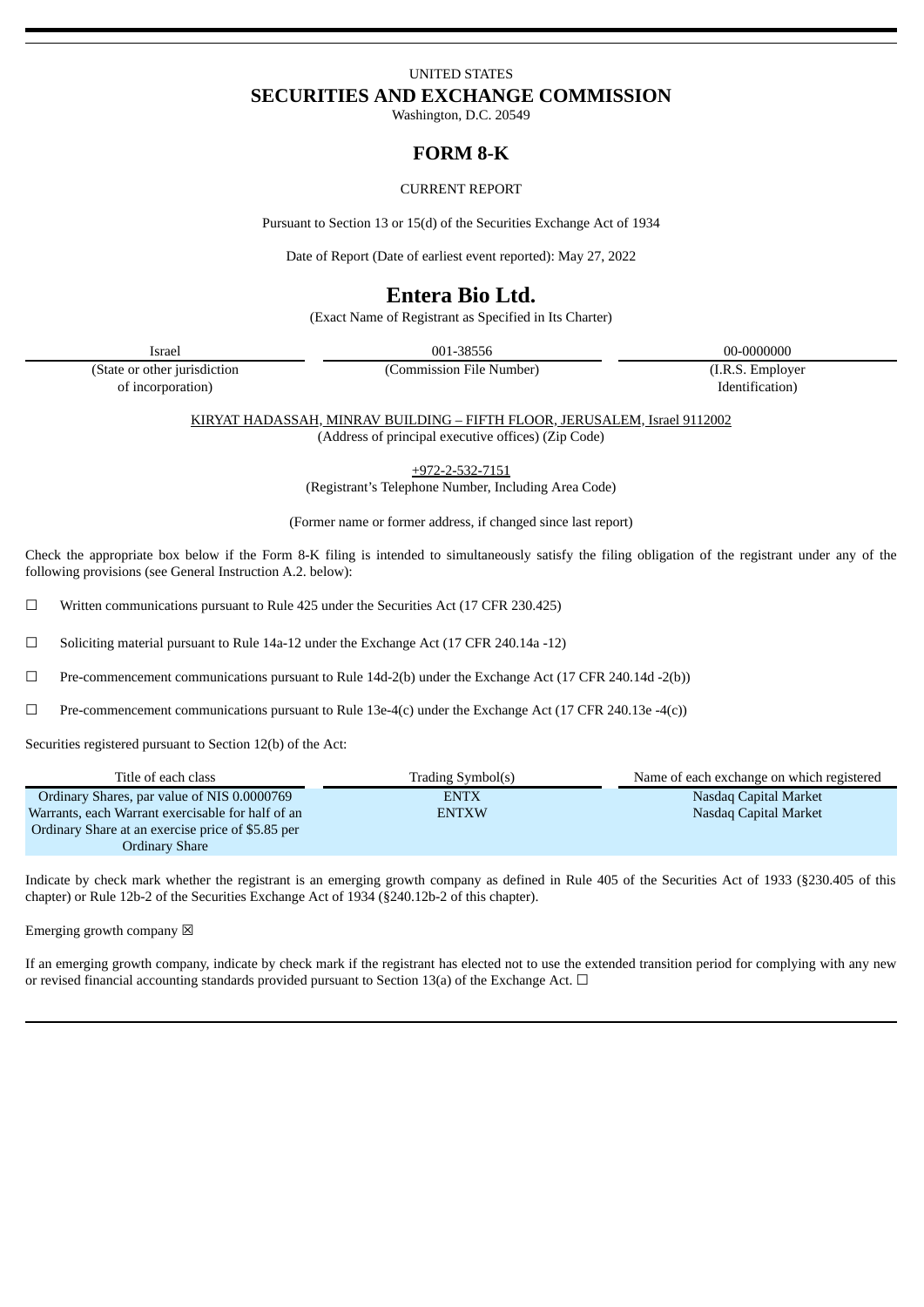### **Item 1.01 Entry into a Material Definitive Agreement.**

As previously reported by Entera Bio Ltd., a company organized under the laws of the State of Israel (the "Company"), on May 7, 2021, the Company entered into an At Market Issuance Sales Agreement (the "Original Sales Agreement") with B. Riley Securities, Inc. (the "Agent"), relating to the Company's issuance and sale, from time to time, of its ordinary shares. On May 27, 2022, the Company entered into an Amended and Restated At Market Issuance Sales Agreement (the "A&R Sales Agreement") together with the Agent for the purpose of amending the Original Sales Agreement to effect conforming changes necessary to provide for the fact that the Company is no longer a foreign private issuer. The A&R Sales Agreement otherwise retains all material terms of the Original Sales Agreement. The A&R Sales Agreement provides for the sale of shares in transactions that are deemed to be "at the market offerings" as defined in Rule 415 under the Securities Act pursuant to the Company's Registration Statement on Form S-3, to be filed on May 27, 2022.

The foregoing description of the A&R Sales Agreement is only a summary and is qualified in its entirety by reference to the full text of the A&R Sales Agreement, which is filed as Exhibit 10.1 to this Current Report on Form 8-K and incorporated by reference in this Item 1.01.

### **Item 9.01 Financial Statements and Exhibits.**

### (d) Exhibits

[10.1\\*](#page-3-0) Amended and Restated At Market Issuance Sales [Agreement,](#page-3-0) dated May 27, 2022, by and between Entera Bio Ltd. and B. Riley Securities, Inc.

### 104 Cover Page Interactive Data File

Pursuant to Item 601(a)(5) of Regulation S-K, schedules and similar attachments to this exhibit have been omitted because they do not contain information material to an investment or voting decision and such information is not otherwise disclosed in such exhibit. The Company will supplementally provide a copy of any omitted schedule or similar attachment to the U.S. Securities and Exchange Commission or its staff upon request.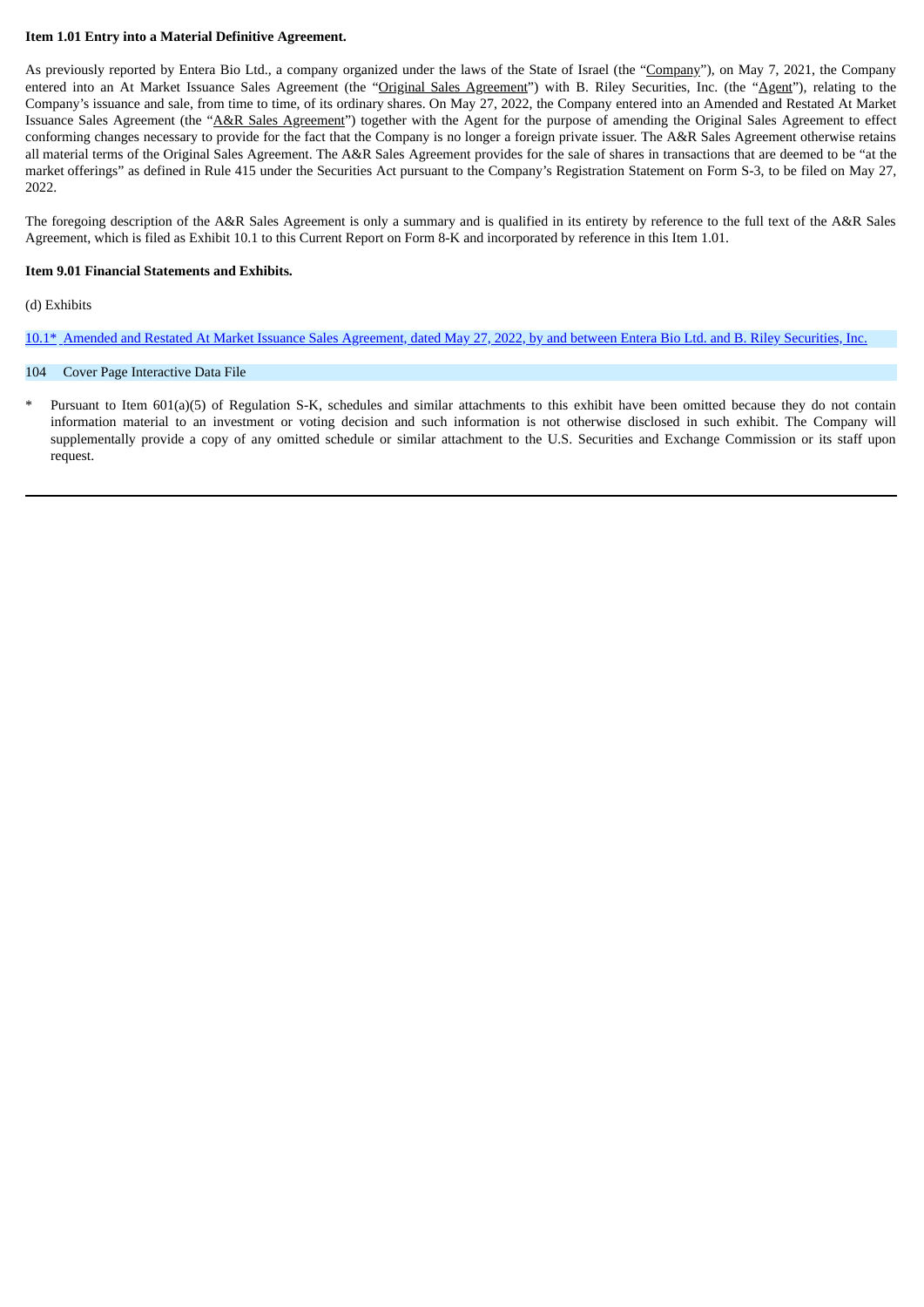### **SIGNATURES**

Pursuant to the requirements of the Securities Exchange Act of 1934, the registrant has duly caused this report to be signed on its behalf by the undersigned thereunto duly authorized.

ENTERA BIO LTD.

/s/ Spiros Jamas

Name: Spiros Jamas Title: Chief Executive Officer

Date: May 27, 2022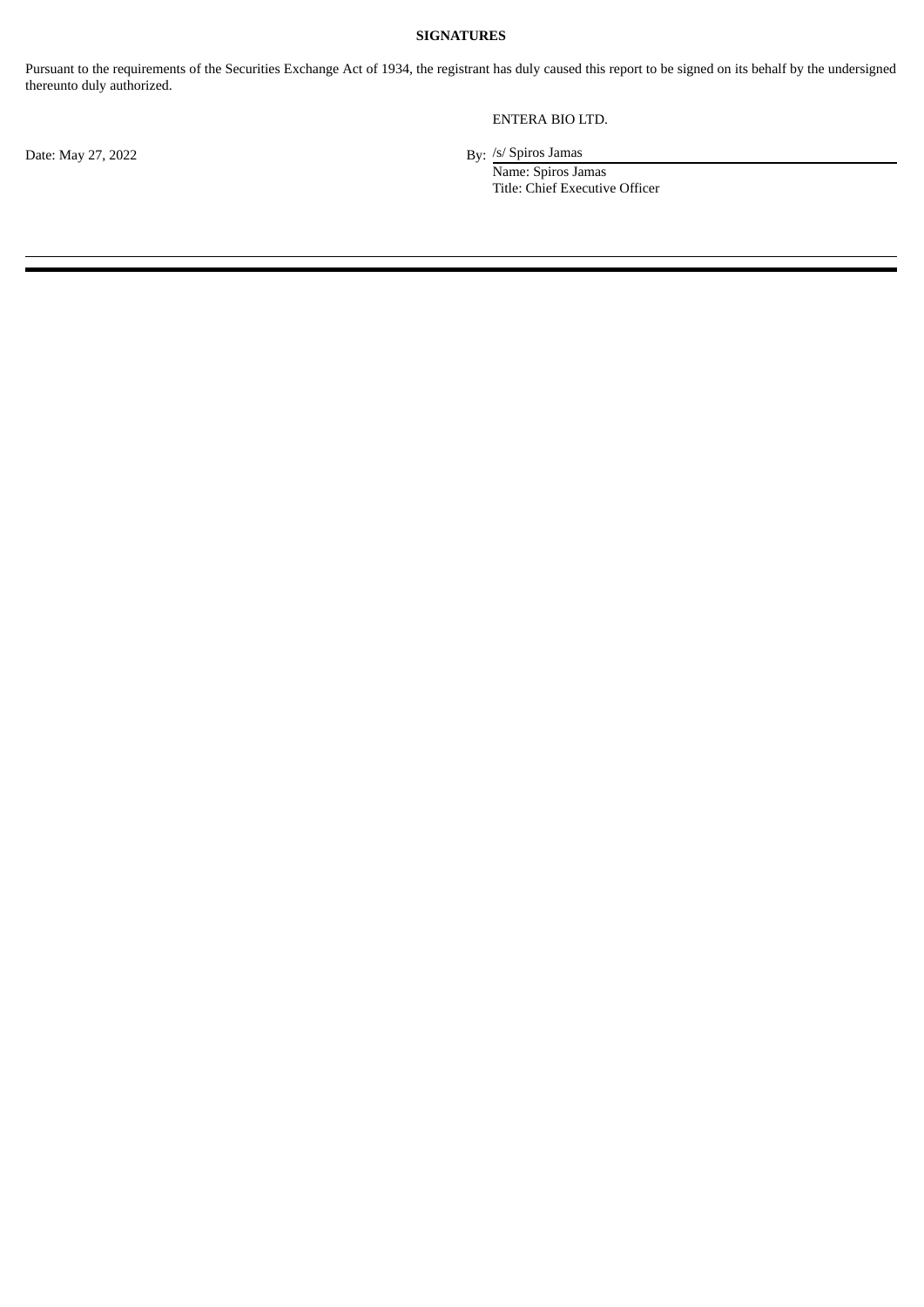## **Exhibit 10.1**

## **ENTERA BIO LTD.**

Ordinary Shares (par value NIS 0.0000769 per share)

**Amended and Restated At Market Issuance Sales Agreement**

May 27, 2022

<span id="page-3-0"></span>B. Riley Securities, Inc. 299 Park Avenue, 21st Floor New York, NY 10171

Ladies and Gentlemen:

Entera Bio Ltd., an Israeli company (the "Company") and B. Riley Securities, Inc. (the "Agent") are parties to that certain At Market Issuance Sales Agreement dated May 7, 2021 (the "Original Sales Agreement"). The Company and the Agent desire to amend and restate the Original Sales Agreement with this Agreement (the "Agreement"), and hereby agree as follows:

1. Issuance and Sale of Shares. The Company agrees that, from time to time during the term of this Agreement, on the terms and subject to the conditions set forth herein, it may issue and sell through or to the Agent, as sales agent or principal, shares (the "Placement Shares"); of the Company's ordinary shares, par value NIS 0.0000769 per share (the "Ordinary Shares"); *provided however,* that in no event shall the Company issue or sell through the Agent such number of Placement Shares that (a) exceeds the number of shares or dollar amount of Ordinary Shares registered on the effective Registration Statement (as defined below) pursuant to which the offering is being made or (b) exceeds the number of shares or dollar amount registered on the Prospectus (as defined below) (the lesser of (a) or (b) the "Maximum Amount") and *provided further, however,* that in no event shall the aggregate number of Placement Shares sold pursuant to this Agreement exceed the number of authorized but unissued Ordinary Shares. The issuance and sale of Placement Shares through the Agent will be effected pursuant to the Registration Statement (as defined below), although nothing in this Agreement shall be construed as requiring the Company to use the Registration Statement to issue any Placement Shares.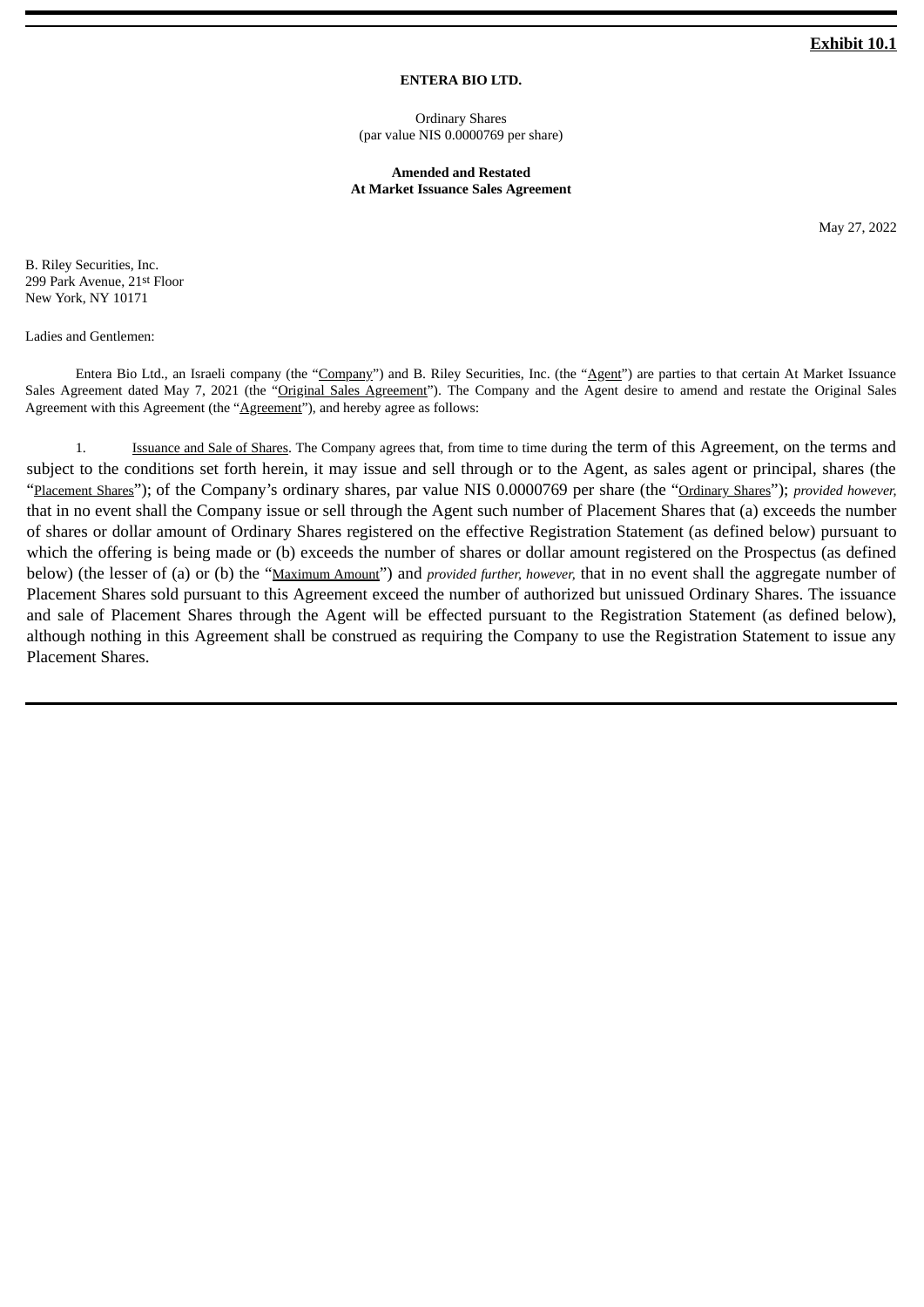The Company shall file, in accordance with the provisions of the Securities Act of 1933, as amended and the rules and regulations thereunder (the "Securities Act"), with the Securities and Exchange Commission (the "Commission"), a registration statement on Form S-3, including a base prospectus, relating certain securities including the Placement Shares to be issued from time to time by the Company, and which incorporates by reference documents that the Company has filed or will file in accordance with the provisions of the Securities Exchange Act of 1934, as amended and the rules and regulations thereunder (the "Exchange Act"). The Company has prepared or will prepare a prospectus or prospectus supplement to the base prospectus included as part of such registration statement specifically relating to the Placement Shares (the "ATM Prospectus"). The Company will furnish to the Agent, for use by the Agent, copies of the ATM Prospectus included as part of such registration statement, as supplemented by any prospectus supplement relating to the Placement Shares. Except where the context otherwise requires, such registration statement, and any post-effective amendment thereto, including all documents filed as part thereof or incorporated by reference therein, and including any information contained in a Prospectus (as defined below) subsequently filed with the Commission pursuant to Rule 424(b) under the Securities Act or deemed to be a part of such registration statement pursuant to Rule 430B of the Securities Act, or any subsequent registration statement on Form S-3 filed pursuant to Rule 415(a)(6) under the Securities Act by the Company to cover any Placement Shares, is herein called the "Registration Statement." The ATM Prospectus, including all documents incorporated or deemed incorporated therein by reference to the extent such information has not been superseded or modified in accordance with Rule 412 under the Securities Act (as qualified by Rule 430B(g) of the Securities Act), included in the Registration Statement, as it may be supplemented by any prospectus supplement relating to the Placement Shares, in the form in which such ATM Prospectus and/or prospectus supplement have most recently been filed by the Company with the Commission pursuant to Rule 424(b) under the Securities Act is herein called the "Prospectus." Any reference herein to the Registration Statement, the Prospectus or any amendment or supplement thereto shall be deemed to refer to and include the documents incorporated by reference therein, and any reference herein to the terms "amend," "amendment" or "supplement" with respect to the Registration Statement or the Prospectus shall be deemed to refer to and include the filing after the execution hereof of any document with the Commission incorporated by reference therein (the "Incorporated Documents").

For purposes of this Agreement, all references to the Registration Statement, the Prospectus or to any amendment or supplement thereto shall be deemed to include the most recent copy filed with the Commission pursuant to its Electronic Data Gathering Analysis and Retrieval System, or if applicable, the Interactive Data Electronic Application system when used by the Commission (collectively, "EDGAR").

2. Placements. Each time that the Company wishes to issue and sell Placement Shares hereunder (each, a "Placement"), it will notify the Agent by electronic mail (or other method mutually agreed to in writing by the parties) of the number of Placement Shares, the time period during which sales are requested to be made, any limitation on the number of Placement Shares that may be sold in any one day and any minimum price below which sales may not be made (a "Placement Notice"), the form of which is attached hereto as Schedule 1. The Placement Notice shall originate from any of the individuals from the Company set forth on Schedule 3 (with a copy to each of the other individuals from the Company listed on such schedule), and shall be addressed to each of the individuals from the Agent set forth on Schedule 3, as such Schedule 3 may be amended from time to time. The Placement Notice shall be effective immediately upon receipt by the Agent unless and until (i) the Agent declines to accept the terms contained therein for any reason, in its sole discretion, (ii) the entire amount of the Placement Shares thereunder has been sold, (iii) the Company suspends or terminates the Placement Notice, which suspension and termination rights may be exercised by the Company in its sole discretion, or (iv) this Agreement has been terminated under the provisions of Section 13. The amount of any discount, commission or other compensation to be paid by the Company to the Agent in connection with the sale of the Placement Shares shall be calculated in accordance with the terms set forth in Schedule 2. It is expressly acknowledged and agreed that neither the Company nor the Agent will have any obligation whatsoever with respect to a Placement or any Placement Shares unless and until the Company delivers a Placement Notice to the Agent and the Agent does not decline such Placement Notice pursuant to the terms set forth above, and then only upon the terms specified therein and herein. In the event of a conflict between the terms of Sections 2 or 3 of this Agreement and the terms of a Placement Notice, the terms of the Placement Notice will control.

<sup>2</sup>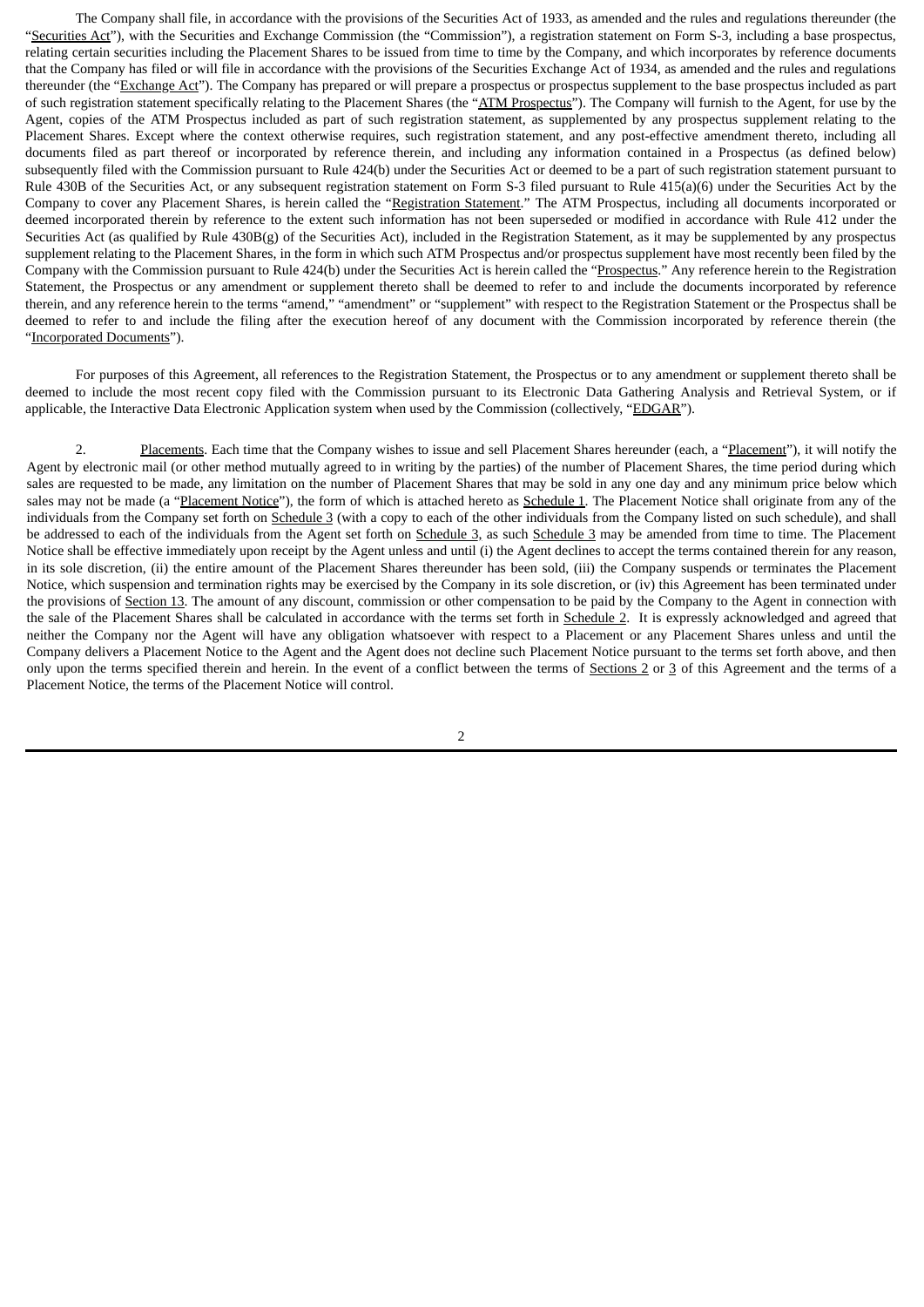3. Sale of Placement Shares by the Agent. Subject to the terms and conditions of this Agreement, for the period specified in a Placement Notice, the Agent will use its commercially reasonable efforts consistent with its normal trading and sales practices and applicable state and federal laws, rules and regulations and the rules of the Nasdaq Capital Market (the "Exchange"), to sell the Placement Shares up to the amount specified in, and otherwise in accordance with the terms of, such Placement Notice. The Agent will provide written confirmation to the Company no later than the opening of the Trading Day (as defined below) immediately following the Trading Day on which it has made sales of Placement Shares hereunder setting forth the number of Placement Shares sold on such day, the compensation payable by the Company to the Agent pursuant to Section 2 with respect to such sales, and the Net Proceeds (as defined below) payable to the Company, with an itemization of the deductions made by the Agent (as set forth in Section 5(b)) from the gross proceeds that it receives from such sales. Subject to the terms of a Placement Notice, the Agent may sell Placement Shares by any method permitted by law deemed to be an "at the market offering" as defined in Rule 415 of the Securities Act. "Trading Day" means any day on which shares of Ordinary Shares are purchased and sold on the Exchange.

4. Suspension of Sales. The Company or the Agent may, upon notice to the other party in writing (including by email correspondence to each of the individuals of the other party set forth on Schedule 3, if receipt of such correspondence is actually acknowledged by any of the individuals to whom the notice is sent, other than via auto-reply) or by telephone (confirmed immediately by verifiable facsimile transmission or email correspondence to each of the individuals of the other party set forth on Schedule 3), suspend any sale of Placement Shares (a "Suspension"); *provided, however*, that such suspension shall not affect or impair any party's obligations with respect to any Placement Shares sold hereunder prior to the receipt of such notice. While a Suspension is in effect, any obligation under Sections  $7(k)$ ,  $7(l)$ , and  $7(m)$  with respect to the delivery of certificates, opinions, or comfort letters to the Agent, shall be waived. Each of the parties agrees that no such notice under this Section 4 shall be effective against any other party unless it is made to one of the individuals named on Schedule 3 hereto, as such Schedule may be amended from time to time.

### 5. Sale and Delivery to the Agent; Settlement.

a. Sale of Placement Shares. On the basis of the representations and warranties herein contained and subject to the terms and conditions herein set forth, upon the Agent's acceptance of the terms of a Placement Notice, and unless the sale of the Placement Shares described therein has been declined, suspended, or otherwise terminated in accordance with the terms of this Agreement, the Agent, for the period specified in the Placement Notice, will use its commercially reasonable efforts consistent with its normal trading and sales practices and applicable state and federal laws, rules and regulations and the rules of the Exchange to sell such Placement Shares up to the amount specified in, and otherwise in accordance with the terms of, such Placement Notice. The Company acknowledges and agrees that (i) there can be no assurance that the Agent will be successful in selling Placement Shares, (ii) the Agent will incur no liability or obligation to the Company or any other person or entity if it does not sell Placement Shares for any reason other than a failure by the Agent to use its commercially reasonable efforts consistent with its normal trading and sales practices and applicable state and federal laws, rules and regulations and the rules of the Exchange to sell such Placement Shares as required under this Agreement and (iii) the Agent shall be under no obligation to purchase Placement Shares on a principal basis pursuant to this Agreement, except as otherwise agreed by the Agent and the Company.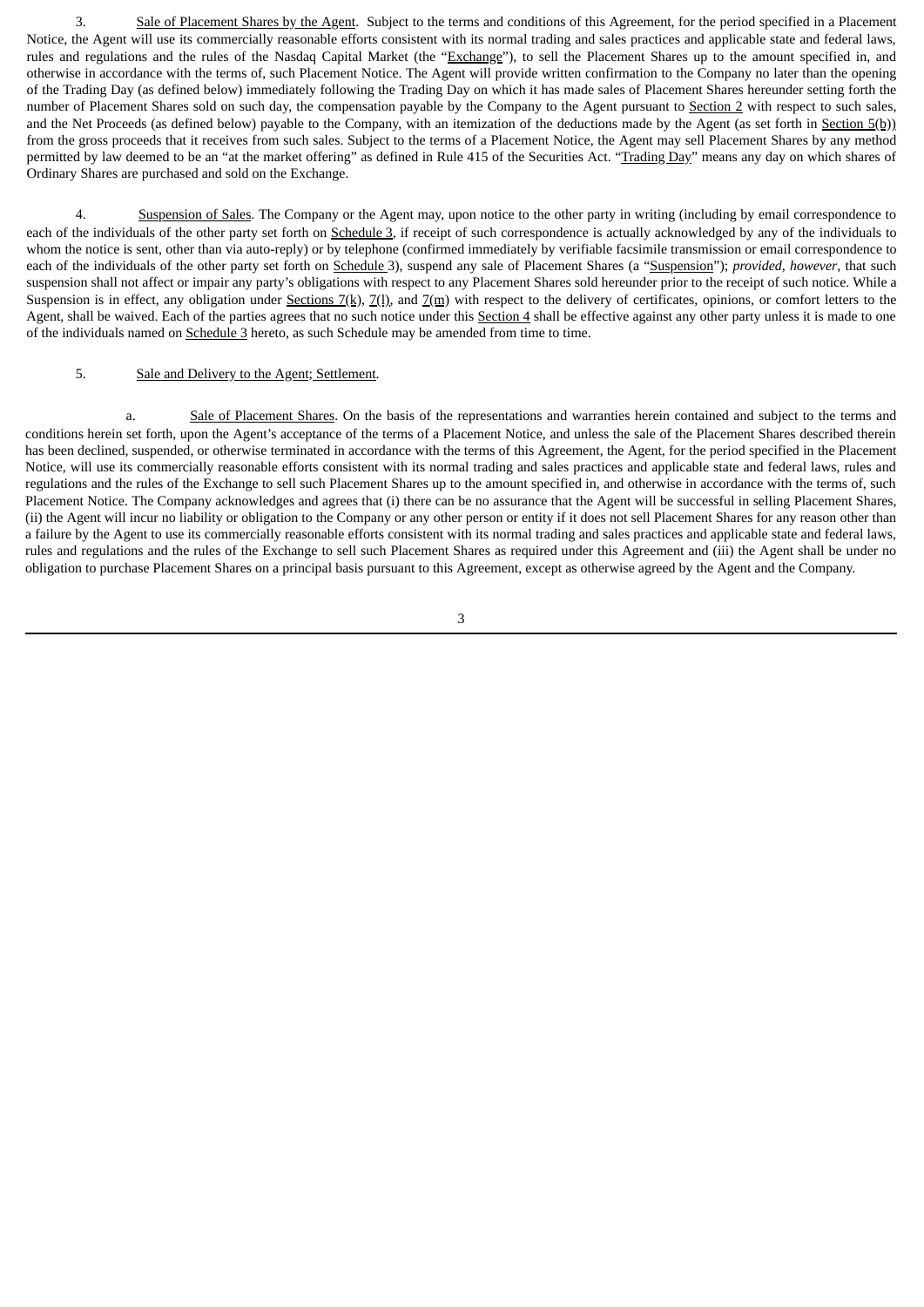b. Settlement of Placement Shares. Unless otherwise specified in the applicable Placement Notice, settlement for sales of Placement Shares will occur on the second (2<sup>nd</sup>) Trading Day (or such earlier day as is industry practice for regular-way trading) following the date on which such sales are made (each, a "Settlement Date"). The Agent shall notify the Company of each sale of Placement Shares no later than opening day following the Trading Day that the Agent sold Placement Shares. The amount of proceeds to be delivered to the Company on a Settlement Date against receipt of the Placement Shares sold (the "Net Proceeds") will be equal to the aggregate sales price received by the Agent, after deduction for (i) the Agent's commission, discount or other compensation for such sales payable by the Company pursuant to Section 2 hereof, and (ii) any transaction fees imposed by any governmental or self-regulatory organization in respect of such sales.

c. Delivery of Placement Shares. On or before each Settlement Date, the Company will, or will cause its transfer agent to, electronically transfer the Placement Shares being sold by crediting the Agent's or its designee's account (provided the Agent shall have given the Company written notice of such designee and such designee's account information at least one Trading Day prior to the Settlement Date) at The Depository Trust Company through its Deposit and Withdrawal at Custodian System or by such other means of delivery as may be mutually agreed upon by the parties hereto which in all cases shall be freely tradable, transferable, registered shares in good deliverable form. On each Settlement Date, the Agent will deliver the related Net Proceeds in same day funds to an account designated by the Company on, or prior to, the Settlement Date. The Company agrees that if the Company, or its transfer agent (if applicable), defaults in its obligation to deliver Placement Shares on a Settlement Date through no fault of the Agent, then in addition to and in no way limiting the rights and obligations set forth in Section 11(a) hereto, it will (i) hold the Agent harmless against any loss, claim, damage, or reasonable, documented expense (including reasonable and documented legal fees and expenses), as incurred, arising out of or in connection with such default by the Company or its transfer agent (if applicable) and (ii) pay to the Agent (without duplication) any commission, discount, or other compensation to which it would otherwise have been entitled absent such default.

d. Limitations on Offering Size. Under no circumstances shall the Company cause or request the offer or sale of any Placement Shares if, after giving effect to the sale of such Placement Shares, the aggregate number of Placement Shares sold pursuant to this Agreement would exceed the lesser of (A) together with all sales of Placement Shares under this Agreement, the Maximum Amount, (B) the amount available for offer and sale under the currently effective Registration Statement and (C) the amount authorized from time to time to be issued and sold under this Agreement by the Company's board of directors, a duly authorized committee thereof or a duly authorized executive committee, and notified to the Agent in writing. Under no circumstances shall the Company cause or request the offer or sale of any Placement Shares pursuant to this Agreement at a price lower than the minimum price authorized from time to time by the Company's board of directors, a duly authorized committee thereof or a duly authorized executive committee, and notified to the Agent in writing.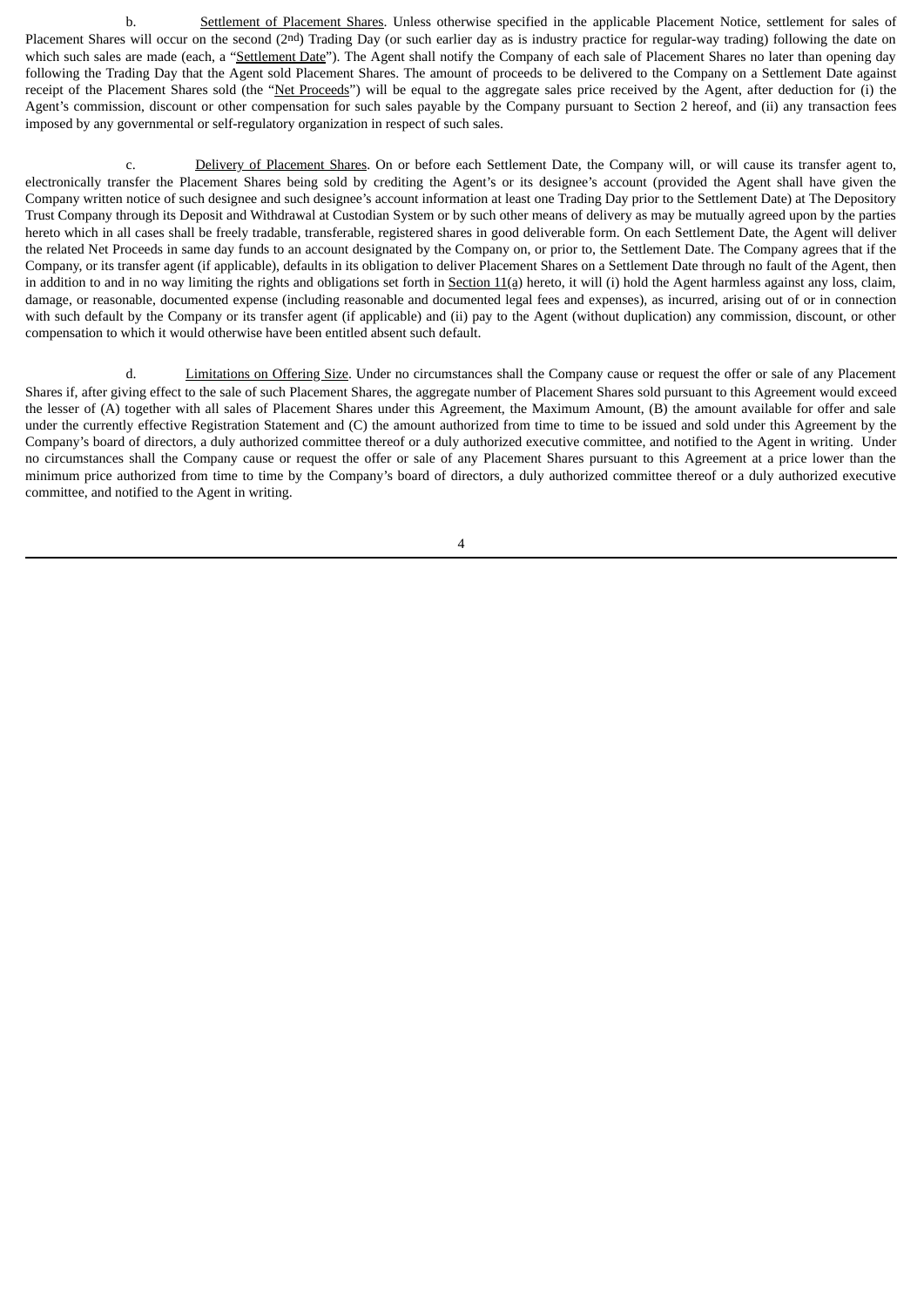6. Representations and Warranties of the Company. Except as disclosed in the Registration Statement or Prospectus (including the Incorporated Documents), the Company represents and warrants to, and agrees with the Agent that as of the date of this Agreement and as of each Applicable Time (as defined below), unless such representation, warranty or agreement specifies a different date or time:

a. Registration Statement and Prospectus. The transactions contemplated by this Agreement meet the requirements for and comply with the conditions for the use of Form S-3 under the Securities Act. The Registration Statement has been filed with the Commission and, before the Company delivers any Placement Notice hereunder, will have been declared effective under the Securities Act. The ATM Prospectus will name the Agent as the agent in the section entitled "Plan of Distribution." The Company has not received, and has no notice of, any order of the Commission preventing or suspending the use of the Registration Statement, or threatening or instituting proceedings for that purpose. The Registration Statement and the offer and sale of Placement Shares as contemplated hereby meet the requirements of Rule 415 under the Securities Act and comply in all material respects with said Rule. Any statutes, regulations, contracts or other documents that are required to be described in the Registration Statement or the Prospectus or to be filed as exhibits to the Registration Statement have been so described or filed, as applicable. Copies of the Registration Statement, the Prospectus, and any such amendments or supplements and all documents incorporated by reference therein that were filed with the Commission on or prior to the date of this Agreement have been delivered to the Agent and its counsel or are available through EDGAR. The Company has not distributed and, prior to the later to occur of each Settlement Date and completion of the distribution of the Placement Shares, will not distribute any offering material in connection with the offering or sale of the Placement Shares other than the Registration Statement and the Prospectus and any Issuer Free Writing Prospectus (as defined below) to which the Agent has consented, which consent will not be unreasonably withheld or delayed, or that is required by applicable law or the listing maintenance requirements of the Exchange. The Ordinary Shares are currently quoted on the Exchange under the trading symbol "ENTX". The Company has not, in the 12 months preceding the date hereof, received notice from the Exchange to the effect that the Company is not in compliance with the listing or maintenance requirements of the Exchange. To the Company's knowledge, it is in compliance with all such listing and maintenance requirements.

b. No Misstatement or Omission. At each Settlement Date, the Registration Statement and the Prospectus, as of such date, will conform in all material respects with the requirements of the Securities Act. The Registration Statement, when it became or becomes effective, did not, and will not, contain an untrue statement of a material fact or omit to state a material fact required to be stated therein or necessary to make the statements therein not misleading. The Prospectus and any amendment and supplement thereto, on the date thereof and at each Applicable Time (defined below), did not or will not include an untrue statement of a material fact or omit to state a material fact necessary to make the statements therein, in light of the circumstances under which they were made, not misleading. The documents incorporated by reference in the Prospectus did not, and any further documents filed and incorporated by reference therein will not, when filed with the Commission, contain an untrue statement of a material fact or omit to state a material fact required to be stated in such document or necessary to make the statements in such document, in light of the circumstances under which they were made, not misleading. The foregoing shall not apply to statements in, or omissions from, any such document made in reliance upon, and in conformity with, information furnished to the Company by the Agent specifically for use in the preparation thereof.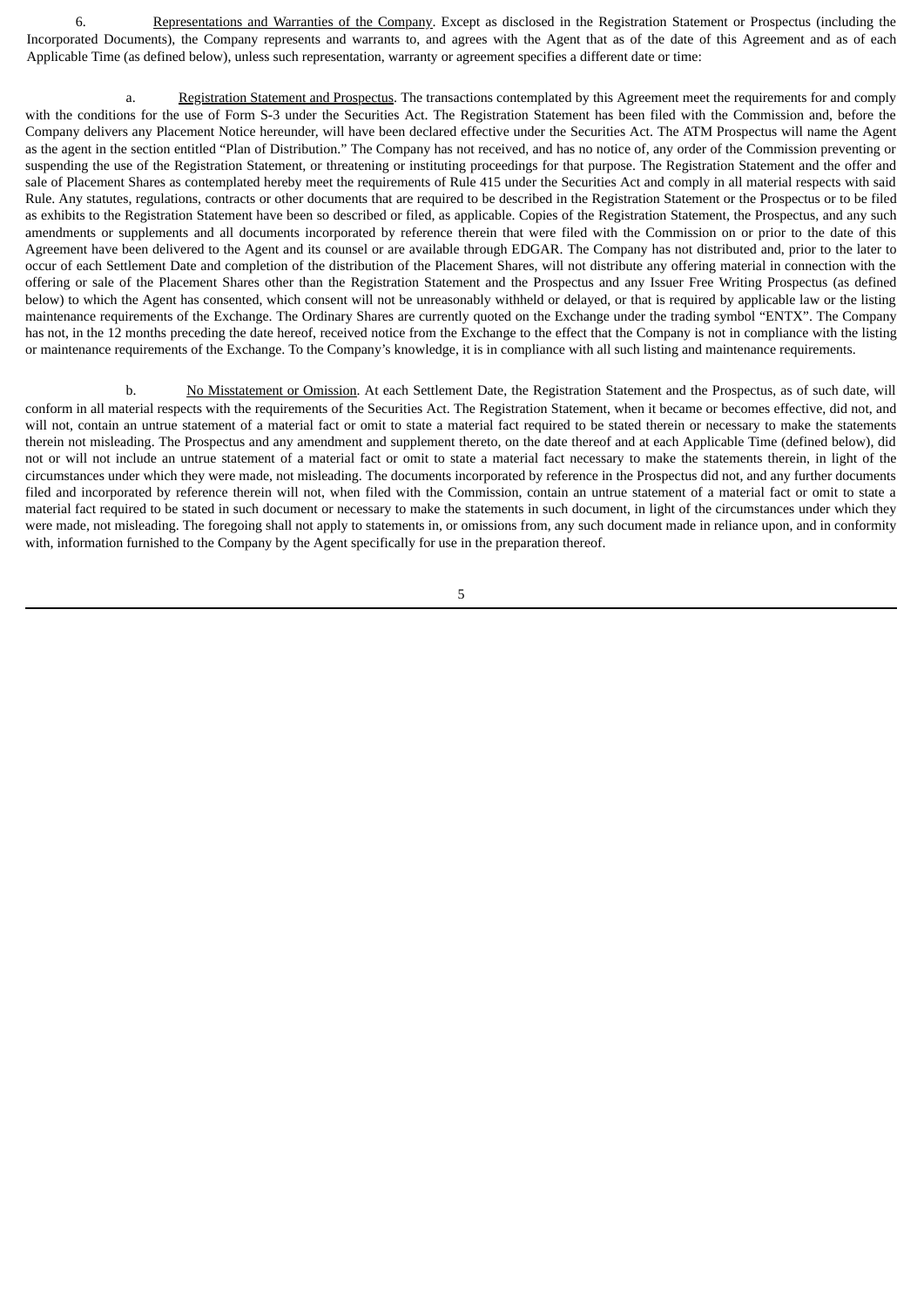c. **Conformity with Securities Act and Exchange Act**. The Registration Statement, the Prospectus, any Issuer Free Writing Prospectus or any amendment or supplement thereto, and the Incorporated Documents, when such documents were or are filed with the Commission under the Securities Act or the Exchange Act or became or become effective under the Securities Act, as the case may be, conformed or will conform in all material respects with the requirements of the Securities Act and the Exchange Act, as applicable.

d. Financial Information. The consolidated financial statements of the Company included or incorporated by reference in the Registration Statement and the Prospectus, together with the related notes and schedules, present fairly, in all material respects, the consolidated financial position of the Company and the Subsidiaries (as defined below) as of the dates indicated and the consolidated results of operations, cash flows and changes in stockholders' equity of the Company and the Subsidiaries for the periods specified (subject, in the case of unaudited statements, to normal yearend audit adjustments which will not be material, either individually or in the aggregate) and have been prepared in compliance with the published requirements of the Securities Act and Exchange Act, as applicable, and in conformity with generally accepted accounting principles in the United States ("GAAP") applied on a consistent basis (except (i) for such adjustments to accounting standards and practices as are noted therein and (ii) in the case of unaudited interim statements, to the extent they may exclude footnotes or may be condensed or summary statements) during the periods involved; the other financial and statistical data with respect to the Company and the Subsidiaries contained or incorporated by reference in the Registration Statement and the Prospectus, are accurately and fairly presented and prepared on a basis consistent with the financial statements and books and records of the Company; there are no financial statements (historical or pro forma) that are required to be included or incorporated by reference in the Registration Statement, or the Prospectus that are not included or incorporated by reference as required; the Company and the Subsidiaries do not have any material liabilities or obligations, direct or contingent (including any off balance sheet obligations), not described in the Registration Statement, and the Prospectus which are required to be described in the Registration Statement or Prospectus; and all disclosures contained or incorporated by reference in the Registration Statement and the Prospectus, if any, regarding "non--GAAP financial measures" (as such term is defined by the rules and regulations of the Commission) comply in all material respects with Regulation G of the Exchange Act and Item 10 of Regulation S-K under the Securities Act, to the extent applicable.

e. Conformity with EDGAR Filing. The Prospectus delivered to the Agent for use in connection with the sale of the Placement Shares pursuant to this Agreement will be identical to the versions of the Prospectus created to be transmitted to the Commission for filing via EDGAR, except to the extent permitted by Regulation S-T.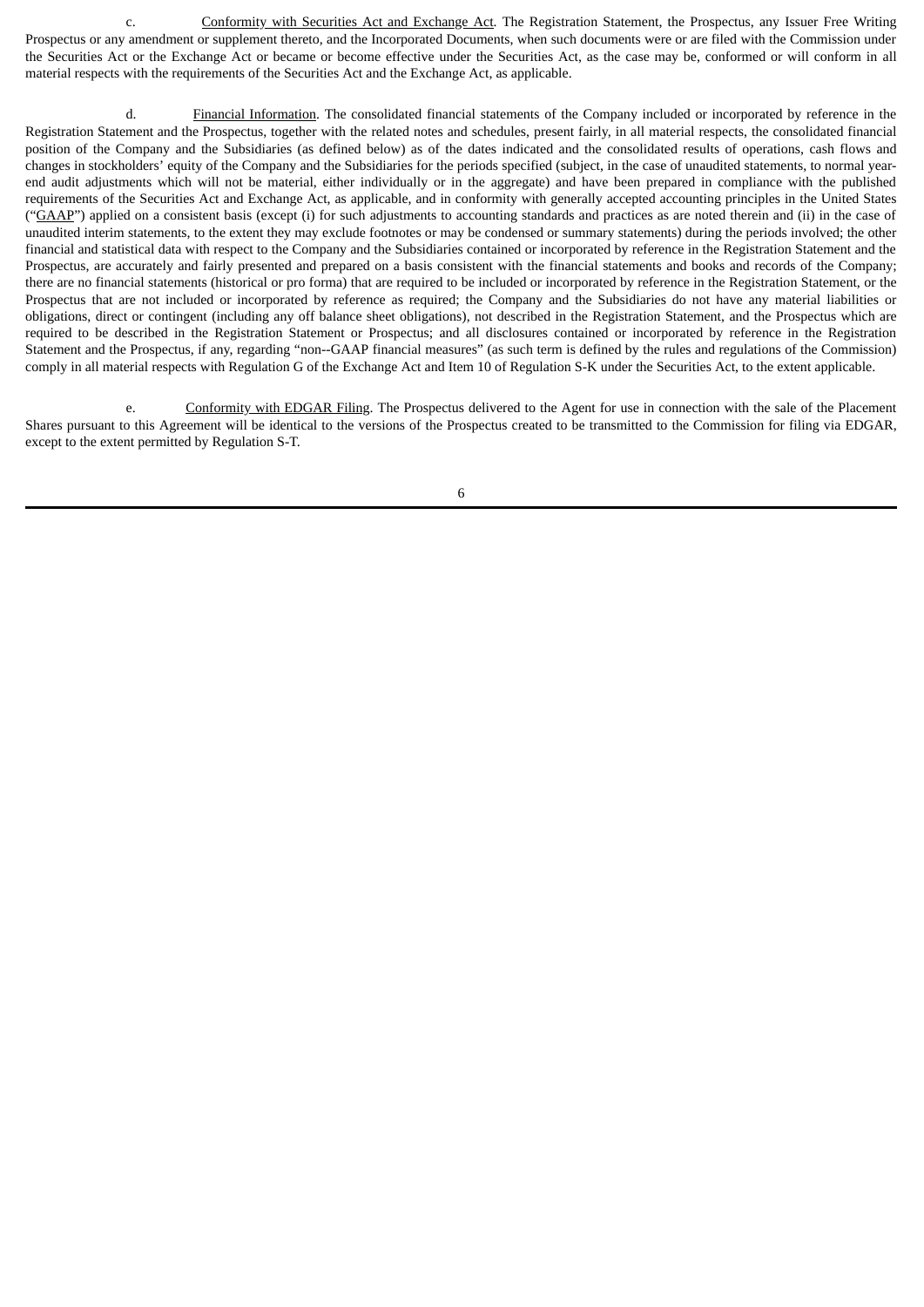f. Organization. (i) The Company and any subsidiary that is a significant subsidiary (as such term is defined in Rule 1-02 of Regulation S-X promulgated by the Commission) (each, a "Subsidiary," collectively, the "Subsidiaries"), are duly organized and validly existing under the laws of Israel or under the laws of their jurisdictions, respectively, and have all requisite power and authority to carry on their businesses as are currently being conducted as described in the Prospectus, and to own, lease and operate their respective properties. Each of the Company and the Subsidiaries is duly qualified as a foreign entity to transact business and is in good standing in each jurisdiction in which such qualification is required, whether by reason of the ownership or leasing of property or the conduct of business, except where the failure, individually or in the aggregate, to be so qualified or in good standing or have such power or authority would not, individually or in the aggregate, have a material adverse effect on (i) the assets, properties, condition, financial or otherwise or in the results of operations, business affairs or business prospects of the Company and its Subsidiaries taken as a whole, (ii) the transactions contemplated hereby or (iii) the ability of the Company to perform its obligations under this Agreement (collectively, a "Material Adverse Effect"); and to the Company's knowledge, no proceeding has been instituted revoking, limiting, or curtailing, or seeking to revoke, limit or curtail, such power and authority or qualification. The Company is not designated as a "breaching company" (within the meaning of the Israeli Companies Law, 5759- 1999, the "Companies Law") by the Registrar of Companies of the State of Israel (the "Israeli Registrar"). The certificate of incorporation and articles of association and other organizational documents of the Company comply with the requirements of applicable law of its jurisdiction of incorporation and are in full force and effect.

g. Subsidiaries. The Company owns directly or indirectly, all of the equity interests of the Subsidiaries free and clear of any lien, charge, security interest, encumbrance, right of first refusal or other restriction, and all the equity interests of the Subsidiaries are validly issued and are fully paid, nonassessable and free of preemptive and similar rights. The Company does not own or control, directly or indirectly, any corporation, association or other entity other than the subsidiaries listed in Exhibit 21.1 to the Company's Annual Report on Form 10-K for the most recently ended fiscal year and other than (i) those subsidiaries not required to be listed on Exhibit 21.1 by Item 601 of Regulation S-K under the Exchange Act and (ii) those subsidiaries formed since the last day of the most recently ended fiscal year.

h. No Violation or Default. Neither the Company nor any Subsidiary is (i) in violation of its charter or by-laws or similar organizational documents; (ii) in default, and no event has occurred that, with notice or lapse of time or both, would constitute such a default, in the due performance or observance of any term, covenant or condition contained in any indenture, mortgage, deed of trust, loan agreement or other similar agreement or instrument to which the Company or any Subsidiary is a party or by which the Company or any Subsidiary is bound or to which any of the property or assets of the Company or any Subsidiary is subject; or (iii) in violation of any law or statute or any judgment, order, rule or regulation of any court or arbitrator or governmental or regulatory authority, except, in the case of each of clauses (ii) and (iii) above, for any such violation or default that would not, individually or in the aggregate, have a Material Adverse Effect. To the Company's knowledge, no other party under any material contract or other agreement to which it or any Subsidiary is a party is in default in any respect thereunder where such default would have a Material Adverse Effect.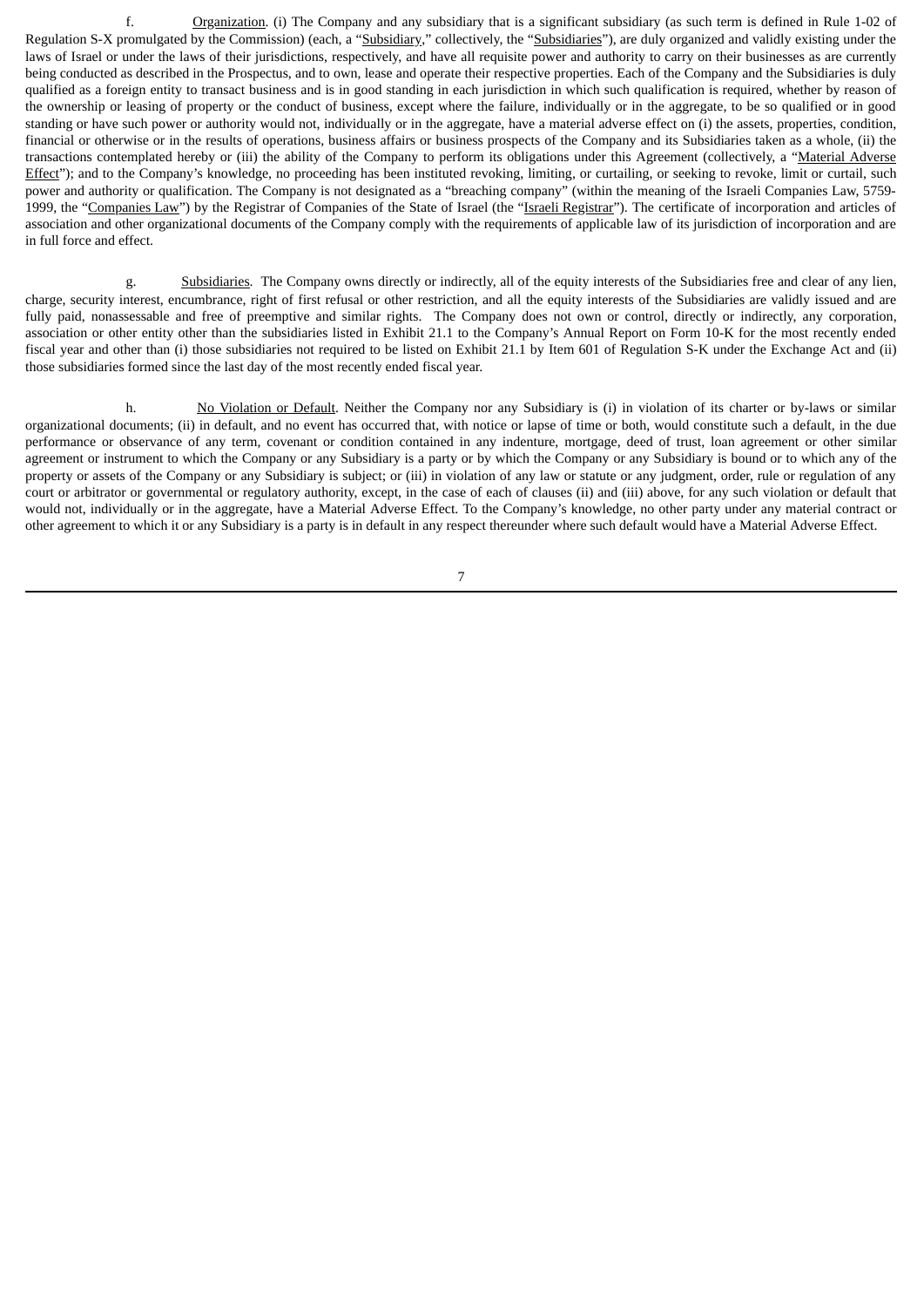i. No Material Adverse Effect. Since the date of the most recent financial statements of the Company included or incorporated by reference in the Registration Statement and Prospectus, except in each case as otherwise disclosed in the Registration Statement and Prospectus, there has not been (i) any Material Adverse Effect, or any development that would result in a Material Adverse Effect, (ii) any transaction which is material to the Company and the Subsidiaries taken as a whole, (iii) any obligation or liability, direct or contingent (including any off-balance sheet obligations), incurred by the Company or the Subsidiaries, which is material to the Company and the Subsidiaries taken as a whole, (iv) any material change in the capital stock (other than (A) the grant of additional options under the Company's existing stock option plans, (B) changes in the number of outstanding Ordinary Shares of the Company due to the issuance of shares upon the exercise or conversion of securities exercisable for, or convertible into, Ordinary Shares outstanding on the date hereof, (C) as a result of the issuance of Placement Shares, (D) any repurchases of capital stock of the Company, (E) as described in a proxy statement filed on Schedule 14A or a Registration Statement on Form S-4, or (F) otherwise publicly announced) or outstanding long-term indebtedness of the Company or the Subsidiaries or (v) any dividend or distribution of any kind declared, paid or made on the capital stock of the Company or any Subsidiary, other than in each case above in the ordinary course of business or as otherwise disclosed in the Registration Statement or Prospectus (including any document incorporated by reference therein).

j. Capitalization. The issued and outstanding shares of capital stock of the Company have been validly issued, are fully paid and non-assessable and, other than as disclosed in the Registration Statement or the Prospectus, are not subject to any preemptive rights, rights of first refusal or similar rights. The Company has an authorized, issued and outstanding capitalization as set forth in the Registration Statement and the Prospectus as of the dates referred to therein (other than (i) the grant of additional options under the Company's existing stock option plans, (ii) changes in the number of outstanding Ordinary Shares of the Company due to the issuance of shares upon the exercise or conversion of securities exercisable for, or convertible into, Ordinary Shares outstanding on the date hereof, (iii) as a result of the issuance of Placement Shares, or (iv) any repurchases of capital stock of the Company) and such authorized capital stock conforms to the description thereof set forth in the Registration Statement and the Prospectus. The description of the Ordinary Shares in the Registration Statement and the Prospectus is complete and accurate in all material respects. Except as disclosed or incorporated by reference in or contemplated by the Registration Statement or the Prospectus, the Company did not have outstanding any options to purchase, or any rights or warrants to subscribe for, or any securities or obligations convertible into, or exchangeable for, or any contracts or commitments to issue or sell, any shares of capital stock or other securities.

k. S-3 Eligibility. (i) At the time of filing the Registration Statement and (ii) at the time of the most recent amendment thereto for the purposes of complying with Section 10(a)(3) of the Securities Act (whether such amendment was by post-effective amendment, incorporated report filed pursuant to Section 13 or 15(d) of the Exchange Act or form of prospectus), the Company met the then applicable requirements for use of Form S-3 under the Securities Act, including compliance with General Instruction I.B.1 or I.B.6 of Form S-3, as applicable. As of the close of trading on the Exchange on April 19, 2022, the aggregate market value of the outstanding voting and non-voting common equity (as defined in Rule 405) of the Company held by persons other than affiliates of the Company (pursuant to Rule 144 of the Securities Act, those that directly, or indirectly through one or more intermediaries, control, or are controlled by, or are under common control with, the Company) (the "Non-Affiliate Shares"), was approximately \$71.4 million (calculated by multiplying (x) the price at which the common equity of the Company was last sold on the Exchange on April 19, 2022 times (y) the number of Non-Affiliate Shares).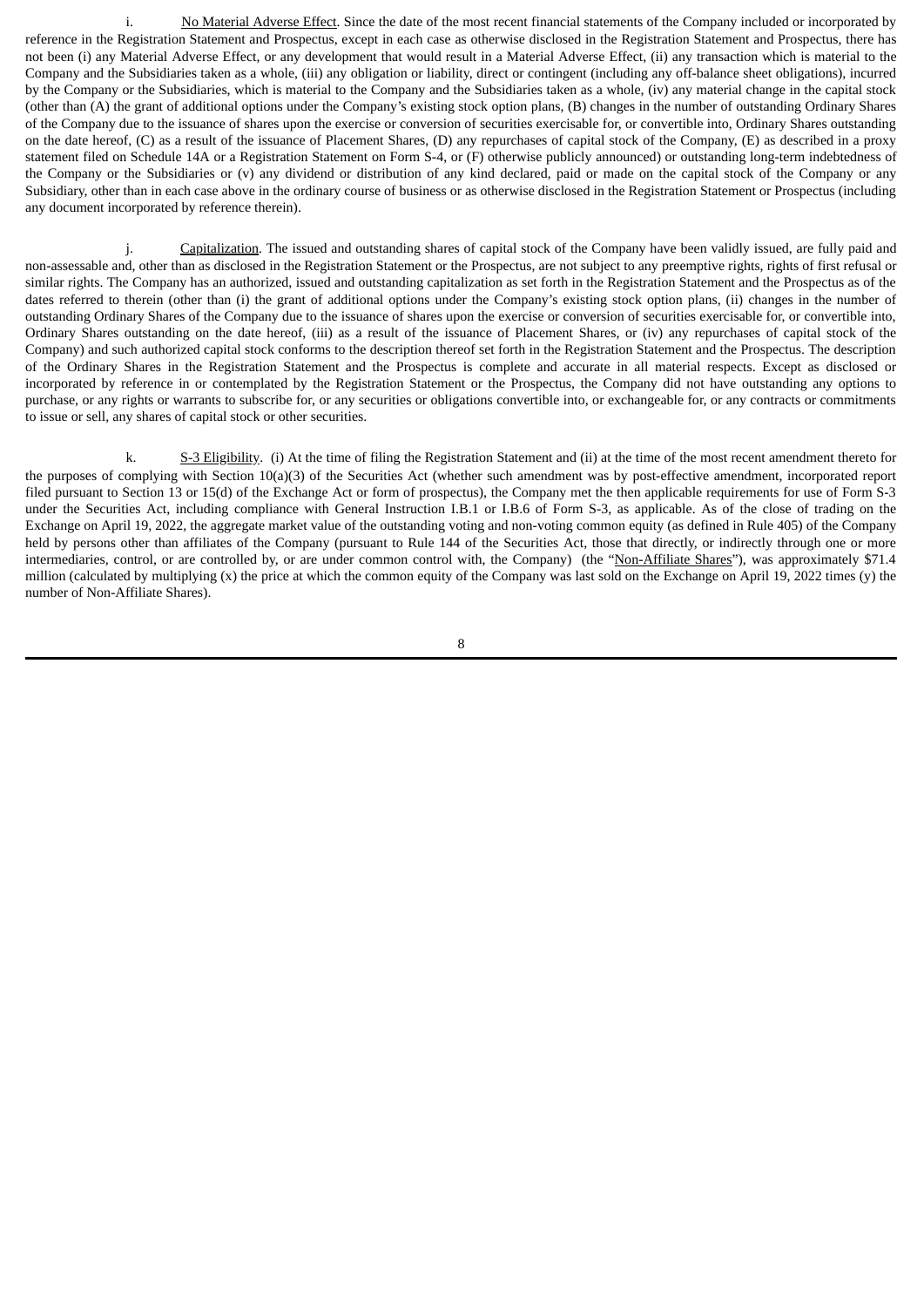l. Authorization; Enforceability. The Company has full legal right, power and authority to enter into this Agreement and perform the transactions contemplated hereby. This Agreement has been duly authorized, executed and delivered by the Company and is a legal, valid and binding agreement of the Company enforceable against the Company in accordance with its terms, except to the extent that (i) enforceability may be limited by bankruptcy, insolvency, reorganization, moratorium or similar laws affecting creditors' rights generally and by general equitable principles and (ii) the indemnification and contribution provisions of Section 11 hereof may be limited by federal or state securities laws and public policy considerations in respect thereof.

m. Authorization of Placement Shares. The Placement Shares, when issued and delivered pursuant to the terms approved by the board of directors of the Company or a duly authorized committee thereof, or a duly authorized executive committee, against payment therefor as provided herein, will be duly and validly authorized and issued and fully paid and nonassessable, free and clear of any pledge, lien, encumbrance, security interest or other claim (other than any pledge, lien, encumbrance, security interest or other claim arising from an act or omission of the Agent or a purchaser), including any statutory or contractual preemptive rights, resale rights, rights of first refusal or other similar rights, and will be registered pursuant to Section 12 of the Exchange Act. The Placement Shares, when issued, will conform in all material respects to the description thereof set forth in or incorporated into the Prospectus.

n. No Consents Required. No consent, approval, authorization, order, registration or qualification of or with any court or arbitrator or any governmental or regulatory authority is required for the execution, delivery and performance by the Company of this Agreement, and the issuance and sale by the Company of the Placement Shares as contemplated hereby, except for such consents, approvals, authorizations, orders and registrations or qualifications (i) as may be required under applicable state securities laws or by the by-laws and rules of the Financial Industry Regulatory Authority ("FINRA") or the Exchange, including any notices that may be required by the Exchange, or formal filings and reports with the Israel Innovation Authority (formerly the Office of the Chief Scientist) of the Israeli Ministry of Economy and Industry, and certain post-closing filings to be filed with the Israeli Registrar of Companies, in connection with the sale of the Placement Shares by the Agent, (ii) as may be required under the Securities Act and (iii) as have been previously obtained by the Company.

o. No Preferential Rights. (i) No person, as such term is defined in Rule 1-02 of Regulation S-X promulgated under the Securities Act (each, a "Person"), has the right, contractual or otherwise, to cause the Company to issue or sell to such Person any Ordinary Shares or shares of any other capital stock or other securities of the Company (other than upon the exercise of options or warrants to purchase Ordinary Shares or upon the exercise of options that may be granted from time to time under the Company's stock option plan), (ii) no Person has any preemptive rights, rights of first refusal, or any other rights (whether pursuant to a "poison pill" provision or otherwise) to purchase any Ordinary Shares or shares of any other capital stock or other securities of the Company from the Company which have not been duly waived with respect to the offering contemplated hereby, (iii) no Person has the right to act as an underwriter or as a financial advisor to the Company in connection with the offer and sale of the Ordinary Shares, and (iv) no Person has the right, contractual or otherwise, to require the Company to register under the Securities Act any Ordinary Shares or shares of any other capital stock or other securities of the Company, or to include any such shares or other securities in the Registration Statement or the offering contemplated thereby, whether as a result of the filing or effectiveness of the Registration Statement or the sale of the Placement Shares as contemplated thereby or otherwise, except in each case for such rights as have been waived on or prior to the date hereof or as may described in the Prospectus, including the documents incorporated therein by reference.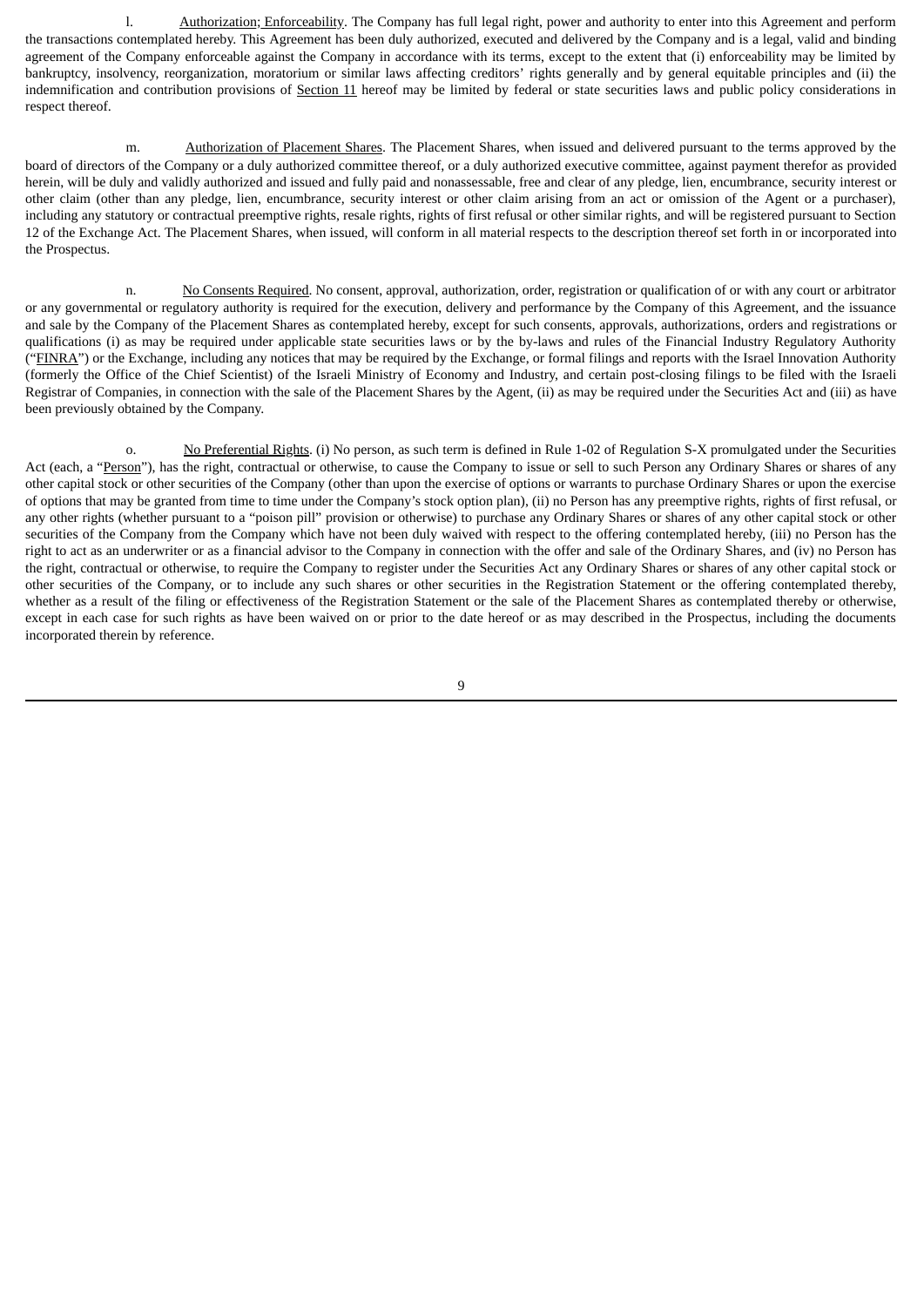p. **Independent Public Accountant**. Kesselman & Kesselman, a member firm of PricewaterhouseCoopers International Limited (the "Accountant"), whose report on the consolidated financial statements of the Company is filed with the Commission as part of the Company's most recent Annual Report on Form 10-K filed with the Commission and incorporated into the Registration Statement, are and, during the periods covered by their report, were independent public accountants within the meaning of the Securities Act and the Public Company Accounting Oversight Board (United States).

q. Enforceability of Agreements. All agreements between the Company and third parties expressly referenced in the Prospectus, other than such agreements that have expired by their terms or whose termination is disclosed in documents filed by the Company on EDGAR, are legal, valid and binding obligations of the Company and, to the Company's knowledge, enforceable in accordance with their respective terms, except to the extent that (i) enforceability may be limited by bankruptcy, insolvency, reorganization, moratorium or similar laws affecting creditors' rights generally and by general equitable principles and (ii) the indemnification provisions of certain agreements may be limited by federal or state securities laws or public policy considerations in respect thereof, and except for any unenforceability that, individually or in the aggregate, would not have a Material Adverse Effect.

r. No Litigation. There are no legal, governmental or regulatory actions, suits or proceedings pending, nor, to the Company's knowledge, any legal, governmental or regulatory investigations, including any proceeding before the United States Food and Drug Administration of the U.S. Department of Health and Human Services (the "FDA") or comparable federal, state, local or foreign governmental authorities (it being understood that the interaction between the Company and the FDA and such comparable governmental authorities relating to the clinical development and product approval process shall not be deemed proceedings for purposes of this representation), to which the Company or a Subsidiary is a party or to which any property of the Company or any Subsidiary is the subject that, individually or in the aggregate, if determined adversely to the Company or any Subsidiary, would have a Material Adverse Effect or materially and adversely affect the ability of the Company to perform its obligations under this Agreement; to the Company's knowledge, no such actions, suits or proceedings are threatened or contemplated in writing by any governmental or regulatory authority or threatened in writing by others that, individually or in the aggregate, if determined adversely to the Company or any Subsidiary, would have a Material Adverse Effect; and there are no current or pending legal, governmental or regulatory actions, suits, proceedings or, to the Company's knowledge, investigations that are required under the Securities Act to be described in the Prospectus that are not described in the Prospectus (including any Incorporated Document). The Company is in compliance with all applicable federal, state, local and foreign laws, regulations, orders and decrees governing its business as enforced by the FDA, or any other federal, state or foreign agencies or bodies engaged in the regulation of medical devices, except where noncompliance would not, singularly or in the aggregate, reasonably be expected to have a Material Adverse Effect. All preclinical and clinical studies conducted by or on behalf of the Company to support clearance for commercialization of the Company's products have been conducted by the Company, or to the Company's knowledge by third parties, in compliance with all applicable federal, state or foreign laws, rules, orders and regulations, except for such failure or failures to be in compliance as would not reasonably be expected to have, singularly or in the aggregate, a Material Adverse Effect.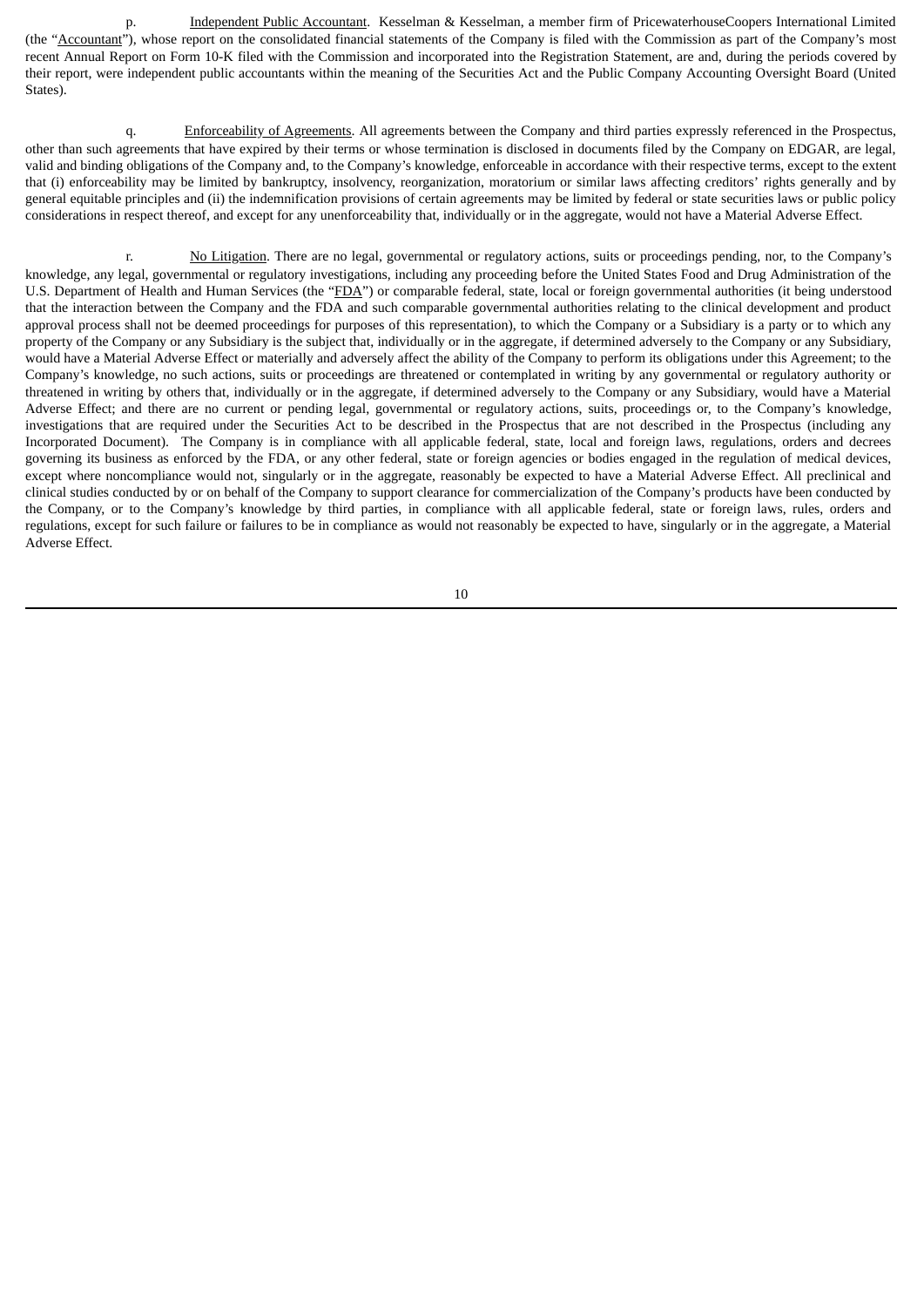s. Licenses and Permits. The Company and the Subsidiaries possess or have obtained, all licenses, certificates, consents, orders, approvals, permits and other authorizations issued by, and have made all declarations and filings with, the appropriate federal, state, local or foreign governmental or regulatory authorities that are necessary for the ownership or lease of their respective properties or the conduct of their respective businesses as currently conducted, as described in the Registration Statement and the Prospectus (the "Permits"), except where the failure to possess, obtain or make the same would not, individually or in the aggregate, have a Material Adverse Effect. Neither the Company nor any Subsidiary has received written notice of any proceeding relating to revocation or modification of any such Permit or has any reason to believe that such Permit will not be renewed in the ordinary course, except where the failure to obtain any such renewal would not, individually or in the aggregate, have a Material Adverse Effect.

t. No Material Defaults. Neither the Company nor any Subsidiary has defaulted on any installment on indebtedness for borrowed money or on any rental on one or more long-term leases, which defaults, individually or in the aggregate, would have a Material Adverse Effect. The Company has not filed a report pursuant to Section 13(a) or 15(d) of the Exchange Act since the filing of its last Annual Report on Form 10-K, indicating that it (i) has failed to pay any dividend or sinking fund installment on preferred stock or (ii) has defaulted on any installment on indebtedness for borrowed money or on any rental on one or more long-term leases, which defaults, individually or in the aggregate, would have a Material Adverse Effect.

u. CFO Certificate. On or prior to the date of the first Placement Notice, the Company shall furnish to the Agent a certificate of the Company's Chief Financial Officer (the "CFO Certificate"), dated the date the CFO Certificate is delivered, in form and substance reasonably satisfactory to the Agent and their counsel.

v. Certain Market Activities. Neither the Company, nor any Subsidiary, nor, to the knowledge of the Company, any of their respective directors, officers or controlling persons has taken, directly or indirectly, any action designed, or that has constituted or would cause or result in, under the Exchange Act or otherwise, the stabilization or manipulation of the price of any security of the Company to facilitate the sale or resale of the Placement Shares.

w. Broker/Dealer Relationships. Neither the Company nor any Subsidiary or any related entities (i) is required to register as a "broker" or "dealer" in accordance with the provisions of the Exchange Act or (ii) directly or indirectly through one or more intermediaries, controls or is a "person associated with a member" or "associated person of a member" (within the meaning set forth in the FINRA Manual).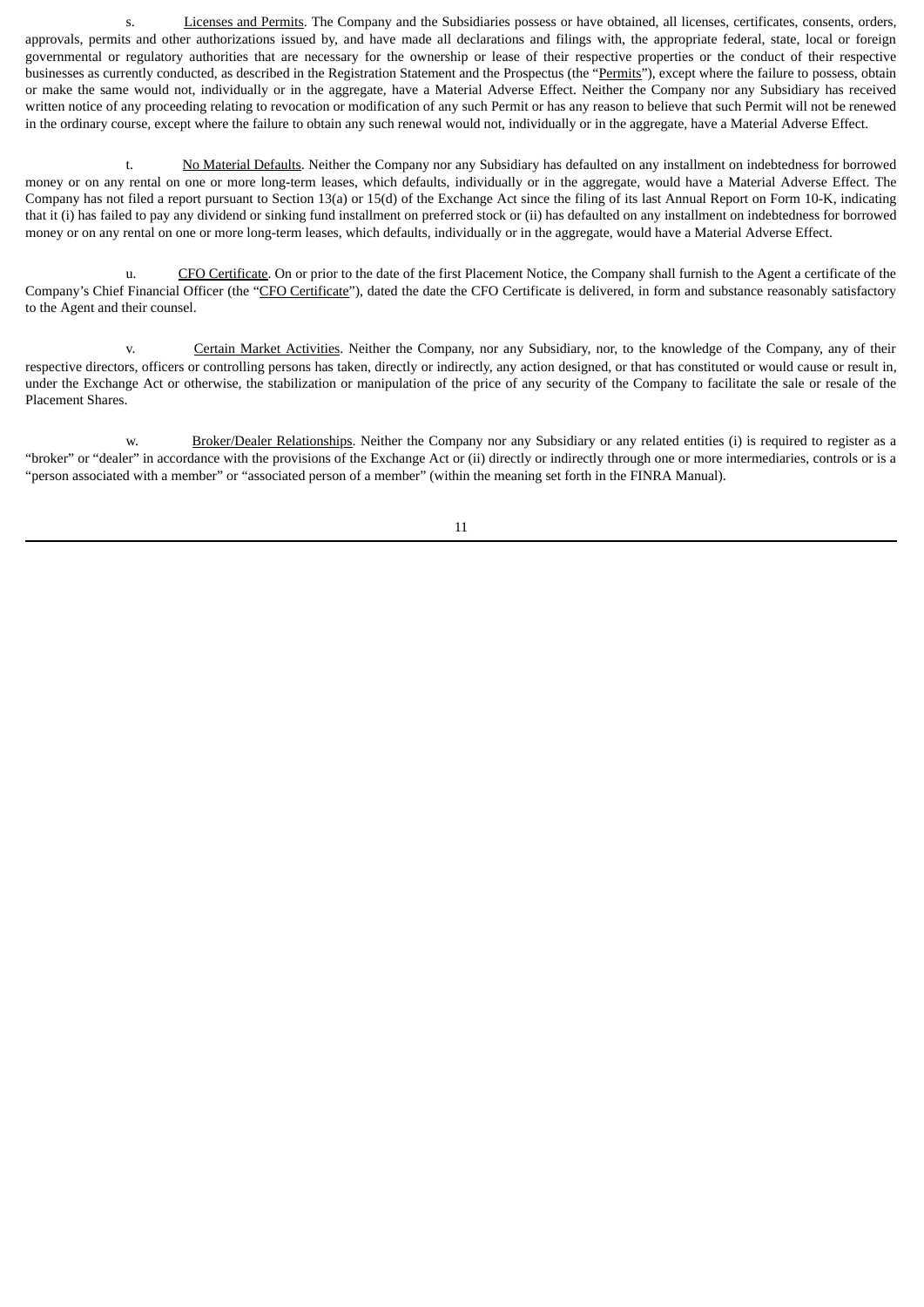x. No Reliance. The Company has not relied upon the Agent or legal counsel for the Agent for any legal, tax or accounting advice in connection with the offering and sale of the Placement Shares.

y. Taxes. The Company and the Subsidiaries have filed all federal, state, local and foreign tax returns which have been required to be filed and paid all taxes shown thereon through the date hereof, to the extent that such taxes have become due and are not being contested in good faith, except where the failure to do so would not have a Material Adverse Effect. Except as otherwise disclosed in or contemplated by the Registration Statement or the Prospectus, no tax deficiency has been determined adversely to the Company or any Subsidiary which has had, or would have, individually or in the aggregate, a Material Adverse Effect. The Company has no knowledge of any federal, state or other governmental tax deficiency, penalty or assessment which has been or might be asserted or threatened against it which would have a Material Adverse Effect.

z. Title to Real and Personal Property. The Company and the Subsidiaries have good and valid title in fee simple to all items of real property and good and valid title to all personal property described in the Registration Statement or Prospectus as being owned by them that are material to the businesses of the Company or such Subsidiary, in each case free and clear of all liens, encumbrances and claims, except those that (i) do not materially interfere with the use made and proposed to be made of such property by the Company and the Subsidiaries or (ii) would not, individually or in the aggregate, have a Material Adverse Effect. Any real property described in the Registration Statement or Prospectus as being leased by the Company and the Subsidiaries is held by them under valid, existing and enforceable leases, except those that (A) do not materially interfere with the use made or proposed to be made of such property by the Company or the Subsidiaries or (B) would not, individually or in the aggregate, have a Material Adverse Effect.

aa. Intellectual Property. Except as described in the Registration Statement or Prospectus, the Company and the Subsidiary own or possess adequate enforceable rights to use all patents, patent applications, trademarks (both registered and unregistered), trade names, trademark registrations, service marks, service mark registrations, Internet domain name registrations, copyrights, copyright registrations, licenses and know-how (including trade secrets and other unpatented and/or unpatentable proprietary or confidential information, systems or procedures) (collectively, the "Intellectual Property"), necessary for the conduct of their respective businesses as conducted as of the date hereof, except to the extent that the failure to own or possess adequate rights to use such Intellectual Property would not, individually or in the aggregate, reasonably be expected to have a Material Adverse Effect. In the last two years, the Company and the Subsidiaries have not received any written notice of any claim of infringement or conflict which asserted Intellectual Property rights of others, which infringement or conflict, if the subject of an unfavorable decision, would result in a Material Adverse Effect. There are no pending, or to the Company's knowledge, threatened judicial proceedings or interference proceedings challenging the Company's or any Subsidiary's rights in or to or the validity of the scope of any of the Company's or its Subsidiaries' patents, patent applications or proprietary information. To the Company's knowledge, no other entity or individual has any right or claim in any of the Company's or any of its Subsidiary's patents, patent applications or any patent to be issued therefrom by virtue of any contract, license or other agreement entered into between such entity or individual and the Company or any Subsidiary or by any non-contractual obligation, other than by written licenses granted by the Company or any Subsidiary. In the last two years, the Company has not received any written notice of any claim challenging the rights of the Company or its Subsidiaries in or to any Intellectual Property owned, licensed or optioned by the Company or any Subsidiary which claim, if the subject of an unfavorable decision, would result in a Material Adverse Effect.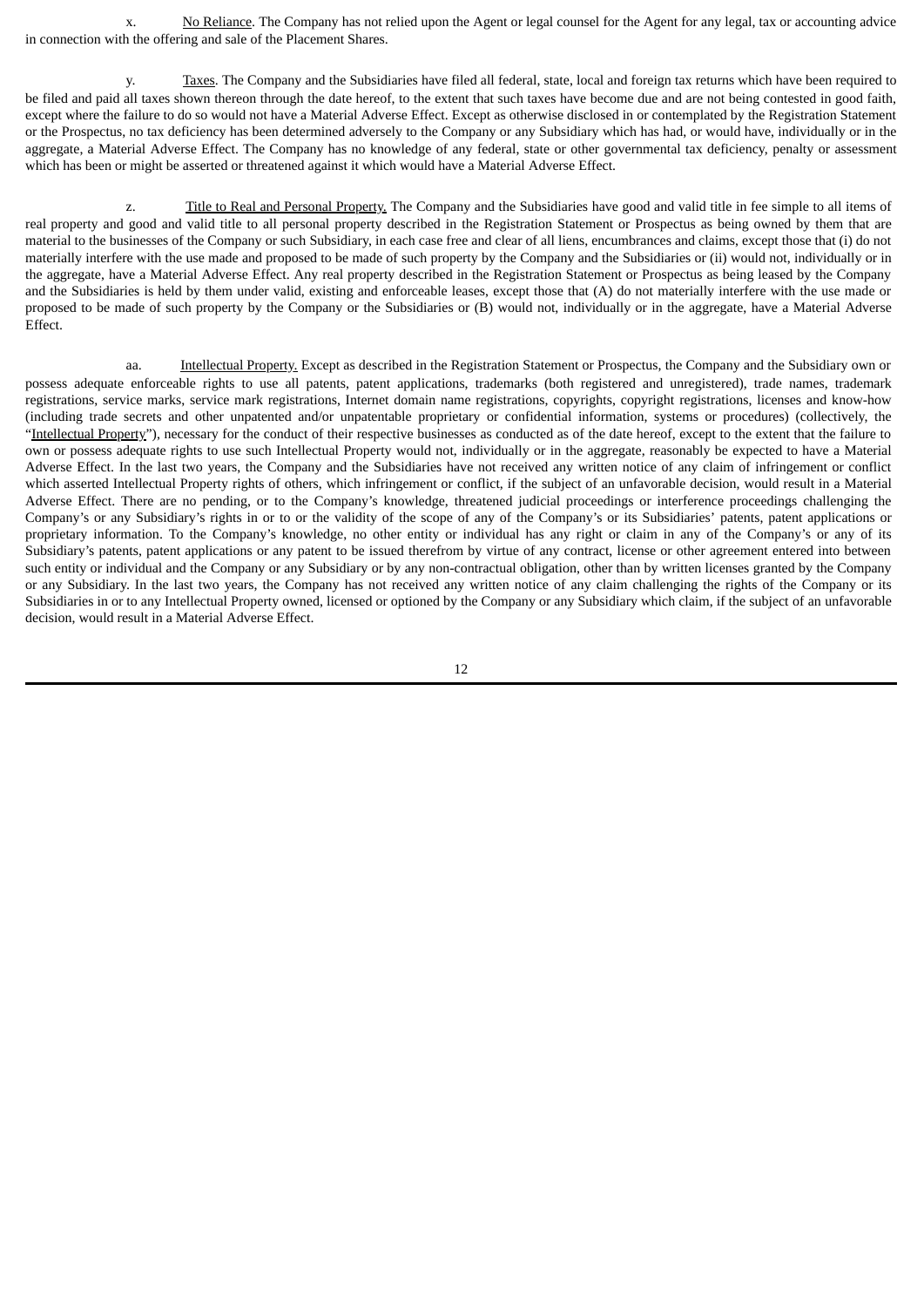bb. Compliance with Applicable Laws. The Company and the Subsidiaries: (A) are and at all times have been in material compliance with all statutes, rules and regulations applicable to the ownership, testing, development, manufacture, packaging, processing, use, distribution, marketing, labeling, promotion, sale, offer for sale, storage, import, export or disposal of any product under development, manufactured or distributed by the Company or the Subsidiaries ("Applicable Laws"), (b) have not received any Form 483 from the FDA, notice of adverse finding, warning letter, or other written correspondence or notice from the FDA, the European Medicines Agency (the "EMA"), or any other federal, state, local or foreign governmental or regulatory authority alleging or asserting material noncompliance with any Applicable Laws or any licenses, certificates, approvals, clearances, authorizations, permits and supplements or amendments thereto required by any such Applicable Laws ("Authorizations"), which would, individually or in the aggregate, result in a Material Adverse Effect; (C) possess all material Authorizations necessary for its operations as currently conducted and such Authorizations are valid and in full force and effect and neither the Company nor the Subsidiaries is in material violation of any term of any such Authorizations; (D) have not received written notice of any claim, action, suit, proceeding, hearing, enforcement, investigation, arbitration or other action from the FDA, the EMA, or any other federal, state, local or foreign governmental or regulatory authority or third party alleging that any Company product, operation or activity is in material violation of any Applicable Laws or Authorizations; (E) have not received written notice that the FDA, EMA, or any other federal, state, local or foreign governmental or regulatory authority has taken, is taking or intends to take action to limit, suspend, modify or revoke any material Authorizations; and (F) have filed, obtained, maintained or submitted all reports, documents, forms, notices, applications, records, claims, submissions and supplements or amendments as required by any Applicable Laws or Authorizations except where the failure to file such reports, documents, forms, notices, applications, records, claims, submissions and supplements or amendments would not result in a Material Adverse Effect, and that all such reports, documents, forms, notices, applications, records, claims, submissions and supplements or amendments were materially complete and correct on the date filed (or were corrected or supplemented by a subsequent submission).

cc. Clinical Studies. The preclinical studies and clinical trials conducted by the Company or on behalf of the Company were, and, if still pending are, to the Company's knowledge, being conducted in all material respects in compliance with all Applicable Laws and in accordance with experimental protocols, procedures and controls generally used by qualified experts in the preclinical study and clinical trials of new drugs and biologics as applied to comparable products to those being developed by the Company; the descriptions of the results of such preclinical studies and clinical trials contained in the Registration Statement and the Prospectus are accurate and complete in all material respects; and the Company has not received any written notices or correspondence from the FDA, the EMA, or any other domestic or foreign governmental agency requiring the termination, suspension or modification of any preclinical studies or clinical trials conducted by or on behalf of the Company that are described in the Registration Statement and the Prospectus or the results of which are referred to in the Registration Statement and the Prospectus.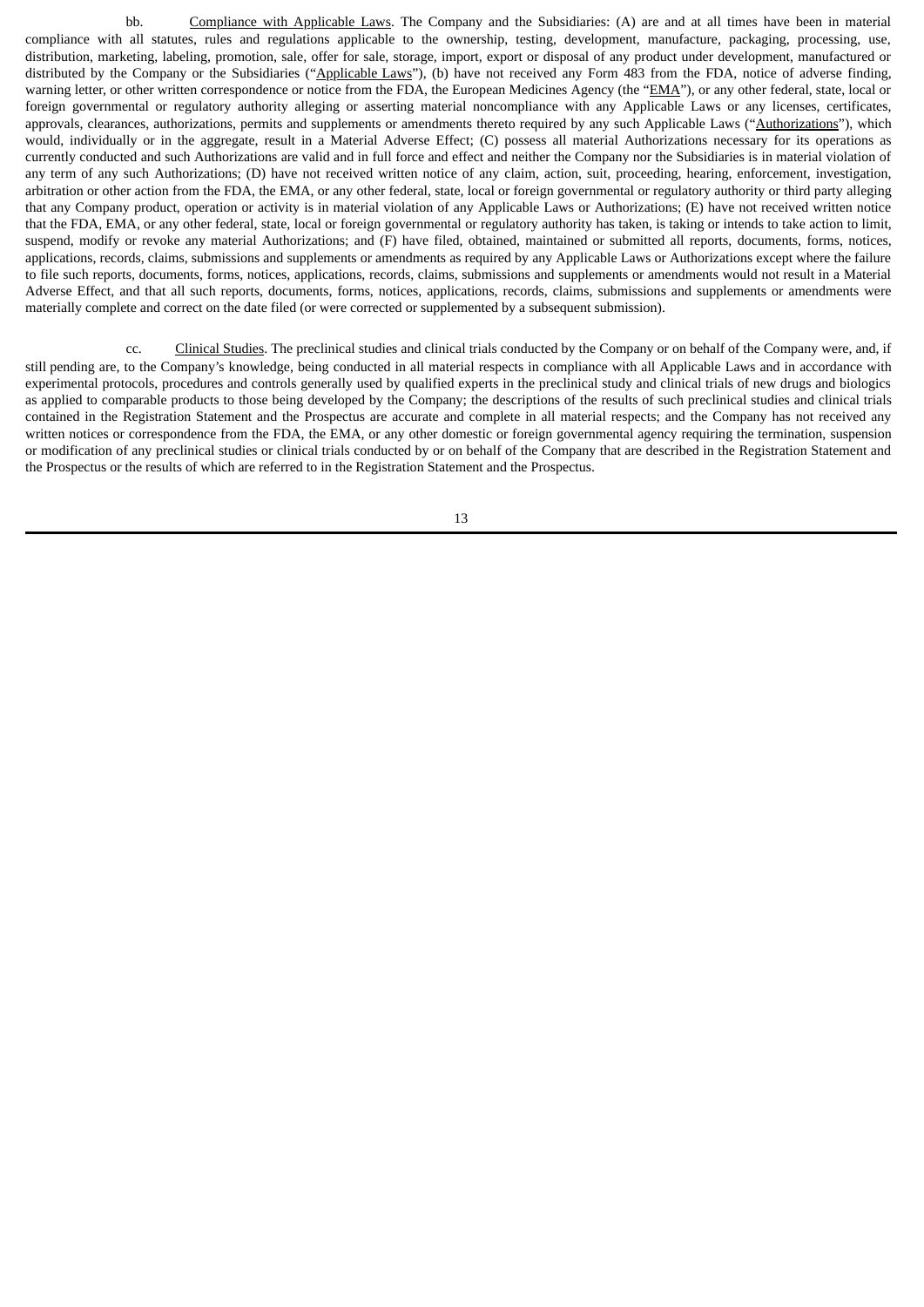dd. Environmental Laws. The Company and the Subsidiaries (i) are in compliance with any and all applicable federal, state, local and foreign laws, rules, regulations, decisions and orders relating to the protection of human health and safety, the environment or hazardous or toxic substances or wastes, pollutants or contaminants (collectively, "Environmental Laws"); (ii) have received and are in compliance with all permits, licenses or other approvals required of them under applicable Environmental Laws to conduct their respective businesses as described in the Registration Statement and the Prospectus; and (iii) have not received notice of any actual or potential liability for the investigation or remediation of any disposal or release of hazardous or toxic substances or wastes, pollutants or contaminants, except, in the case of any of clauses (i), (ii) or (iii) above, for any such failure to comply or failure to receive required permits, licenses, other approvals or liability as would not, individually or in the aggregate, have a Material Adverse Effect.

ee. Disclosure Controls. The Company maintains a system of internal accounting controls sufficient to provide reasonable assurance that (i) transactions are executed in accordance with management's general or specific authorizations; (ii) transactions are recorded as necessary to permit preparation of financial statements in conformity with GAAP and to maintain asset accountability; (iii) access to assets is permitted only in accordance with management's general or specific authorization; and (iv) the recorded accountability for assets is compared with the existing assets at reasonable intervals and appropriate action is taken with respect to any differences. The Company is not aware of any material weaknesses in its internal control over financial reporting (other than as set forth in the Registration Statement or the Prospectus). Since the date of the latest audited financial statements of the Company included in the Prospectus, there has been no change in the Company's internal control over financial reporting that has materially affected, or is reasonably likely to materially affect, the Company's internal control over financial reporting (other than as set forth in the Registration Statement or the Prospectus). The Company has established disclosure controls and procedures (as defined in Exchange Act Rules 13a-15 and 15d-15) that comply with the requirements of the Exchange Act. The Company's certifying officers have evaluated the effectiveness of the Company's controls and procedures as of a date within 90 days prior to the filing date of the Form 10-K for the fiscal year most recently ended (such date, the "Evaluation Date"). The Company presented in its Form 10-K for the fiscal year most recently ended the conclusions of the certifying officers about the effectiveness of the disclosure controls and procedures based on their evaluations as of the most recent Evaluation Date, and the "disclosure controls and procedures" are effective.

ff. Sarbanes-Oxley Act. There is and has been no failure on the part of the Company or, to the knowledge of the Company, any of the Company's directors or officers, in their capacities as such, to comply in all material respects with any applicable provisions of the Sarbanes-Oxley Act of 2002 (the "Sarbanes-Oxley Act") and the rules and regulations promulgated thereunder. Each of the principal executive officer and the principal financial officer of the Company (or each former principal executive officer of the Company and each former principal financial officer of the Company as applicable) has made all certifications required by Sections 302 and 906 of the Sarbanes-Oxley Act with respect to all reports, schedules, forms, statements and other documents required to be filed by it or furnished by it to the Commission during the past 12 months. For purposes of the preceding sentence, "principal executive officer" and "principal financial officer" shall have the meanings given to such terms in the Exchange Act Rules 13a-15 and 15d-15.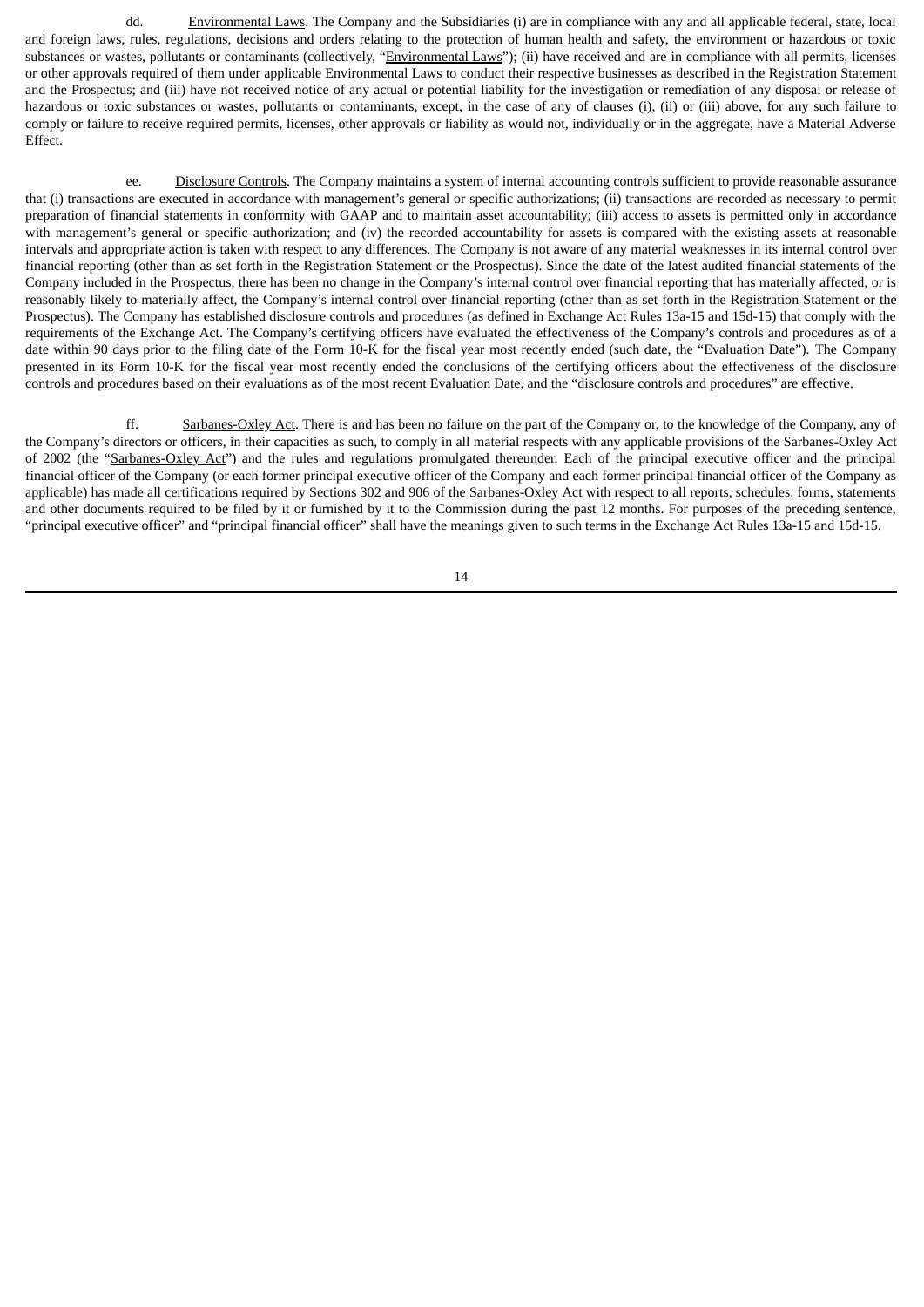gg. Finder's Fees. Neither the Company nor any Subsidiary has incurred any liability for any finder's fees, brokerage commissions or similar payments in connection with the transactions herein contemplated, except as may otherwise exist with respect to the Agent pursuant to this Agreement.

hh. Labor Disputes. No labor disturbance by or dispute with employees of the Company or any Subsidiary exists or, to the knowledge of the Company, is threatened which would result in a Material Adverse Effect.

ii. Investment Company Act. Neither the Company nor any Subsidiary is or, after giving effect to the offering and sale of the Placement Shares, will be required to register as an "investment company" or an entity "controlled" by an "investment company," as such terms are defined in the Investment Company Act of 1940, as amended (the "Investment Company Act").

jj. Operations. The operations of the Company and the Subsidiaries are and have been conducted at all times in compliance with applicable financial record keeping and reporting requirements of the Currency and Foreign Transactions Reporting Act of 1970, as amended, the money laundering statutes of all jurisdictions to which the Company or the Subsidiaries are subject, the rules and regulations thereunder and any related or similar rules, regulations or guidelines, issued, administered or enforced by any governmental agency having jurisdiction over the Company (collectively, the "Money Laundering Laws"), except where the failure to be in such compliance would not result in a Material Adverse Effect; and no action, suit or proceeding by or before any court or governmental agency, authority or body or any arbitrator involving the Company or any Subsidiary with respect to the Money Laundering Laws is pending or, to the knowledge of the Company, threatened.

kk. Off-Balance Sheet Arrangements. There are no transactions, arrangements and other relationships between and/or among the Company, and/or, to the knowledge of the Company, any of its affiliates and any unconsolidated entity, including, but not limited to, any structured finance, special purpose or limited purpose entity (each, an "Off Balance Sheet Transaction") that would affect materially the Company's liquidity or the availability of or requirements for its capital resources, including those Off Balance Sheet Transactions described in the Commission's Statement about Management's Discussion and Analysis of Financial Conditions and Results of Operations (Release Nos. 33-8056; 34-45321; FR-61), required to be described in the Registration Statement or the Prospectus which have not been described as required.

ll. **Underwriter Agreements**. Other than with respect to this agreement, the Company is not a party to any agreement with an agent or underwriter for any other "at the market" or continuous equity transaction.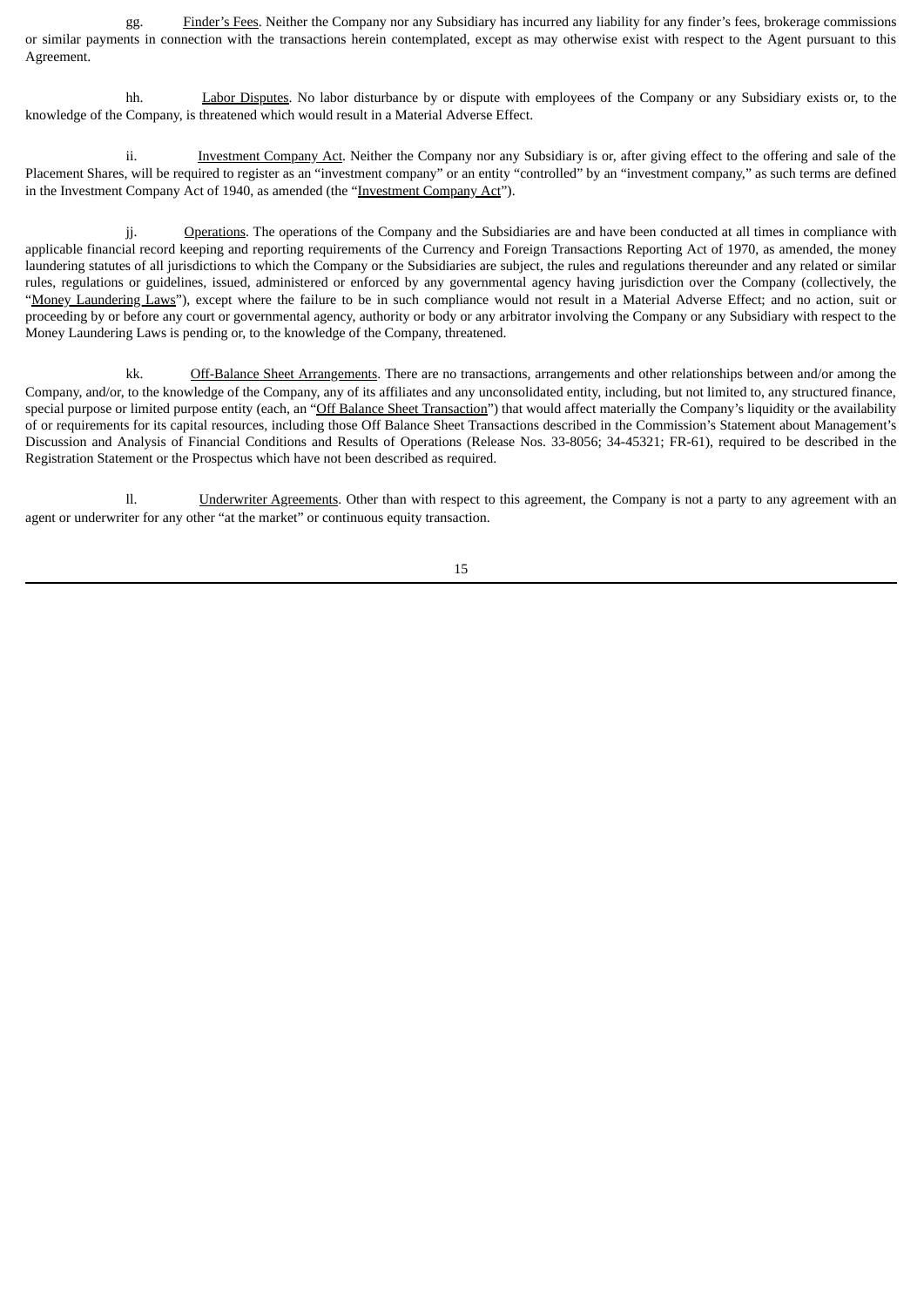mm. ERISA. To the knowledge of the Company, (i) each material employee benefit plan, within the meaning of Section 3(3) of the Employee Retirement Income Security Act of 1974, as amended ("ERISA") that is maintained, administered or contributed to by the Company or any of its affiliates for employees or former employees of the Company and the Subsidiaries has been maintained in material compliance with its terms and the requirements of applicable statutes, orders, rules and regulations, including but not limited to ERISA and the Internal Revenue Code of 1986, as amended (the "Code"); (ii) no prohibited transaction, within the meaning of Section 406 of ERISA or Section 4975 of the Code, has occurred which would result in a material liability to the Company with respect to any such plan excluding transactions effected pursuant to a statutory or administrative exemption; and (iii) for each such plan that is subject to the funding rules of Section 412 of the Code or Section 302 of ERISA, no "accumulated funding deficiency" as defined in Section 412 of the Code has been incurred, whether or not waived, and the fair market value of the assets of each such plan (excluding for these purposes accrued but unpaid contributions) equals or exceeds the present value of all benefits accrued under such plan determined using reasonable actuarial assumptions, other than, in the case of (i), (ii) and (iii) above, as would not have a Material Adverse Effect.

nn. Forward-Looking Statements. No forward-looking statement (within the meaning of Section 27A of the Securities Act and Section 21E of the Exchange Act) (a "Forward-Looking Statement") contained in the Registration Statement and the Prospectus has been made or reaffirmed without a reasonable basis or has been disclosed other than in good faith.

oo. Margin Rules. Neither the issuance, sale and delivery of the Placement Shares nor the application of the proceeds thereof by the Company as described in the Registration Statement and the Prospectus will violate Regulation T, U or X of the Board of Governors of the Federal Reserve System.

pp. Insurance. The Company and the Subsidiaries carry, or are covered by, insurance in such amounts and covering such risks as the Company and the Subsidiaries reasonably believe are adequate for the conduct of their business.

qq. No Improper Practices. (i) Neither the Company nor, to the Company's knowledge, the Subsidiaries, nor to the Company's knowledge, any of their respective executive officers has, in the past five years, made any unlawful contributions to any candidate for any political office (or failed fully to disclose any contribution in violation of law) or made any contribution or other payment to any official of, or candidate for, any federal, state, municipal, or foreign office or other person charged with similar public or quasi-public duty in violation of any law or of the character required to be disclosed in the Prospectus; (ii) no relationship, direct or indirect, exists between or among the Company or, to the Company's knowledge, the Subsidiaries or any affiliate of any of them, on the one hand, and the directors, officers and stockholders of the Company or, to the Company's knowledge, the Subsidiaries, on the other hand, that is required by the Securities Act to be described in the Registration Statement and the Prospectus that is not so described; (iii) no relationship, direct or indirect, exists between or among the Company or the Subsidiaries or any affiliate of them, on the one hand, and the directors, officers, stockholders or directors of the Company or, to the Company's knowledge, the Subsidiaries, on the other hand, that is required by the rules of FINRA to be described in the Registration Statement and the Prospectus that is not so described; (iv) there are no material outstanding loans or advances or material guarantees of indebtedness by the Company or, to the Company's knowledge, the Subsidiaries to or for the benefit of any of their respective officers or directors or any of the members of the families of any of them; and (v) the Company has not offered, or caused any placement agent to offer, Ordinary Shares to any person with the intent to influence unlawfully (A) a customer or supplier of the Company or the Subsidiaries to alter the customer's or supplier's level or type of business with the Company or the Subsidiaries or (B) a trade journalist or publication to write or publish favorable information about the Company or the Subsidiaries or any of their respective products or services, and, (vi) neither the Company nor the Subsidiaries nor, to the Company's knowledge, any employee or agent of the Company or the Subsidiaries has made any payment of funds of the Company or the Subsidiaries or received or retained any funds in violation of any law, rule or regulation (including, without limitation, the Foreign Corrupt Practices Act of 1977), which payment, receipt or retention of funds is of a character required to be disclosed in the Registration Statement or the Prospectus.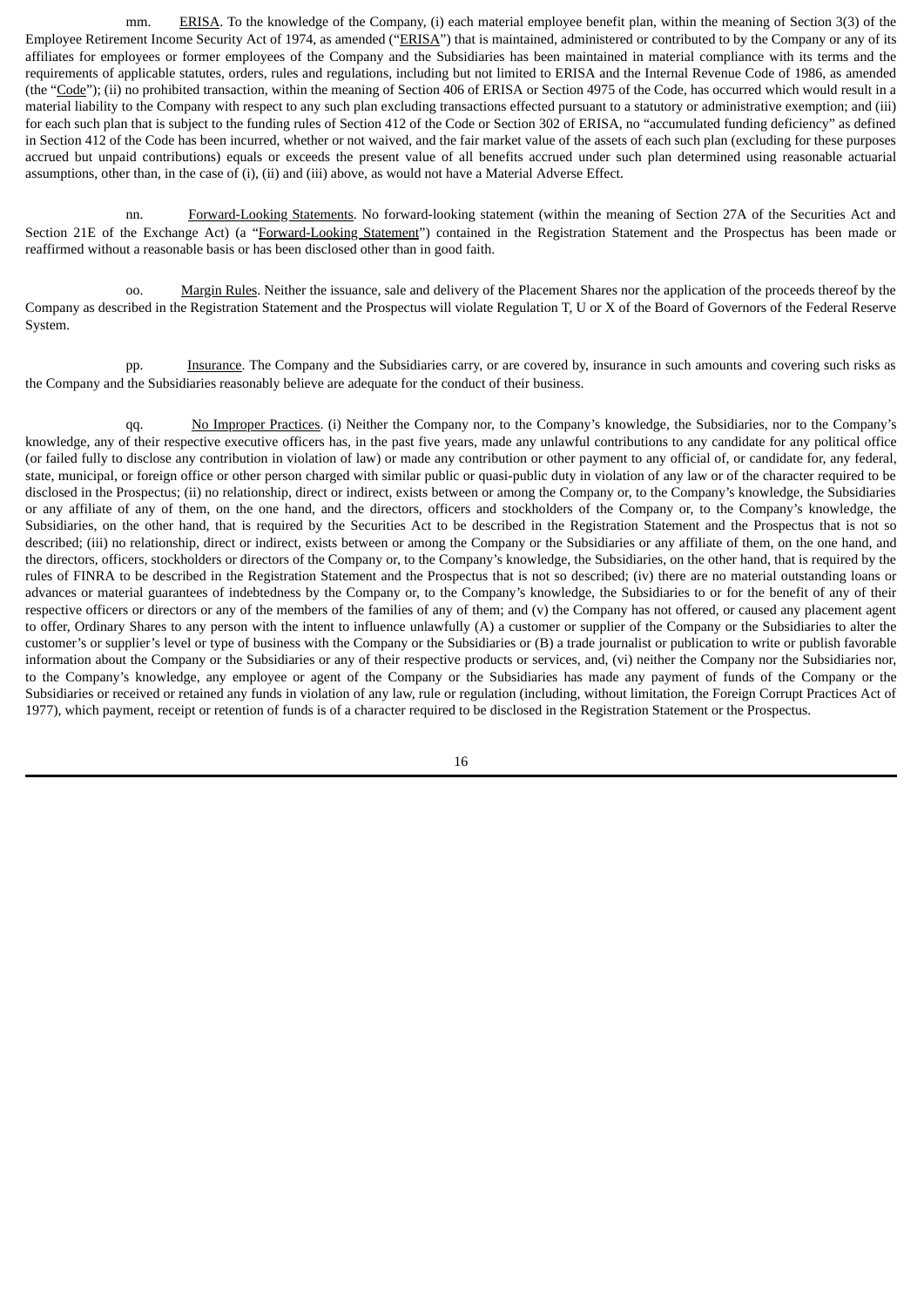rr. Status Under the Securities Act. The Company was not and is not an ineligible issuer as defined in Rule 405 under the Securities Act at the times specified in Rules 164 and 433 under the Securities Act in connection with the offering of the Placement Shares.

ss. No Misstatement or Omission in an Issuer Free Writing Prospectus. Each Issuer Free Writing Prospectus, as of its issue date and as of each Applicable Time (as defined in Section 25 below), did not, does not and will not, through the completion of the Placement or Placements for which such Issuer Free Writing Prospectus is issued, include any information that conflicted, conflicts or will conflict with the information contained in the Registration Statement or the Prospectus, including any incorporated document deemed to be a part thereof that has not been superseded or modified. The foregoing sentence does not apply to statements in or omissions from any Issuer Free Writing Prospectus based upon and in conformity with written information furnished to the Company by the Agent specifically for use therein.

tt. No Conflicts. Neither the execution of this Agreement, nor the issuance, offering or sale of the Placement Shares, nor the consummation of any of the transactions contemplated herein, nor the compliance by the Company with the terms and provisions hereof will conflict with, or will result in a breach of, any of the terms and provisions of, or has constituted or will constitute a default under, or has resulted in or will result in the creation or imposition of any lien, charge or encumbrance upon any property or assets of the Company pursuant to the terms of any contract or other agreement to which the Company may be bound or to which any of the property or assets of the Company is subject, except (i) such conflicts, breaches or defaults as may have been waived and (ii) such conflicts, breaches and defaults that would not have a Material Adverse Effect; nor will such action result (x) in any violation of the provisions of the organizational or governing documents of the Company, or (y) in any material violation of the provisions of any statute or any order, rule or regulation applicable to the Company or of any court or of any federal, state or other regulatory authority or other government body having jurisdiction over the Company, except where such violation would not have a Material Adverse Effect.

uu. OFAC.

(i) Neither the Company nor any Subsidiary (collectively, the "Entity") nor, to the Company's knowledge, any director, officer, employee, agent, affiliate or representative of the Entity, is a government, individual, or entity (in this paragraph (uu), "Person") that is, or is owned or controlled by a Person that is:

(a) the subject of any sanctions administered or enforced by the U.S. Department of Treasury's Office of Foreign Assets Control ("OFAC"), the United Nations Security Council ("UNSC"), the European Union ("EU"), Her Majesty's Treasury ("HMT"), or other relevant sanctions authority (collectively, "Sanctions"), nor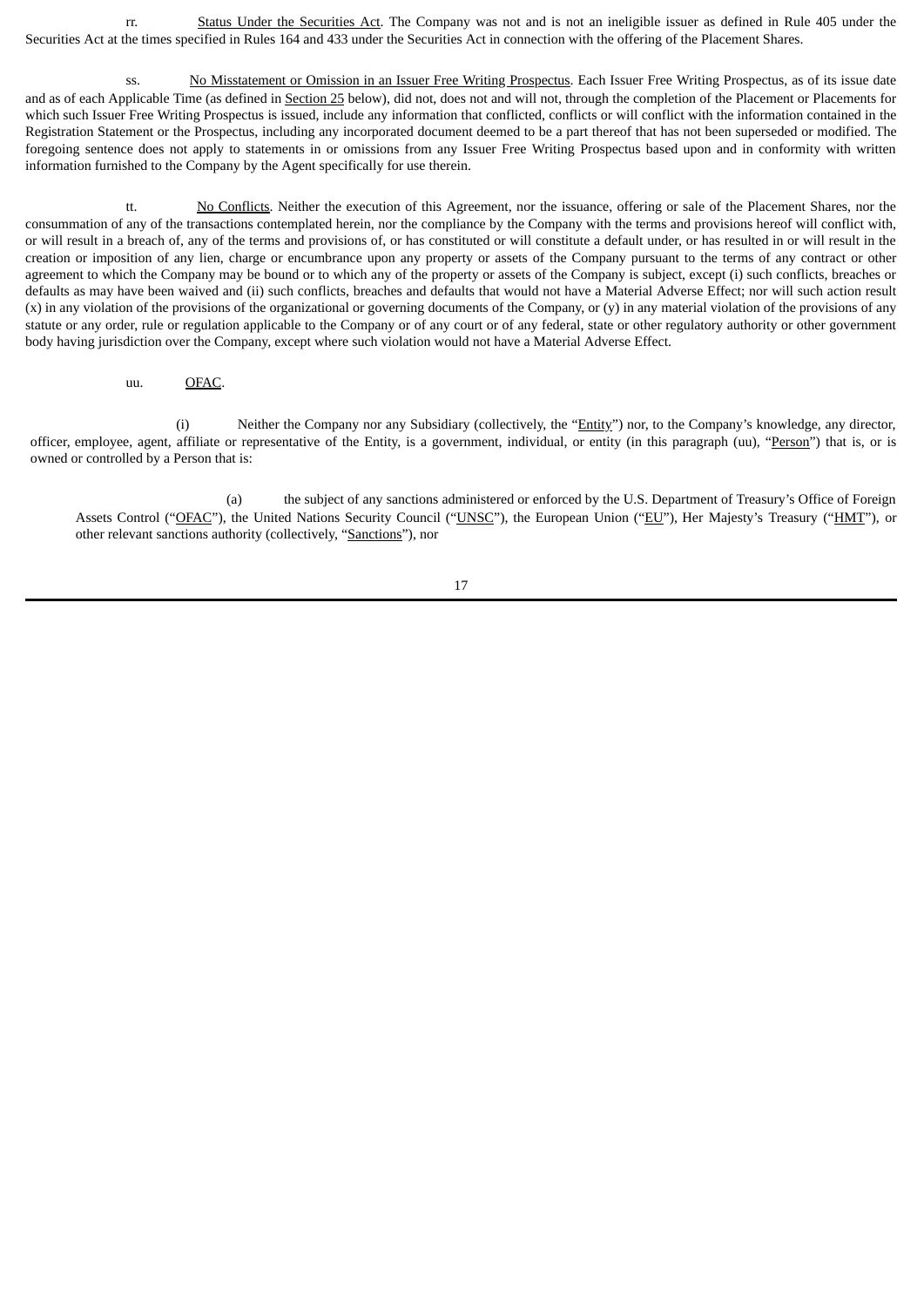(b) located, organized or resident in a country or territory that is the subject of Sanctions.

(ii) The Entity will not, directly or indirectly, knowingly use the proceeds of the offering, or lend, contribute or otherwise make available such proceeds to any subsidiary, joint venture partner or other Person:

(a) to fund or facilitate any activities or business of or with any Person or in any country or territory that, at the time of such funding or facilitation, is the subject of Sanctions; or

(b) in any other manner that will result in a violation of Sanctions by any Person (including any Person participating in the offering, whether as underwriter, advisor, investor or otherwise).

(iii) The Entity represents and covenants that, except as detailed in the Registration Statement and the Prospectus, for the past 5 years, it has not knowingly engaged in and is not now knowingly engaged in any dealing or transactions with any Person, or in any country or territory, that at the time of the dealing or transaction is or was the subject of Sanctions.

vv. Stock Transfer Taxes. On each Settlement Date, all material stock transfer or other taxes (other than income taxes) which are required to be paid in connection with the sale and transfer of the Placement Shares to be sold hereunder will be, or will have been, fully paid or provided for by the Company and all laws imposing such taxes will be or will have been fully complied with by the Company in all material respects.

ww. IT Systems.  $(i)(x)$  To the knowledge of Company, there has been no security breach or other compromise of any Company's information technology and computer systems, networks, hardware, software, data (including the data of their respective customers, employees, suppliers, vendors and any third party data maintained by or on behalf of them), equipment or technology (collectively, "IT Systems and Data") and (y) the Company has not been notified of, and have no knowledge of any event or condition that would reasonably be expected to result in, any security breach or other compromise to their IT Systems and Data; (ii) the Company is presently in material compliance with all applicable laws or statutes and all judgments, orders, rules and regulations of any court or arbitrator or governmental or regulatory authority, internal policies and contractual obligations relating to the privacy and security of IT Systems and Data and to the protection of such IT Systems and Data from unauthorized use, access, misappropriation or modification, except as would not, in the case of this clause (ii), individually or in the aggregate, have a Material Adverse Effect; and (iii) the Company has implemented backup and disaster recovery technology consistent with industry standards and practices.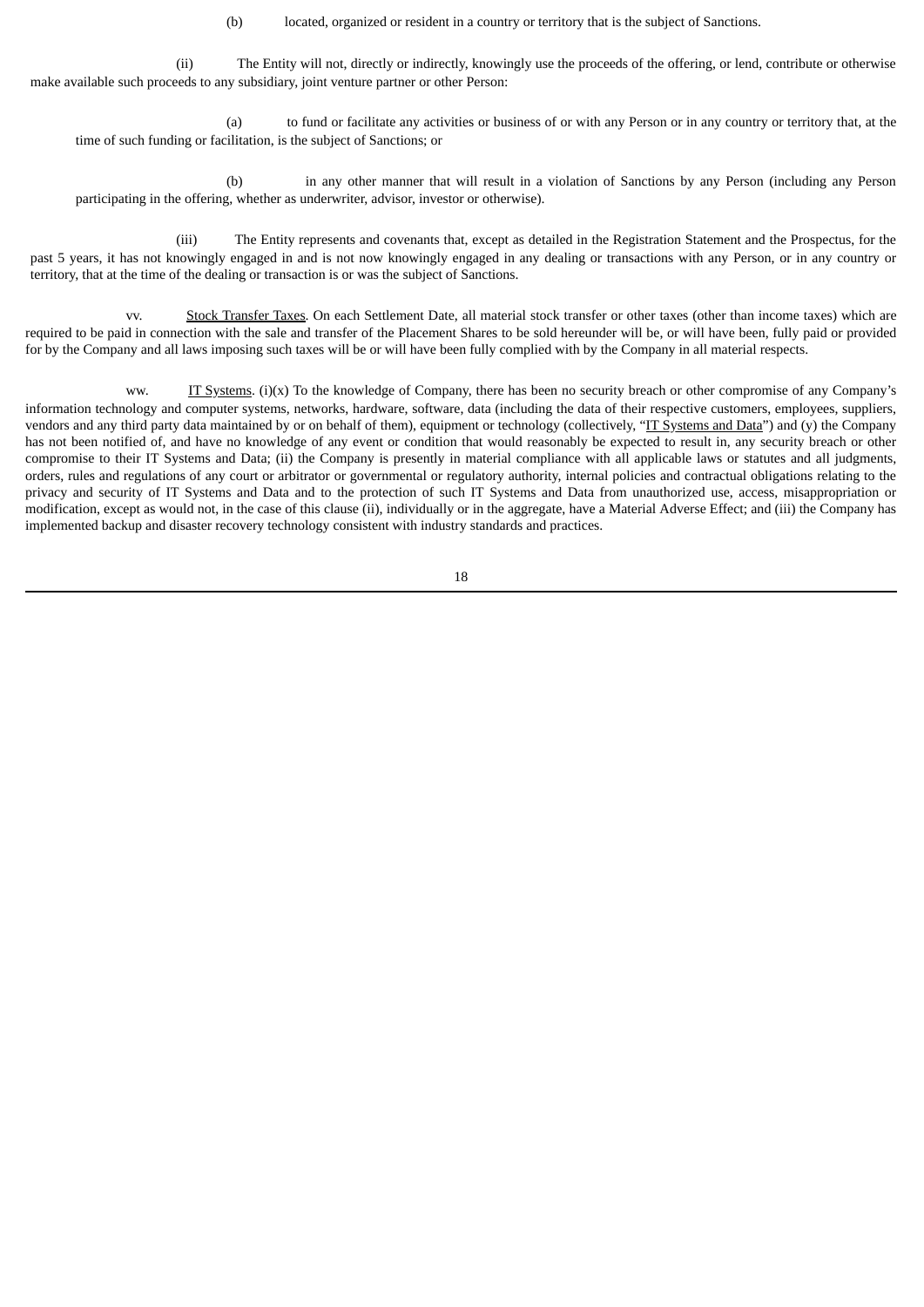xx. Compliance with Data Privacy Laws. The Company and its subsidiaries are, and, since January 1, 2020 were, in material compliance with all applicable state and federal data privacy and security laws and regulations, including, without limitation, HIPAA, CCPA, and the European Union General Data Protection Regulation ("GDPR") (EU 2016/679) (collectively, the "Privacy Laws"). Neither the Company nor any subsidiary: (i) has received notice of any actual or potential liability under or relating to, or actual or potential violation of, any Privacy Laws, and has no knowledge of any event or condition that would reasonably be expected to result in any such notice; (ii) is currently conducting or paying for, in whole or in part, any investigation, remediation, or other corrective action pursuant to any Privacy Law; or (iii) is a party to any order, decree, or agreement that imposes any obligation or liability under any Privacy Law.

Any certificate signed by an officer of the Company and delivered to the Agent or to counsel for the Agent pursuant to or in connection with this Agreement shall be deemed to be a representation and warranty by the Company, as applicable, to the Agent as to the matters set forth therein.

7. Covenants of the Company. The Company covenants and agrees with the Agent that:

a. Registration Statement Amendments. After the date of this Agreement and during any period in which a prospectus relating to any Placement Shares is required to be delivered by the Agent under the Securities Act (including in circumstances where such requirement may be satisfied pursuant to Rule 172 under the Securities Act) (the "Prospectus Delivery Period") (i) the Company will notify the Agent promptly of the time when any subsequent amendment to the Registration Statement, other than documents incorporated by reference or amendments not related to any Placement, has been filed with the Commission and/or has become effective or any subsequent supplement to the Prospectus has been filed and of any request by the Commission for any amendment or supplement to the Registration Statement or Prospectus related to the Placement or for additional information related to the Placement, (ii) the Company will prepare and file with the Commission, promptly upon the Agent's request, any amendments or supplements to the Registration Statement or Prospectus that, upon the advice of the Company's legal counsel, may be necessary or advisable in connection with the distribution of the Placement Shares by the Agent (*provided, however*, that the failure of the Agent to make such request shall not relieve the Company of any obligation or liability hereunder, or affect the Agent's right to rely on the representations and warranties made by the Company in this Agreement and provided, further, that the only remedy the Agent shall have with respect to the failure to make such filing shall be to cease making sales under this Agreement until such amendment or supplement is filed); (iii) the Company will not file any amendment or supplement to the Registration Statement or Prospectus relating to the Placement Shares or a security convertible into the Placement Shares (other than an Incorporated Document) unless a copy thereof has been submitted to the Agent within a reasonable period of time before the filing and the Agent has not reasonably objected thereto (*provided, however*, that (A) the failure of the Agent to make such objection shall not relieve the Company of any obligation or liability hereunder, or affect the Agent's right to rely on the representations and warranties made by the Company in this Agreement and (B) the Company has no obligation to provide the Agent any advance copy of such filing or to provide the Agent an opportunity to object to such filing if the filing does not name the Agent or does not relate to the transaction herein provided; and provided, further, that the only remedy the Agent shall have with respect to the failure by the Company to obtain such consent shall be to cease making sales under this Agreement) and the Company will furnish to the Agent at the time of filing thereof a copy of any document that upon filing is deemed to be incorporated by reference into the Registration Statement or Prospectus, except for those documents available via EDGAR; and (iv) the Company will cause each amendment or supplement to the Prospectus to be filed with the Commission as required pursuant to the applicable paragraph of Rule 424(b) of the Securities Act or, in the case of any document to be incorporated therein by reference, to be filed with the Commission as required pursuant to the Exchange Act, within the time period prescribed (the determination to file or not file any amendment or supplement with the Commission under this Section  $7(a)$ , based on the Company's reasonable opinion or reasonable objections, shall be made exclusively by the Company).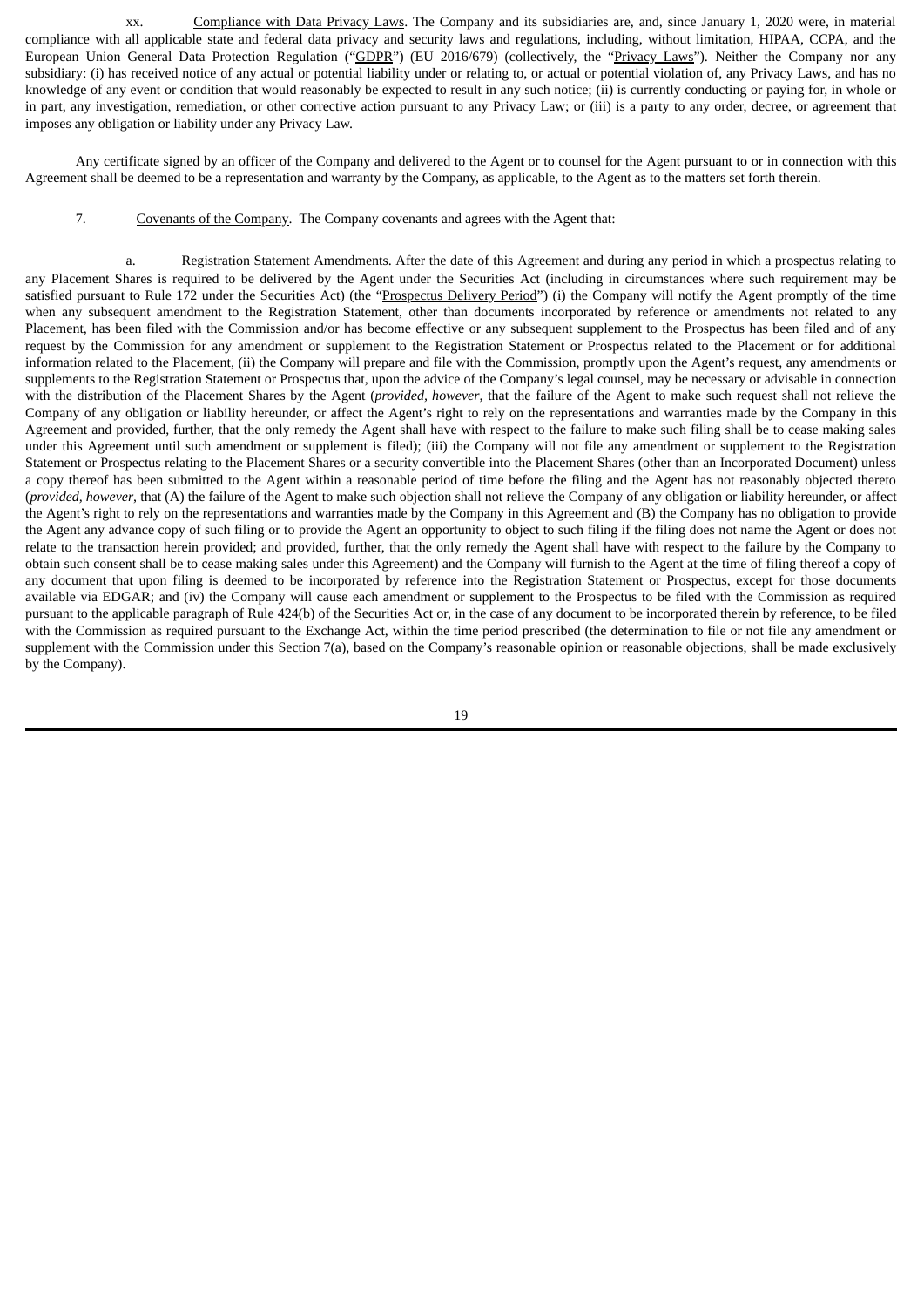b. Notice of Commission Stop Orders. The Company will advise the Agent, promptly after it receives notice or obtains knowledge thereof, of the issuance or threatened issuance by the Commission of any stop order suspending the effectiveness of the Registration Statement, of the suspension of the qualification of the Placement Shares for offering or sale in any jurisdiction, or of the initiation or threatening of any proceeding for any such purpose; and it will use its commercially reasonable efforts to prevent the issuance of any stop order or to obtain its withdrawal if such a stop order should be issued. The Company will advise the Agent promptly after it receives any request by the Commission for any amendments to the Registration Statement or any amendment or supplements to the Prospectus or any Issuer Free Writing Prospectus or for additional information related to the offering of the Placement Shares or for additional information related to the Registration Statement, the Prospectus or any Issuer Free Writing Prospectus.

c. Delivery of Prospectus; Subsequent Changes. During the Prospectus Delivery Period, the Company will comply with all requirements imposed upon it by the Securities Act, as from time to time in force, and to file on or before their respective due dates all reports and any definitive proxy or information statements required to be filed by the Company with the Commission pursuant to Sections 13(a), 13(c), 14, 15(d) or any other provision of or under the Exchange Act. If the Company has omitted any information from the Registration Statement pursuant to Rule 430A under the Securities Act, it will use its commercially reasonable efforts to comply with the provisions of and make all requisite filings with the Commission pursuant to said Rule 430A and to notify the Agent promptly of all such filings. If during the Prospectus Delivery Period any event occurs as a result of which the Prospectus as then amended or supplemented would include an untrue statement of a material fact or omit to state a material fact necessary to make the statements therein, in the light of the circumstances then existing, not misleading, or if during such Prospectus Delivery Period it is necessary to amend or supplement the Registration Statement or Prospectus to comply with the Securities Act, the Company will promptly notify the Agent to suspend the offering of Placement Shares during such period and the Company will promptly amend or supplement the Registration Statement or Prospectus (at the expense of the Company) so as to correct such statement or omission or effect such compliance; *provided, however*, that the Company may delay the filing of any amendment or supplement, if in the judgment of the Company, it is in the best interest of the Company.

d. **Listing of Placement Shares**. During the Prospectus Delivery Period, the Company will use its commercially reasonable efforts to cause the Placement Shares to be listed on the Exchange and to qualify the Placement Shares for sale under the securities laws of such jurisdictions in the United States as the Agent reasonably designates and to continue such qualifications in effect so long as required for the distribution of the Placement Shares; *provided, however*, that the Company shall not be required in connection therewith to qualify as a foreign corporation or dealer in securities, file a general consent to service of process, or subject itself to taxation in any jurisdiction if it is not otherwise so subject.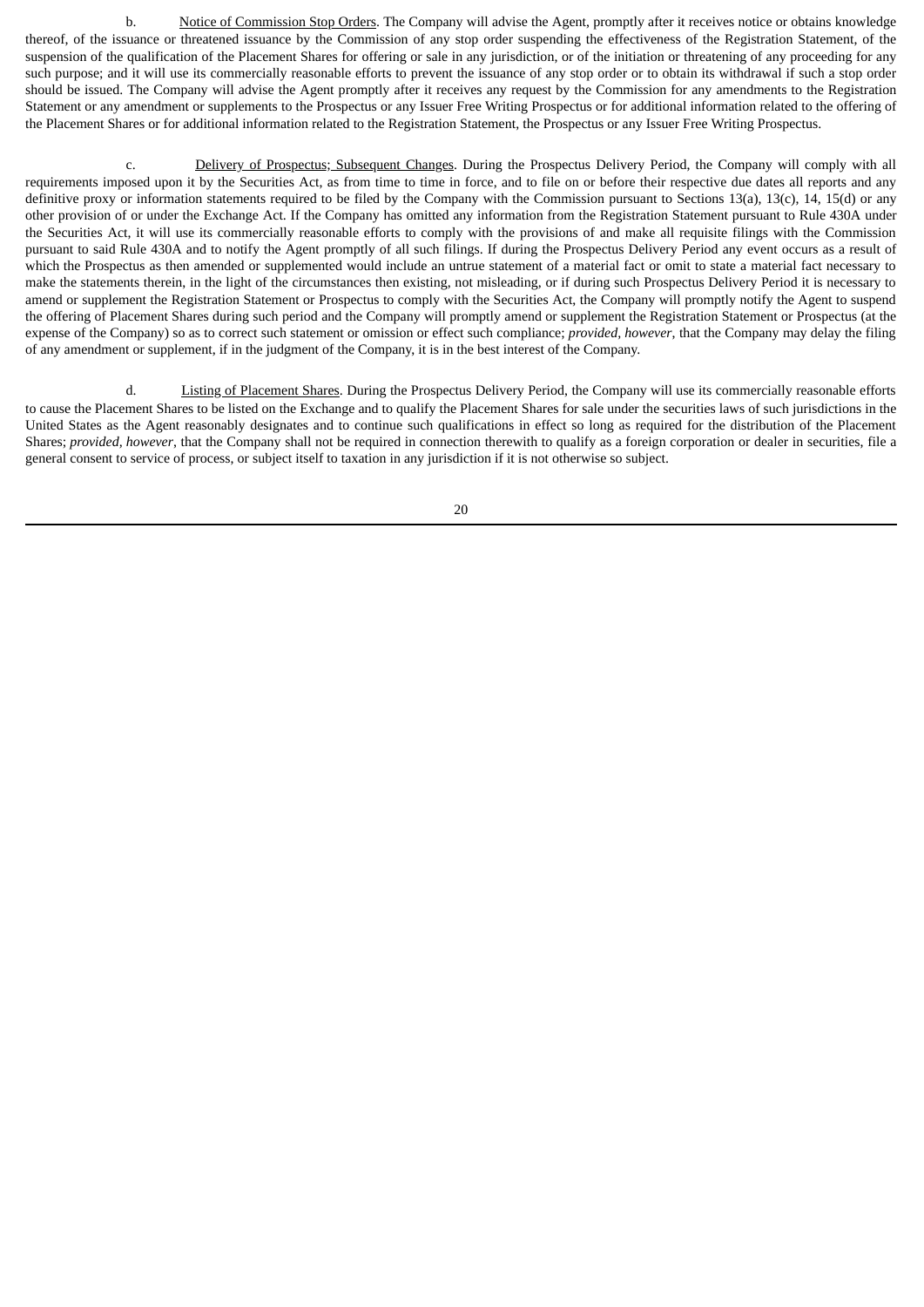e. Delivery of Registration Statement and Prospectus. The Company will furnish to the Agent and its counsel (at the reasonable expense of the Company) copies of the Registration Statement, the Prospectus (including all documents incorporated by reference therein) and all amendments and supplements to the Registration Statement or Prospectus that are filed with the Commission during the Prospectus Delivery Period (including all documents filed with the Commission during such period that are deemed to be incorporated by reference therein), in each case as soon as reasonably practicable and in such quantities as the Agent may from time to time reasonably request and, at the Agent's request, will also furnish copies of the Prospectus to each exchange or market on which sales of the Placement Shares may be made; *provided, however*, that the Company shall not be required to furnish any document (other than the Prospectus) to the Agent to the extent such document is available on EDGAR.

f. Earnings Statement. The Company will make generally available to its security holders as soon as practicable, but in any event not later than 15 months after the end of the Company's current fiscal quarter, an earnings statement covering a 12-month period that satisfies the provisions of Section 11(a) and Rule 158 of the Securities Act.

Proceeds."

g. Use of Proceeds. The Company will use the Net Proceeds as described in the Prospectus in the section entitled "Use of

h. Notice of Other Sales. Without the prior written consent of the Agent, the Company will not, directly or indirectly, offer to sell, sell, contract to sell, grant any option to sell or otherwise dispose of any Ordinary Shares (other than the Placement Shares offered pursuant to this Agreement) or securities convertible into or exchangeable for Ordinary Shares, warrants or any rights to purchase or acquire, Ordinary Shares during the period beginning on the date on which any Placement Notice is delivered to the Agent hereunder and ending on the third (3rd) Trading Day immediately following the final Settlement Date with respect to Placement Shares sold pursuant to such Placement Notice (or, if the Placement Notice has been terminated or suspended prior to the sale of all Placement Shares covered by a Placement Notice, the date of such suspension or termination); and will not directly or indirectly enter into in any other "at the market" or continuous equity transaction offer to sell, sell, contract to sell, grant any option to sell or otherwise dispose of any Ordinary Shares (other than the Placement Shares offered pursuant to this Agreement) or securities convertible into or exchangeable for Ordinary Shares, warrants or any rights to purchase or acquire, Ordinary Shares prior to the termination of this Agreement; *provided, however*, that such restrictions will not apply in connection with the Company's issuance or sale of (i) Ordinary Shares, options to purchase Ordinary Shares or Ordinary Shares issuable upon the exercise of options, pursuant to any stock option, or benefits plan, stock ownership plan or dividend reinvestment plan (but not Ordinary Shares subject to a waiver to exceed plan limits in its dividend reinvestment plan) of the Company whether now in effect or hereafter implemented; (ii) Ordinary Shares issuable upon conversion of securities or the exercise of warrants, options or other rights in effect or outstanding, and disclosed in filings by the Company available on EDGAR or otherwise in writing to the Agent, (iii) Ordinary Shares, or securities convertible into or exercisable for Ordinary Shares, offered and sold in a privately negotiated transaction to vendors, customers, strategic partners or potential strategic partners or other investors conducted in a manner so as not to be integrated with the offering of Ordinary Shares hereby and (iv) Ordinary Shares in connection with any acquisition, strategic investment or other similar transaction (including any joint venture, strategic alliance or partnership).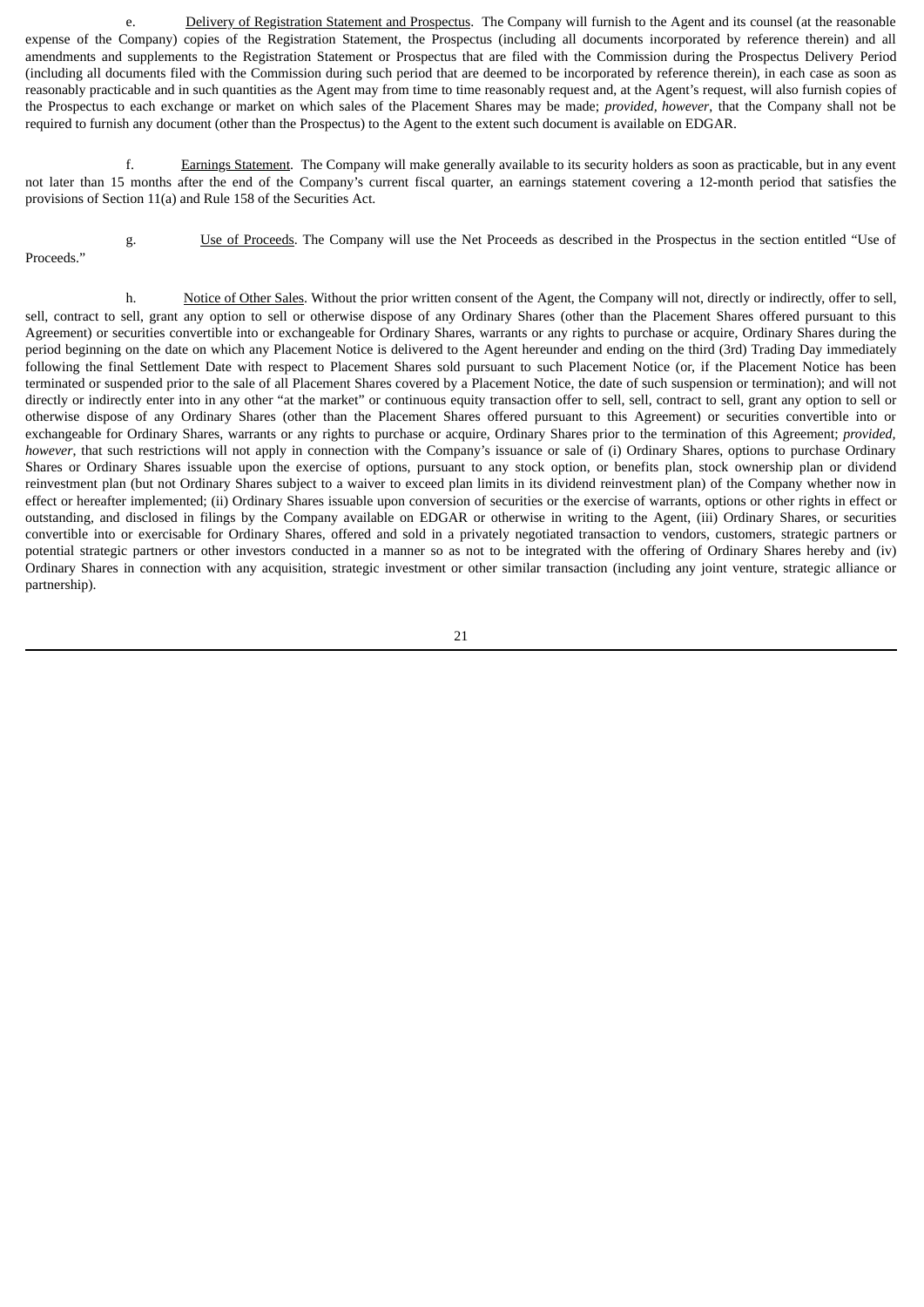i. Change of Circumstances. The Company will, at any time during the pendency of a Placement Notice advise the Agent promptly after it shall have received notice or obtained knowledge thereof, of any information or fact that would alter or affect in any material respect any opinion, certificate, letter or other document required to be provided to the Agent pursuant to this Agreement.

j. Due Diligence Cooperation. During the term of this Agreement, the Company will cooperate with any reasonable due diligence review conducted by the Agent or its representatives in connection with the transactions contemplated hereby, including, without limitation, providing information and making available documents and senior corporate officers, during regular business hours and at the Company's principal offices, as the Agent may reasonably request.

k. Required Filings Relating to Placement of Placement Shares. The Company agrees that on such dates as the Securities Act shall require, the Company will (i) file a prospectus supplement with the Commission under the applicable paragraph of Rule 424(b) under the Securities Act (each and every date a filing under Rule 424(b) is made, a "Filing Date"), which prospectus supplement will set forth, within the relevant period, the amount of Placement Shares sold through the Agent, the Net Proceeds to the Company and the compensation payable by the Company to the Agent with respect to such Placement Shares, and (ii) deliver such number of copies of each such prospectus supplement to each exchange or market on which such sales were effected as may be required by the rules or regulations of such exchange or market.

l. Representation Dates; Certificate. Each time during the term of this Agreement that the Company:

(i) amends or supplements (other than a prospectus supplement relating solely to an offering of securities other than the Placement Shares) the Registration Statement or the Prospectus relating to the Placement Shares by means of a post-effective amendment, sticker, or supplement but not by means of incorporation of documents by reference into the Registration Statement or the Prospectus relating to the Placement Shares;

(ii) files an annual report on Form 10-K under the Exchange Act (including any Form 10-K/A containing amended audited financial information or a material amendment to the previously filed Form 10-K);

(iii) files its quarterly reports on Form 10-Q under the Exchange Act; or

(iv) files a current report on Form 8-K containing amended financial information (other than information "furnished" pursuant to items 2.02, 7.01 or 9.01 of Form 8-K or to provide disclosure pursuant to Item 8.01 of Form 8-K relating to the reclassification of certain properties as discontinued operations in accordance with Statement of Financial Accounting Standards No. 144) under the Exchange Act;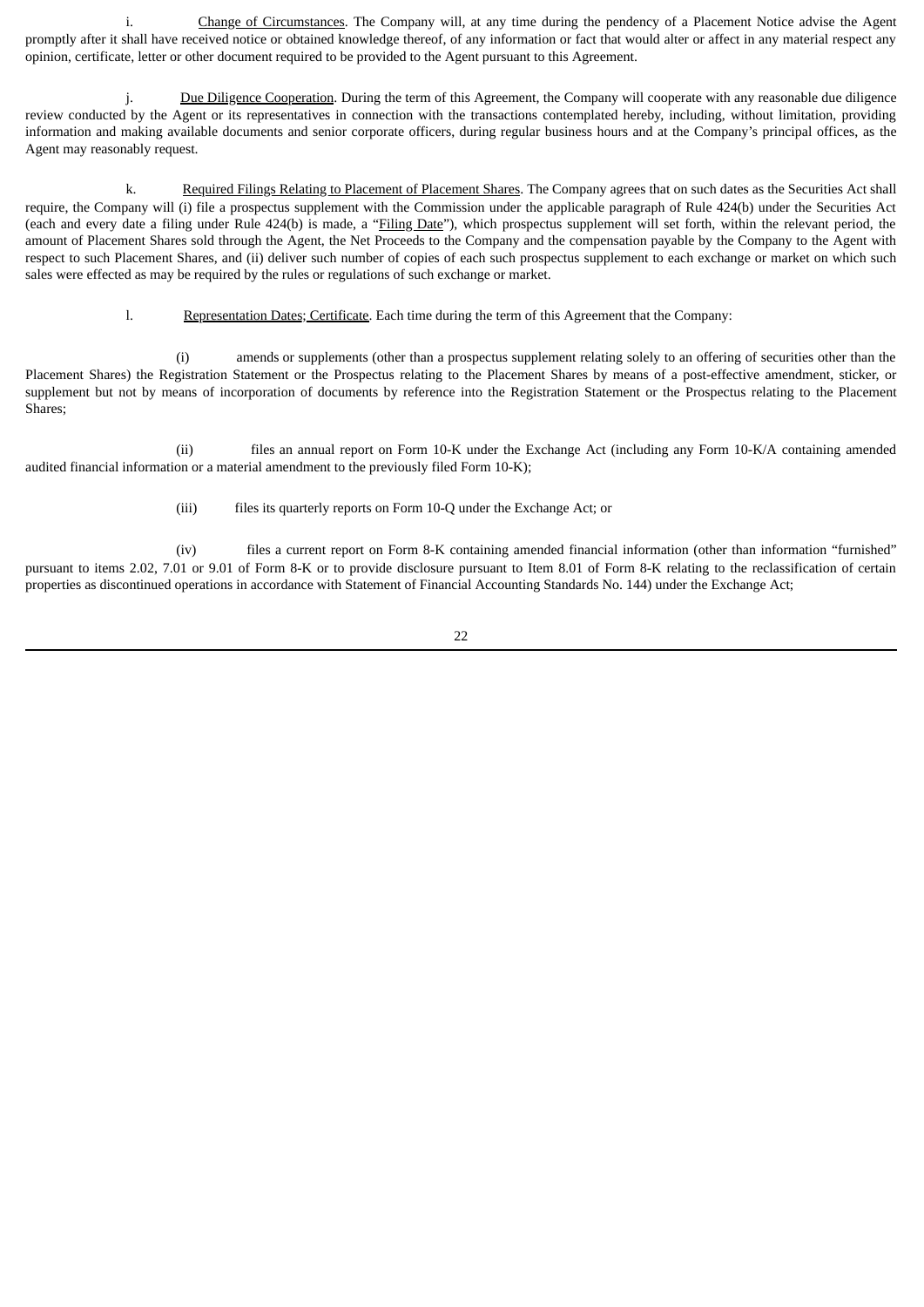(Each date of filing of one or more of the documents referred to in clauses (i) through (iv) shall be a "Representation Date.")

the Company shall furnish the Agent (but in the case of clause (iv) above only if the Agent reasonably determines that the information contained in such Form 8-K is material) with a certificate, in the form attached hereto as  $\frac{Exhibit}{X(k)}$ . The requirement to provide a certificate under this Section 7(k) shall be waived for any Representation Date occurring at a time at which no Placement Notice is pending, which waiver shall continue until the earlier to occur of the date the Company delivers a Placement Notice hereunder (which for such calendar quarter shall be considered a Representation Date) and the next occurring Representation Date on which the Company files its annual report on Form 10-K. Notwithstanding the foregoing, (i) upon the delivery of the first Placement Notice hereunder and (ii) if the Company subsequently decides to sell Placement Shares following a Representation Date when the Company relied on such waiver and did not provide the Agent with a certificate under this Section  $7(k)$ , then before the Agent sells any Placement Shares, the Company shall provide the Agent with a certificate, in the form attached hereto as  $Exhibit 7(k)$ , dated the date of the Placement Notice.

m. Legal Opinion. On or prior to the date of the first Placement Notice given hereunder the Company shall cause to be furnished to the Agent a written opinion and a negative assurance letter to the extent applicable, of (a) Greenberg Traurig, P.A., special counsel to the Company, (b) Herzog Fox & Neeman, Israeli legal counsel for the Company, and, (c) Ehrlich & Fenster LTD, patent counsel for the Company (collectively, "Company Counsel") each in form and substance reasonably satisfactory to the Agent. Thereafter, within five (5) Trading Days of each Representation Date with respect to which the Company is obligated to deliver a certificate in the form attached hereto as Exhibit 7(k) for which no waiver is applicable, the Company shall cause to be furnished to the Agent a negative assurance letter of Company Counsel in form and substance reasonably satisfactory to the Agent; provided that, in lieu of such negative assurance for subsequent periodic filings under the Exchange Act, counsel may furnish the Agent with a letter (a "Reliance Letter") to the effect that the Agent may rely on the negative assurance letter previously delivered under this Section 7(1) to the same extent as if it were dated the date of such letter (except that statements in such prior letter shall be deemed to relate to the Registration Statement and the Prospectus as amended or supplemented as of the date of the Reliance Letter).

n. Comfort Letter. On or prior to the date of the first Placement Notice given hereunder and within five (5) Trading Days after each subsequent Representation Date, other than pursuant to Section 7(k)(iii), the Company shall cause its independent accountants to furnish the Agent letters (the "Comfort Letters"), dated the date the Comfort Letter is delivered, which shall meet the requirements set forth in this Section 7(m). The Comfort Letter from the Company's independent accountants shall be in a form and substance reasonably satisfactory to the Agent, (i) confirming that they are an independent public accounting firm within the meaning of the Securities Act and the Public Company Accounting Oversight Board (the "PCAOB"), (ii) stating, as of such date, the conclusions and findings of such firm with respect to the financial information and other matters ordinarily covered by accountants' "comfort letters" to underwriters in connection with registered public offerings (the first such letter, the "Initial Comfort Letter") and (iii) updating the Initial Comfort Letter with any information that would have been included in the Initial Comfort Letter had it been given on such date and modified as necessary to relate to the Registration Statement and the Prospectus, as amended and supplemented to the date of such letter.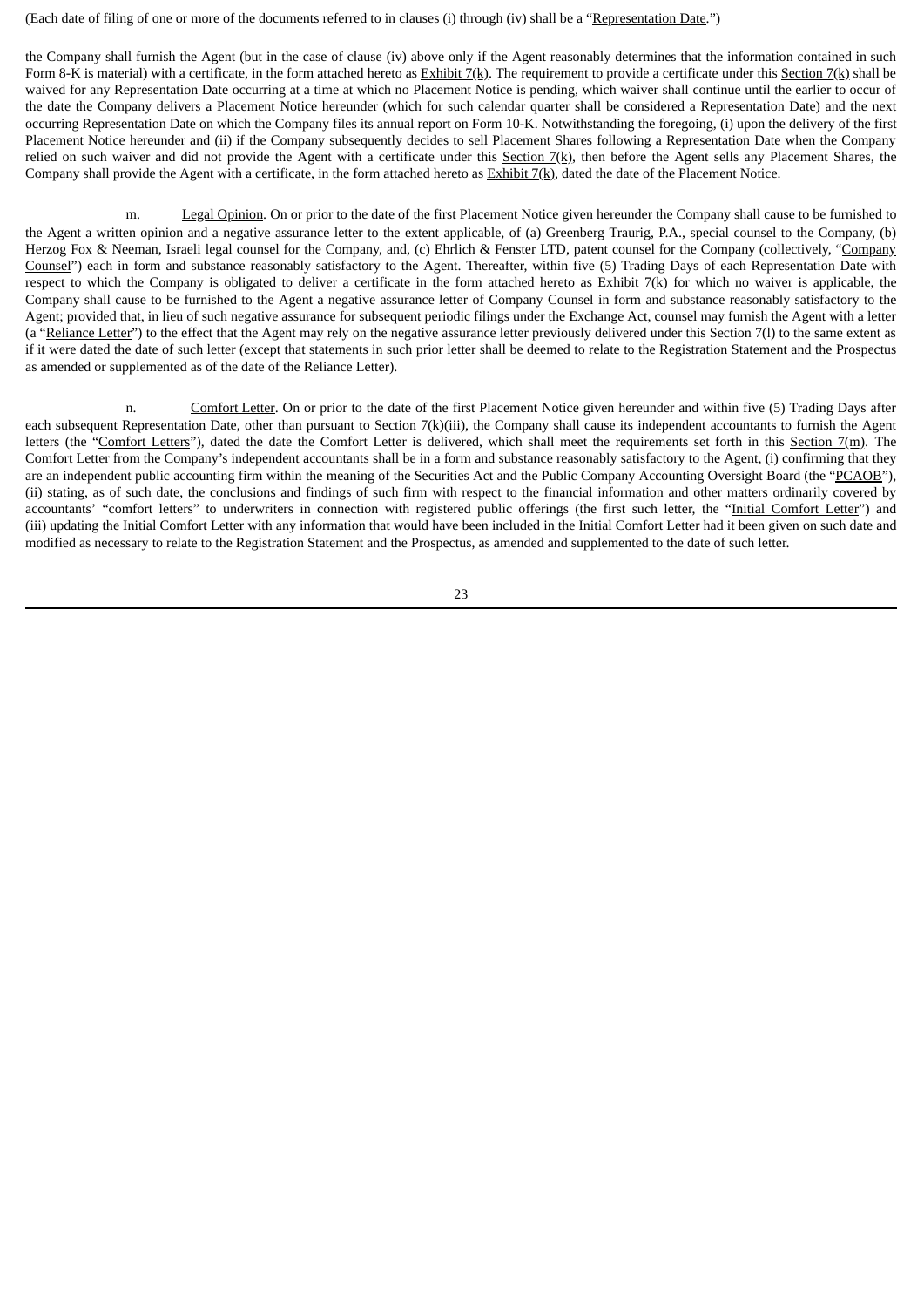o. Market Activities. The Company will not, directly or indirectly, (i) take any action designed to cause or result in, or that constitutes or would constitute, the stabilization or manipulation of the price of any security of the Company to facilitate the sale or resale of Ordinary Shares or (ii) sell, bid for, or purchase Ordinary Shares in violation of Regulation M, or pay anyone any compensation for soliciting purchases of the Placement Shares other than the Agent.

p. Investment Company Act. The Company will conduct its affairs in such a manner so as to reasonably ensure that neither it nor the Subsidiaries will be or become, at any time prior to the termination of this Agreement, an "investment company," as such term is defined in the Investment Company Act.

q. No Offer to Sell. Other than an Issuer Free Writing Prospectus approved in advance by the Company and the Agent in its capacity as agent hereunder pursuant to Section 23, the Company (including its agents and representatives) will not make, use, prepare, authorize, approve or refer to any written communication (as defined in Rule 405), required to be filed with the Commission, that constitutes an offer to sell or solicitation of an offer to buy Placement Shares hereunder.

r. Sarbanes-Oxley Act. The Company will maintain and keep accurate books and records reflecting its assets and maintain internal accounting controls in a manner designed to provide reasonable assurance regarding the reliability of financial reporting and the preparation of financial statements for external purposes in accordance with GAAP and including those policies and procedures that (i) pertain to the maintenance of records that in reasonable detail accurately and fairly reflect the transactions and dispositions of the assets of the Company, (ii) provide reasonable assurance that transactions are recorded as necessary to permit the preparation of the Company's consolidated financial statements in accordance with GAAP, (iii) that receipts and expenditures of the Company are being made only in accordance with management's and the Company's directors' authorization, and (iv) provide reasonable assurance regarding prevention or timely detection of unauthorized acquisition, use or disposition of the Company's assets that could have a material effect on its financial statements. The Company will maintain disclosure controls and procedures that comply with the requirements of the Exchange Act.

8. Representations and Covenants of the Agent. The Agent represents and warrants that it is duly registered as a broker-dealer under FINRA, the Exchange Act and the applicable statutes and regulations of each state in which the Placement Shares will be offered and sold, except such states in which the Agent is exempt from registration or such registration is not otherwise required. The Agent shall continue, for the term of this Agreement, to be duly registered as a broker-dealer under FINRA, the Exchange Act and the applicable statutes and regulations of each state in which the Placement Shares will be offered and sold, except such states in which it is exempt from registration or such registration is not otherwise required, during the term of this Agreement. The Agent shall comply with all applicable law and regulations in connection with the transactions contemplated by this Agreement, including the issuance and sale through the Agent of the Placement Shares. Other than an Issuer Free Writing Prospectus approved in advance by the Company and the Agent in its capacity as agent hereunder pursuant to Section 23, the Agent (including its agents and representatives, other than the Agent in its capacity as such) will not make, use, prepare, authorize, approve or refer to any written communication (as defined in Rule 405), required to be filed with the Commission, that constitutes an offer to sell or solicitation of an offer to buy Placement Shares hereunder.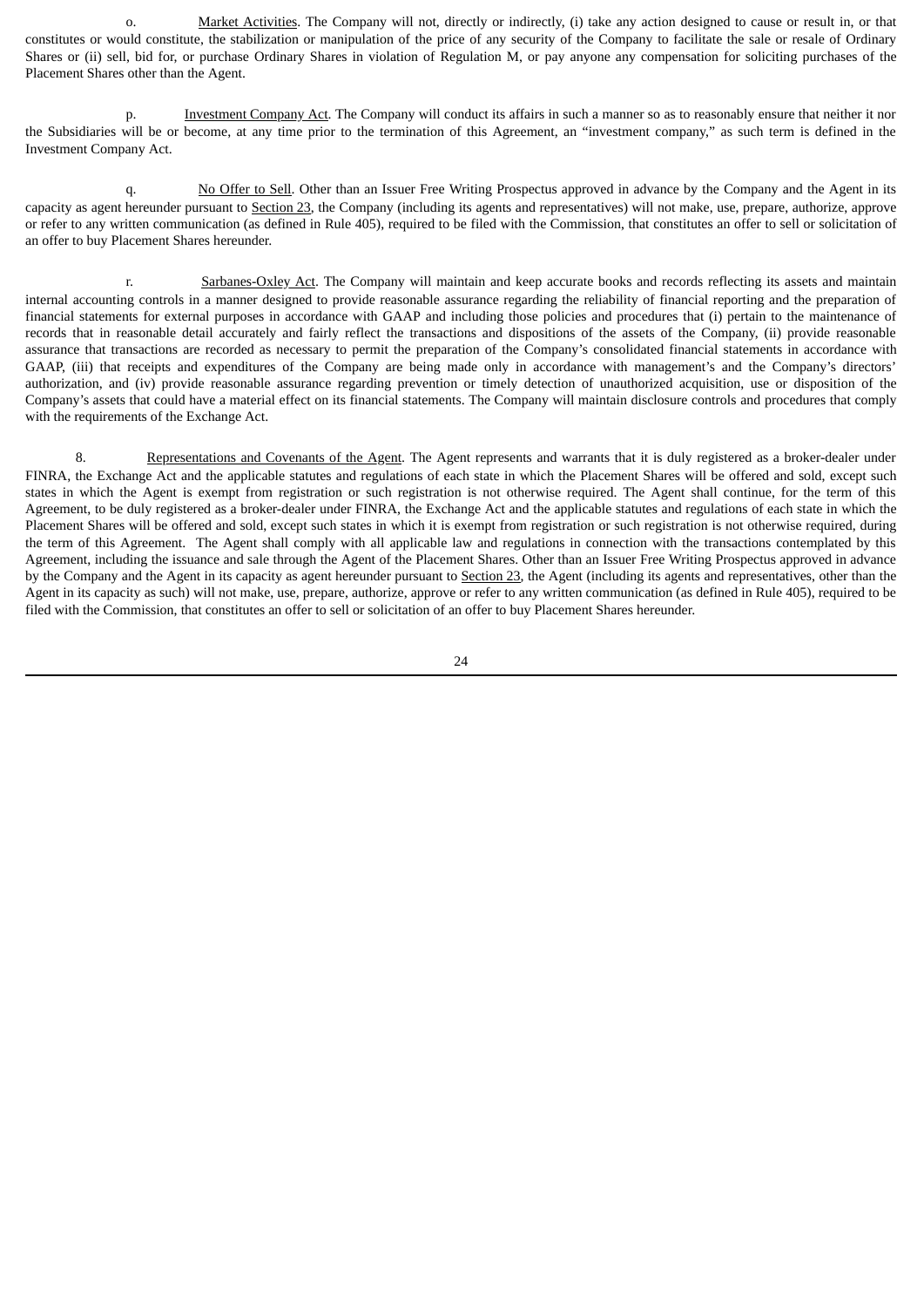9. Payment of Expenses. The Company will pay all expenses incident to the performance of its obligations under this Agreement, including (i) the preparation, filing, including any fees required by the Commission, and printing of the Registration Statement (including financial statements and exhibits) as originally filed and of each amendment and supplement thereto and each Free Writing Prospectus, in such number as the Agent shall deem reasonably necessary, (ii) the printing and delivery to the Agent of this Agreement and such other documents as may be required in connection with the offering, purchase, sale, issuance or delivery of the Placement Shares, (iii) the preparation, issuance and delivery of the certificates, if any, for the Placement Shares to the Agent, including any stock or other transfer taxes and any capital duties, stamp duties or other duties or taxes payable upon the sale, issuance or delivery of the Placement Shares to the Agent, (iv) the fees and disbursements of the counsel, accountants and other advisors to the Company, (v) the reasonable and documented out-of-pocket fees and disbursements of counsel to the Agent incurred in connection with (a) entering into the transactions contemplated by this Agreement in an amount not to exceed \$25,000 in the aggregate in connection with the execution of this Agreement, and (b) ongoing diligence arising from the transactions contemplated by this Agreement in an amount not to exceed \$2,500 in the aggregate per calendar quarter; (vi) the fees and expenses of the transfer agent and registrar for the Ordinary Shares, (vii) the filing fees incident to any review by FINRA of the terms of the sale of the Placement Shares, and (viii) the fees and expenses incurred in connection with the listing of the Placement Shares on the Exchange.

10. Conditions to the Agent's Obligations. The obligations of the Agent hereunder with respect to a Placement will be subject to the continuing accuracy and completeness of the representations and warranties made by the Company herein (other than those representations and warranties made as of a specified date or time), to the due performance in all material respects by the Company of its obligations hereunder, to the completion by the Agent of a due diligence review satisfactory to it in its reasonable judgment, and to the continuing reasonable satisfaction (or waiver by the Agent in its sole discretion) of the following additional conditions:

a. Registration Statement Effective. The Registration Statement shall remain effective and shall be available for the sale of all Placement Shares contemplated to be issued by any Placement Notice.

b. No Material Notices. None of the following events shall have occurred and be continuing: (i) receipt by the Company of any request for additional information from the Commission or any other federal or state governmental authority during the period of effectiveness of the Registration Statement, the response to which would require any post-effective amendments or supplements to the Registration Statement or the Prospectus; (ii) the issuance by the Commission or any other federal or state governmental authority of any stop order suspending the effectiveness of the Registration Statement or receipt by the Company of notification of the initiation of any proceedings for that purpose; (iii) receipt by the Company of any notification with respect to the suspension of the qualification or exemption from qualification of any of the Placement Shares for sale in any jurisdiction or receipt by the Company of notification of the initiation of, or a threat to initiate, any proceeding for such purpose; or (iv) the occurrence of any event that makes any material statement made in the Registration Statement or the Prospectus or any material Incorporated Document untrue in any material respect or that requires the making of any changes in the Registration Statement, the Prospectus or any material Incorporated Document so that, in the case of the Registration Statement, it will not contain any materially untrue statement of a material fact or omit to state any material fact required to be stated therein or necessary to make the statements therein not misleading and, that in the case of the Prospectus or any material Incorporated Document, it will not contain any materially untrue statement of a material fact or omit to state any material fact required to be stated therein or necessary to make the statements therein, in the light of the circumstances under which they were made, not misleading.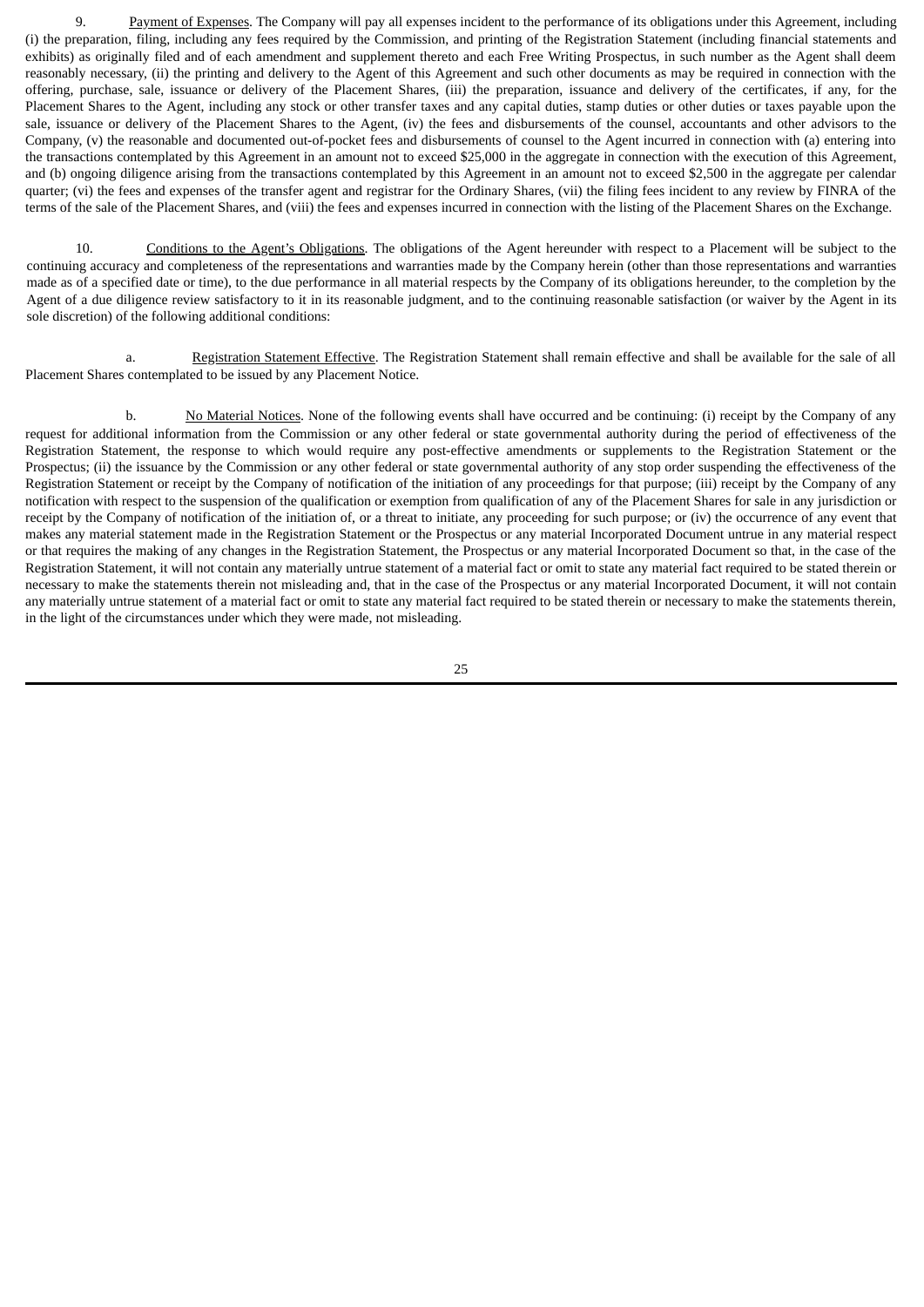c. No Misstatement or Material Omission. The Agent shall not have advised the Company that the Registration Statement or Prospectus, or any amendment or supplement thereto, contains an untrue statement of fact that in the Agent's reasonable opinion is material, or omits to state a fact that in the Agent's reasonable opinion is material and is required to be stated therein or is necessary to make the statements therein not misleading.

d. Material Changes. Except as contemplated in the Prospectus, or disclosed in the Company's reports filed with the Commission, there shall not have been any Material Adverse Effect, or any development that would cause a Material Adverse Effect.

e. Company Counsel Legal Opinion. The Agent shall have received the opinion and negative assurance letter of Company Counsel required to be delivered pursuant to Section 7(1) on or before the date on which such delivery of such opinion and negative assurance letter are required pursuant to Section 7(l).

f. Agent Counsel Legal Opinion. Agent shall have received from Duane Morris LLP, counsel for the Agent, such opinion or opinions, on or before the date on which the delivery of the Company Counsel legal opinion is required pursuant to Section 7(l), with respect to such matters as the Agent may reasonably require, and the Company shall have furnished to such counsel such documents as they request for enabling them to pass upon such matters.

g. Comfort Letter. The Agent shall have received the Comfort Letter required to be delivered pursuant Section 7(m) on or before the date on which such delivery of such letter is required pursuant to Section  $7(m)$ .

h. Representation Certificate. The Agent shall have received the certificate required to be delivered pursuant to Section 7(k) on or before the date on which delivery of such certificate is required pursuant to Section  $7(k)$ .

i. Secretary's Certificate. On or prior to the first Representation Date, the Agent shall have received a certificate, signed on behalf of the Company by its corporate Secretary, in form and substance satisfactory to the Agent and its counsel.

j. No Suspension. Trading in the Ordinary Shares shall not have been suspended on the Exchange and the Ordinary Shares shall not have been delisted from the Exchange.

k. Other Materials. On each date on which the Company is required to deliver a certificate pursuant to Section 7(k), the Company shall have furnished to the Agent such appropriate further information, certificates and documents as the Agent may reasonably request and which are usually and customarily furnished by an issuer of securities in connection with a securities offering of the type contemplated hereby. All such opinions, certificates, letters and other documents will be in compliance with the provisions hereof.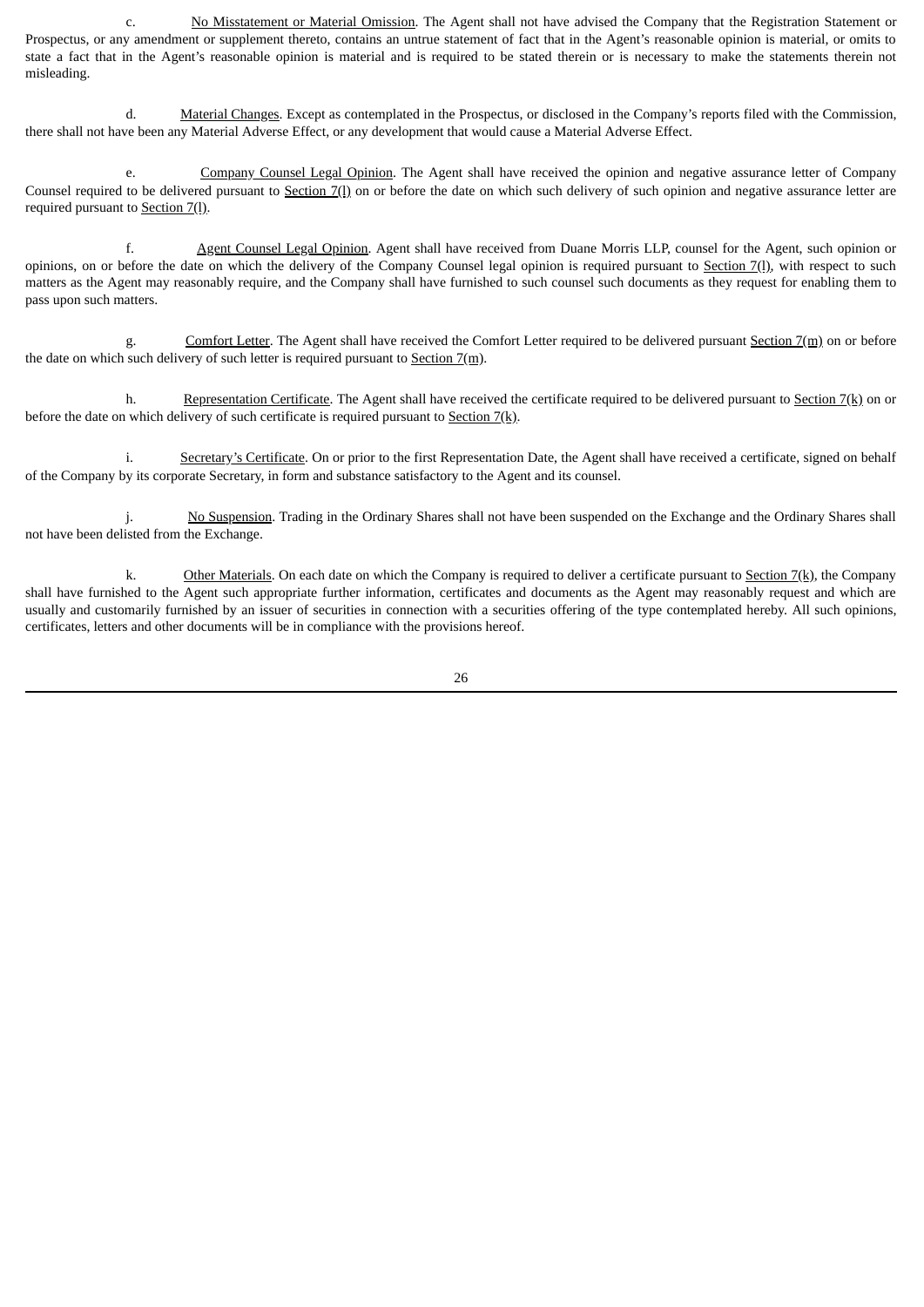l. Securities Act Filings Made. All filings with the Commission required by Rule 424 under the Securities Act to have been filed prior to the issuance of any Placement Notice hereunder shall have been made within the applicable time period prescribed for such filing by Rule 424.

m. Approval for Listing. The Placement Shares shall either have been approved for listing on the Exchange, subject only to notice of issuance, or the Company shall have filed an application for listing of the Placement Shares on the Exchange at, or prior to, the issuance of any Placement Notice.

n. No Termination Event. There shall not have occurred any event that would permit the Agent to terminate this Agreement pursuant to Section 13(a).

### 11. Indemnification and Contribution.

(a) Company Indemnification. The Company agrees to indemnify and hold harmless the Agent, its partners, members, directors, officers, employees and agents and each person, if any, who controls the Agent within the meaning of Section 15 of the Securities Act or Section 20 of the Exchange Act as follows:

(i) against any and all loss, liability, claim, damage and expense whatsoever, as incurred, joint or several, arising out of or based upon any untrue statement or alleged untrue statement of a material fact contained in the Registration Statement (or any amendment thereto), or the omission or alleged omission therefrom of a material fact required to be stated therein or necessary to make the statements therein not misleading, or arising out of any untrue statement or alleged untrue statement of a material fact included in any related Issuer Free Writing Prospectus or the Prospectus (or any amendment or supplement thereto), or the omission or alleged omission therefrom of a material fact necessary in order to make the statements therein, in the light of the circumstances under which they were made, not misleading;

(ii) against any and all loss, liability, claim, damage and expense whatsoever, as incurred, joint or several, to the extent of the aggregate amount paid in settlement of any litigation, or any investigation or proceeding by any governmental agency or body, commenced or threatened, or of any claim whatsoever based upon any such untrue statement or omission, or any such alleged untrue statement or omission; provided that (subject to Section 11(d) below) any such settlement is effected with the written consent of the Company, which consent shall not unreasonably be delayed or withheld; and

(iii) against any and all expense whatsoever, as incurred (including the reasonable and documented out-of-pocket fees and disbursements of counsel), reasonably incurred in investigating, preparing or defending against any litigation, or any investigation or proceeding by any governmental agency or body, commenced or threatened, or any claim whatsoever based upon any such untrue statement or omission, or any such alleged untrue statement or omission, to the extent that any such expense is not paid under (i) or (ii) above,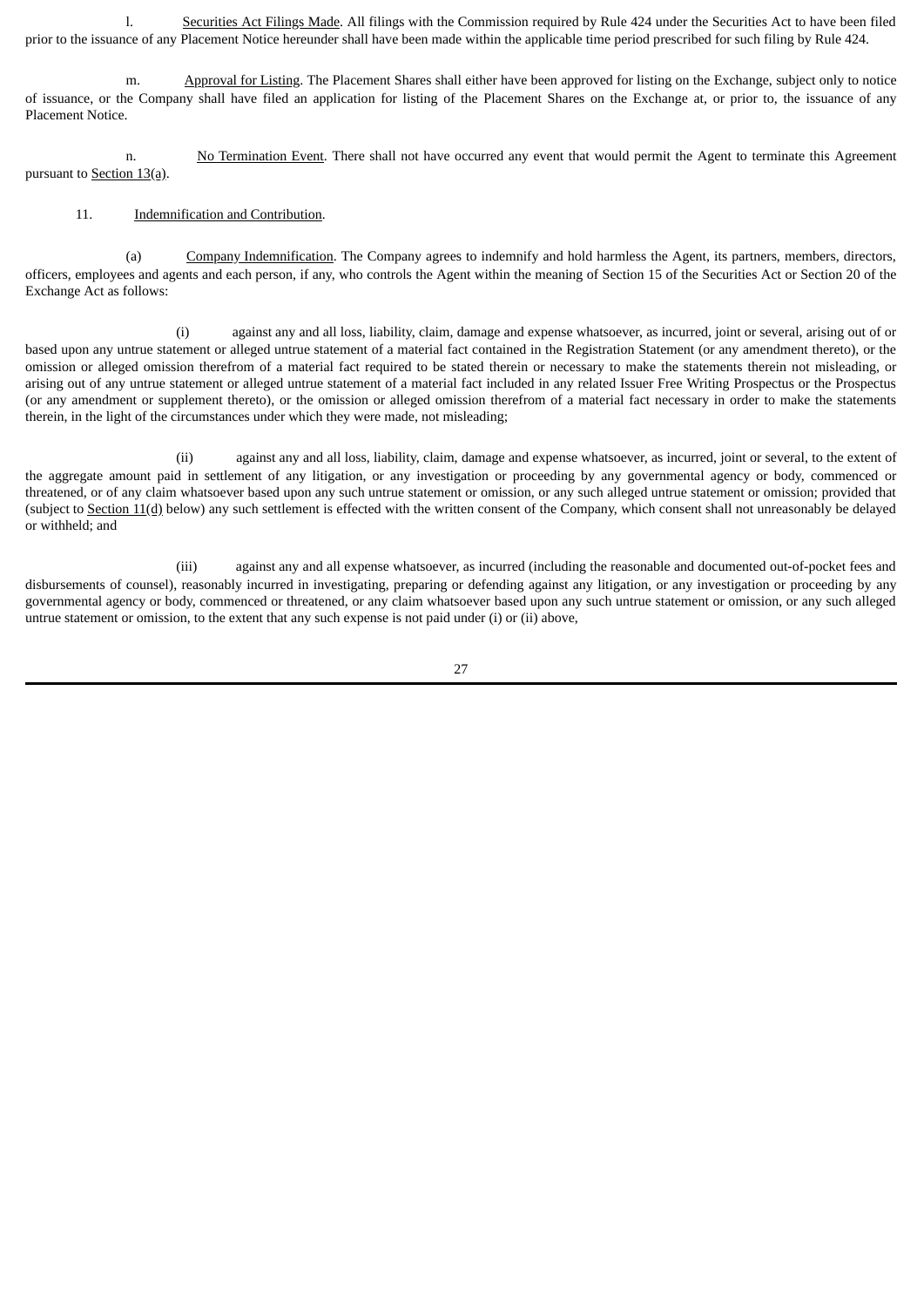*provided, however*, that this indemnity agreement shall not apply to any loss, liability, claim, damage or expense to the extent arising out of any untrue statement or omission or alleged untrue statement or omission made solely in reliance upon and in conformity with written information furnished to the Company by the Agent expressly for use in the Registration Statement (or any amendment thereto), or in any related Issuer Free Writing Prospectus or the Prospectus (or any amendment or supplement thereto).

(b) Indemnification by the Agent. The Agent agrees to indemnify and hold harmless the Company and its directors and officers, and each person, if any, who (i) controls the Company within the meaning of Section 15 of the Securities Act or Section 20 of the Exchange Act or (ii) is controlled by or is under common control with the Company against any and all loss, liability, claim, damage and expense described in the indemnity contained in Section  $11(a)$ , as incurred, but only with respect to untrue statements or omissions, or alleged untrue statements or omissions, made in the Registration Statement (or any amendments thereto) or in any related Issuer Free Writing Prospectus or the Prospectus (or any amendment or supplement thereto) in reliance upon and in conformity with information relating to the Agent and furnished to the Company in writing by the Agent expressly for use therein.

(c) Procedure. Any party that proposes to assert the right to be indemnified under this Section 11 will, promptly after receipt of notice of commencement of any action against such party in respect of which a claim is to be made against an indemnifying party or parties under this Section 11, notify each such indemnifying party of the commencement of such action, enclosing a copy of all papers served, but the omission so to notify such indemnifying party will not relieve the indemnifying party from (i) any liability that it might have to any indemnified party otherwise than under this Section 11 and (ii) any liability that it may have to any indemnified party under the foregoing provisions of this Section 11 unless, and only to the extent that, such omission results in the forfeiture of substantive rights or defenses by the indemnifying party. If any such action is brought against any indemnified party and it notifies the indemnifying party of its commencement, the indemnifying party will be entitled to participate in and, to the extent that it elects by delivering written notice to the indemnified party promptly after receiving notice of the commencement of the action from the indemnified party, jointly with any other indemnifying party similarly notified, to assume the defense of the action, with counsel reasonably satisfactory to the indemnified party, and after notice from the indemnifying party to the indemnified party of its election to assume the defense, the indemnifying party will not be liable to the indemnified party for any legal or other expenses except as provided below and except for the reasonable costs of investigation subsequently incurred by the indemnified party in connection with the defense. The indemnified party will have the right to employ its own counsel in any such action, but the fees, expenses and other charges of such counsel will be at the expense of such indemnified party unless (1) the employment of counsel by the indemnified party has been authorized in writing by the indemnifying party, (2) the indemnified party has reasonably concluded (based on advice of counsel) that there may be legal defenses available to it or other indemnified parties that are different from or in addition to those available to the indemnifying party, (3) a conflict or potential conflict of interest exists (based on advice of counsel to the indemnified party) between the indemnified party and the indemnifying party (in which case the indemnifying party will not have the right to direct the defense of such action on behalf of the indemnified party) or (4) the indemnifying party has not in fact employed counsel to assume the defense of such action within a reasonable time after receiving notice of the commencement of the action, in each of which cases the reasonable and documented out-of-pocket fees, disbursements and other charges of counsel will be at the expense of the indemnifying party or parties. It is understood that the indemnifying party or parties shall not, in connection with any proceeding or related proceedings in the same jurisdiction, be liable for the reasonable and documented out-of-pocket fees, disbursements and other charges of more than one separate firm admitted to practice in such jurisdiction at any one time for all such indemnified party or parties. All such reasonable and documented out-of-pocket fees, disbursements and other charges will be reimbursed by the indemnifying party promptly after the indemnifying party receives a written invoice relating to fees, disbursements and other charges in reasonable detail. An indemnifying party will not, in any event, be liable for any settlement of any action or claim effected without its written consent. No indemnifying party shall, without the prior written consent of each indemnified party, settle or compromise or consent to the entry of any judgment in any pending or threatened claim, action or proceeding relating to the matters contemplated by this Section 11 (whether or not any indemnified party is a party thereto), unless such settlement, compromise or consent (1) includes an unconditional release of each indemnified party from all liability arising out of such litigation, investigation, proceeding or claim and (2) does not include a statement as to or an admission of fault, culpability or a failure to act by or on behalf of any indemnified party.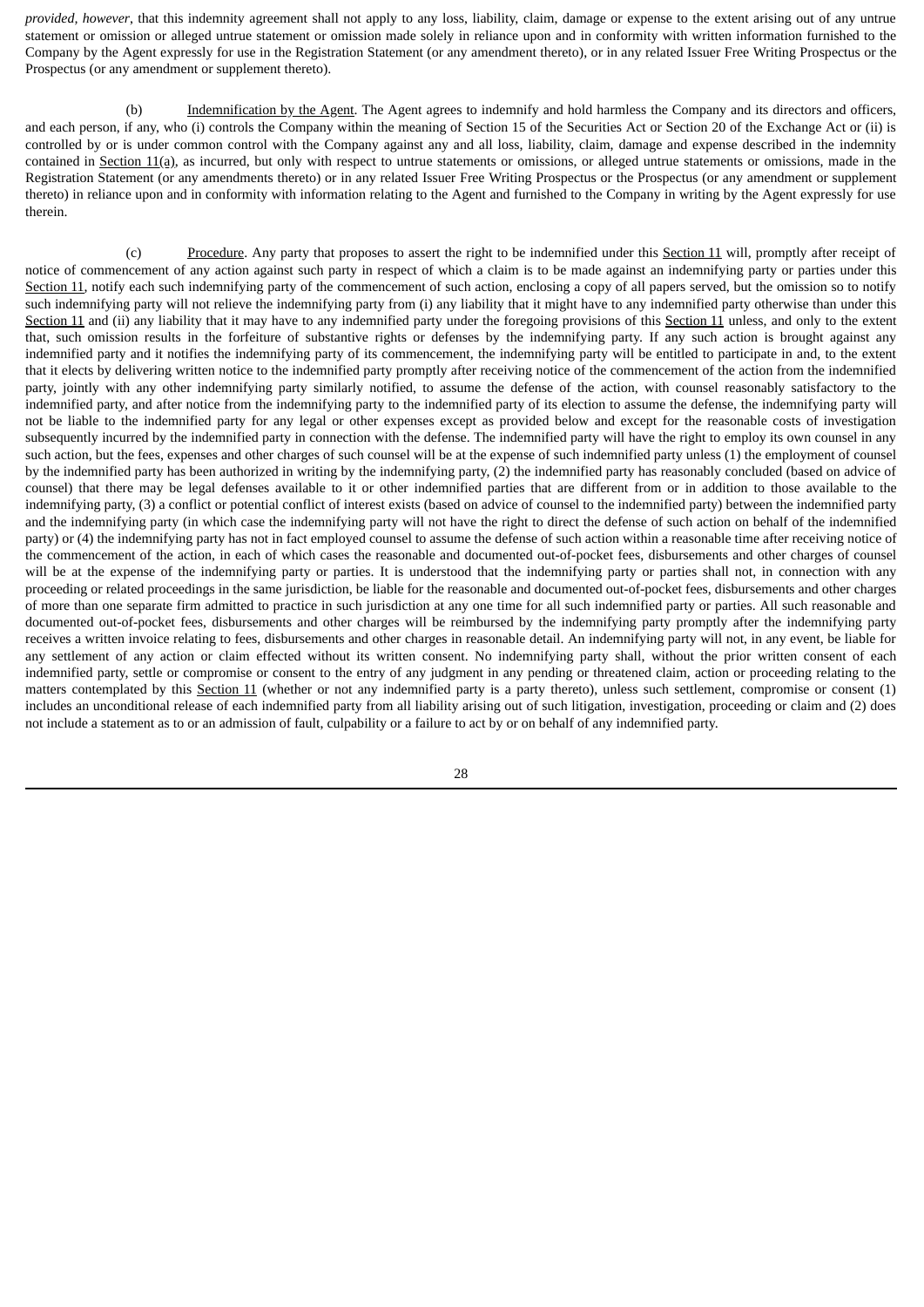(d) Contribution. In order to provide for just and equitable contribution in circumstances in which the indemnification provided for in the foregoing paragraphs of this Section 11 is applicable in accordance with its terms but for any reason is held to be unavailable from the Company or the Agent, the Company and the Agent will contribute to the total losses, claims, liabilities, expenses and damages (including any investigative, legal and other expenses reasonably incurred in connection with, and any amount paid in settlement of, any action, suit or proceeding or any claim asserted, but after deducting any contribution received by the Company from persons other than the Agent, such as persons who control the Company within the meaning of the Securities Act or the Exchange Act, officers of the Company who signed the Registration Statement and directors of the Company, who also may be liable for contribution) to which the Company and the Agent may be subject in such proportion as shall be appropriate to reflect the relative benefits received by the Company on the one hand and the Agent on the other hand. The relative benefits received by the Company on the one hand and the Agent on the other hand shall be deemed to be in the same proportion as the total Net Proceeds from the sale of the Placement Shares (before deducting expenses) received by the Company bear to the total compensation received by the Agent (before deducting expenses) from the sale of Placement Shares on behalf of the Company. If, but only if, the allocation provided by the foregoing sentence is not permitted by applicable law, the allocation of contribution shall be made in such proportion as is appropriate to reflect not only the relative benefits referred to in the foregoing sentence but also the relative fault of the Company, on the one hand, and the Agent, on the other hand, with respect to the statements or omission that resulted in such loss, claim, liability, expense or damage, or action in respect thereof, as well as any other relevant equitable considerations with respect to such offering. Such relative fault shall be determined by reference to, among other things, whether the untrue or alleged untrue statement of a material fact or omission or alleged omission to state a material fact relates to information supplied by the Company or the Agent, the intent of the parties and their relative knowledge, access to information and opportunity to correct or prevent such statement or omission. The Company and the Agent agree that it would not be just and equitable if contributions pursuant to this Section 11(d) were to be determined by pro rata allocation or by any other method of allocation that does not take into account the equitable considerations referred to herein. The amount paid or payable by an indemnified party as a result of the loss, claim, liability, expense, or damage, or action in respect thereof, referred to above in this Section  $11(d)$  shall be deemed to include, for the purpose of this Section  $11(d)$ , any legal or other expenses reasonably incurred by such indemnified party in connection with investigating or defending any such action or claim to the extent consistent with Section  $11(c)$  hereof. Notwithstanding the foregoing provisions of this Section  $11(d)$ , the Agent shall not be required to contribute any amount in excess of the commissions received by it under this Agreement and no person found guilty of fraudulent misrepresentation (within the meaning of Section 11(f) of the Securities Act) will be entitled to contribution from any person who was not guilty of such fraudulent misrepresentation. For purposes of this Section 11(d), any person who controls a party to this Agreement within the meaning of the Securities Act or the Exchange Act, and any officers, directors, partners, employees or agents of the Agent, will have the same rights to contribution as that party, and each officer who signed the Registration Statement and director of the Company will have the same rights to contribution as the Company, subject in each case to the provisions hereof. Any party entitled to contribution, promptly after receipt of notice of commencement of any action against such party in respect of which a claim for contribution may be made under this Section 11(d), will notify any such party or parties from whom contribution may be sought, but the omission to so notify will not relieve that party or parties from whom contribution may be sought from any other obligation it or they may have under this Section 11(d) except to the extent that the failure to so notify such other party materially prejudiced the substantive rights or defenses of the party from whom contribution is sought. Except for a settlement entered into pursuant to the last sentence of Section  $11(c)$  hereof, no party will be liable for contribution with respect to any action or claim settled without its written consent if such consent is required pursuant to **Section 11(c)** hereof.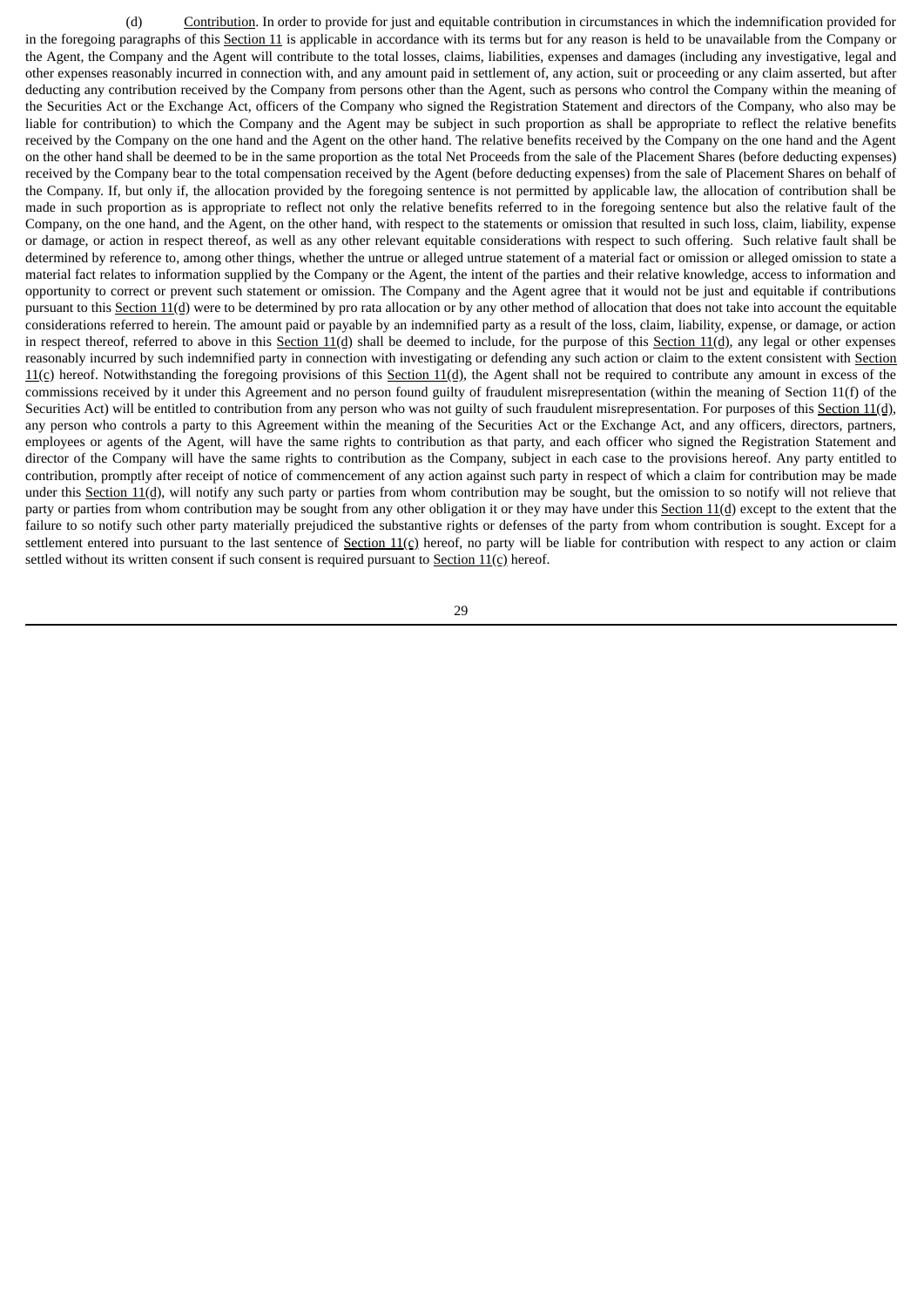12. Representations and Agreements to Survive Delivery. The indemnity and contribution agreements contained in Section 11 of this Agreement and all representations and warranties of the Company herein or in certificates delivered pursuant hereto shall survive, as of their respective dates, regardless of (i) any investigation made by or on behalf of the Agent, any controlling persons, or the Company (or any of their respective officers, directors or controlling persons), (ii) delivery and acceptance of the Placement Shares and payment therefor or (iii) any termination of this Agreement.

### 13. Termination.

a. The Agent may terminate this Agreement, by notice to the Company, as hereinafter specified at any time (1) if there has been, since the time of execution of this Agreement or since the date as of which information is given in the Prospectus, any Material Adverse Effect, or any development that would have a Material Adverse Effect that, in the sole judgment of the Agent, is material and adverse and makes it impractical or inadvisable to market the Placement Shares or to enforce contracts for the sale of the Placement Shares, (2) if there has occurred any material adverse change in the financial markets in the United States or the international financial markets, any outbreak of hostilities or escalation thereof or other calamity or crisis or any change or development involving a prospective change in national or international political, financial or economic conditions, in each case the effect of which is such as to make it, in the judgment of the Agent, impracticable or inadvisable to market the Placement Shares or to enforce contracts for the sale of the Placement Shares, (3) if trading in the Ordinary Shares has been suspended or limited by the Commission or the Exchange, or if trading generally on the Exchange has been suspended or limited, or minimum prices for trading have been fixed on the Exchange, (4) if any suspension of trading of any securities of the Company on any exchange or in the over-the-counter market shall have occurred and be continuing, (5) if a major disruption of securities settlements or clearance services in the United States shall have occurred and be continuing, or (6) if a banking moratorium has been declared by either U.S. Federal or New York authorities. Any such termination shall be without liability of any party to any other party except that the provisions of Section 9 (Payment of Expenses), Section 11 (Indemnification and Contribution), Section 12 (Representations and Agreements to Survive Delivery), Section 18 (Governing Law and Time; Waiver of Jury Trial) and Section 19 (Consent to Jurisdiction) hereof shall remain in full force and effect notwithstanding such termination. If the Agent elects to terminate this Agreement as provided in this Section 13(a), the Agent shall provide the required notice as specified in Section 14 (Notices).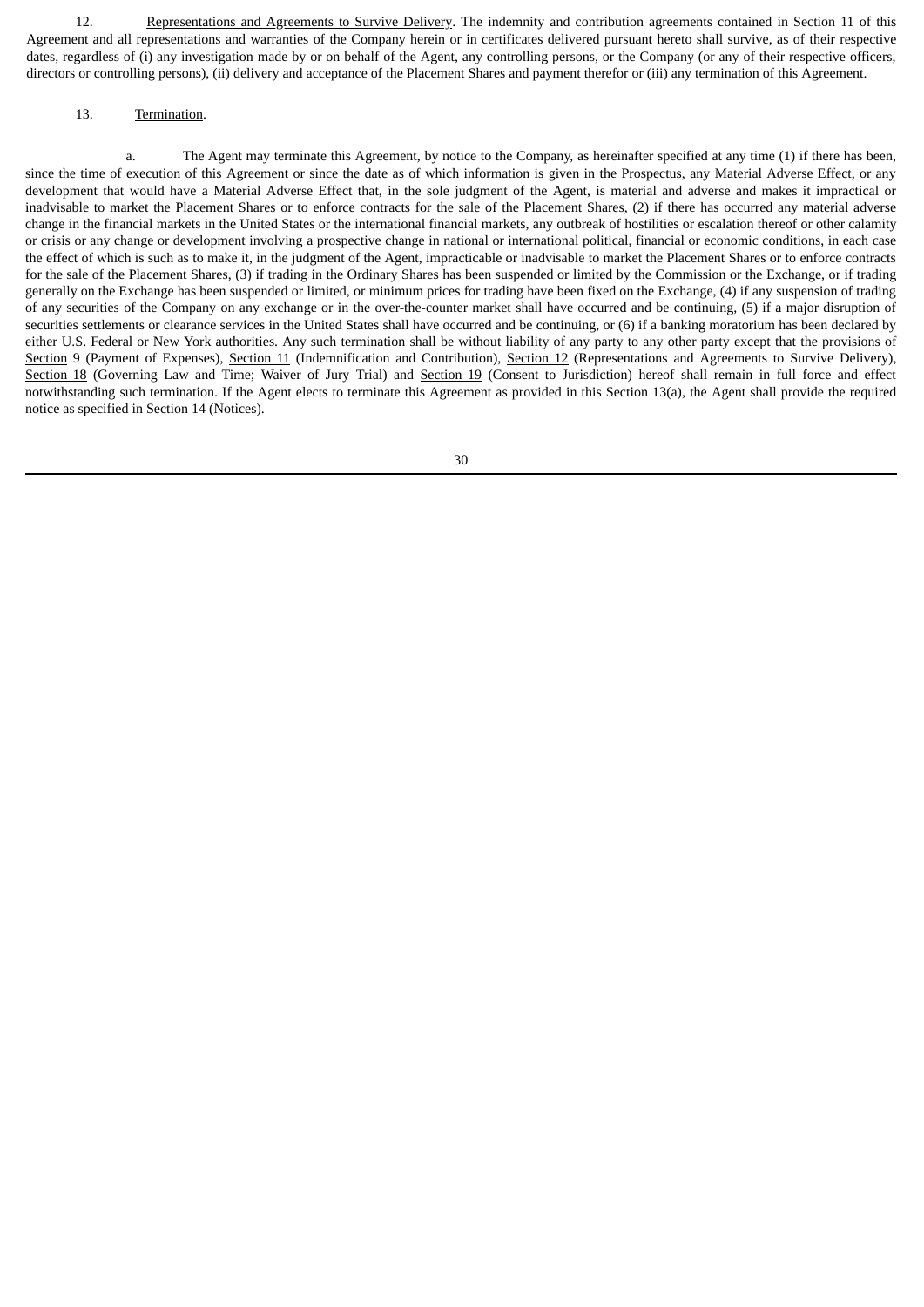b. The Company shall have the right, by giving five (5) days' notice as hereinafter specified to terminate this Agreement in its sole discretion at any time after the date of this Agreement. Any such termination shall be without liability of any party to any other party except that the provisions of Section 9 (Payment of Expenses), Section 11 (Indemnification and Contribution), Section 12 (Representations and Agreements to Survive Delivery), Section 18 (Governing Law and Time; Waiver of Jury Trial) and Section 19 (Consent to Jurisdiction) hereof shall remain in full force and effect notwithstanding such termination.

c. The Agent shall have the right, by giving five (5) days' notice as hereinafter specified to terminate this Agreement in its sole discretion at any time after the date of this Agreement. Any such termination shall be without liability of any party to any other party except that the provisions of Section 9 (Payment of Expenses), Section 11 (Indemnification and Contribution), Section 12 (Representations and Agreements to Survive Delivery), Section 18 (Governing Law and Time; Waiver of Jury Trial) and Section 19 (Consent to Jurisdiction) hereof shall remain in full force and effect notwithstanding such termination.

d. Unless earlier terminated pursuant to this Section 13, this Agreement shall automatically terminate upon the issuance and sale of all of the Placement Shares through the Agent on the terms and subject to the conditions set forth herein except that the provisions of Section 9 (Payment of Expenses), Section 11 (Indemnification and Contribution), Section 12 (Representations and Agreements to Survive Delivery), Section 18 (Governing Law and Time; Waiver of Jury Trial) and Section 19 (Consent to Jurisdiction) hereof shall remain in full force and effect notwithstanding such termination.

e. This Agreement shall remain in full force and effect unless terminated pursuant to Sections  $13(a)$ , (b), (c), or (d) above or otherwise by mutual agreement of the parties; *provided, however*, that any such termination by mutual agreement shall in all cases be deemed to provide that Section 9 (Payment of Expenses), Section 11 (Indemnification and Contribution), Section 12 (Representations and Agreements to Survive Delivery), Section 18 (Governing Law and Time; Waiver of Jury Trial) and Section 19 (Consent to Jurisdiction) shall remain in full force and effect. Upon termination of this Agreement, the Company shall not have any liability to the Agent for any discount, commission or other compensation with respect to any Placement Shares not otherwise sold by the Agent under this Agreement.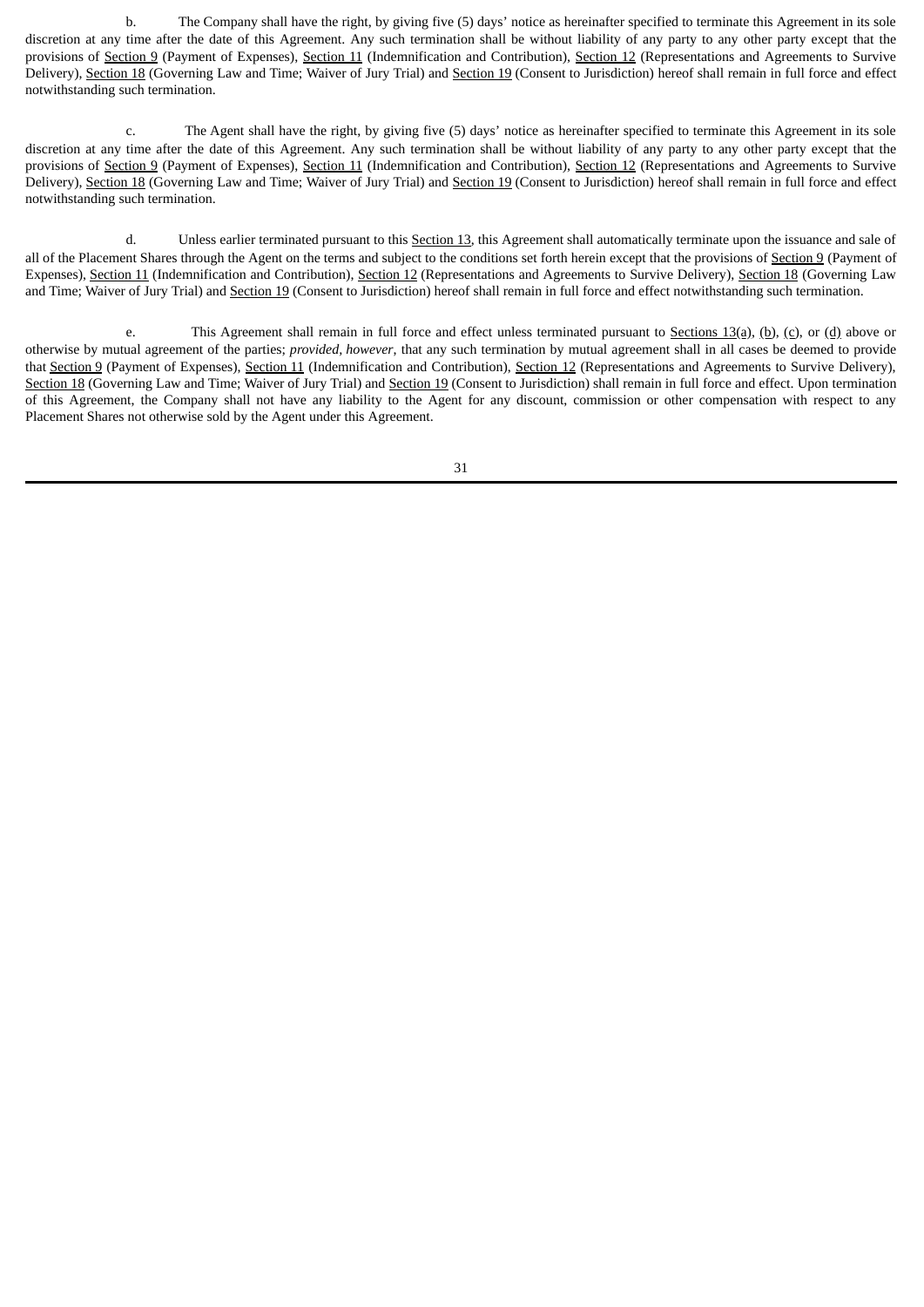f. Any termination of this Agreement shall be effective on the date specified in such notice of termination; *provided, however*, that such termination shall not be effective until the close of business on the date of receipt of such notice by the Agent or the Company, as the case may be. If such termination shall occur prior to the Settlement Date for any sale of Placement Shares, such Placement Shares shall settle in accordance with the provisions of this Agreement.

14. Notices. All notices or other communications required or permitted to be given by any party to any other party pursuant to the terms of this Agreement shall be in writing, unless otherwise specified, and if sent to the Agent, shall be delivered to:

> B. Riley Securities, Inc. 299 Park Avenue, 7th Floor New York, NY 10171 Attention: General Counsel Telephone: (212) 457-9947 Email: atmdesk@brileyfin.com

with a copy to:

Duane Morris LLP 1540 Broadway New York, NY 10036 Attention: James T. Seery Telephone: (973) 424-2088 Email: jtseery@duanemorris.com

and if to the Company, shall be delivered to:

Entera Bio Ltd. Kiryat Hadassah Minrav Building - Fifth Floor Jerusalem, Israel Attention: Miranda J. Toledano, Chief Financial Officer and Chief Business Officer Email: miranda@enterabio.com

with a copy to:

Greenberg Traurig, P.A. 333 S.E. 2nd Avenue, Suite 4400 Miami, FL 33131 Attention: Drew M. Altman, Esq. Telephone: (305) 579-0589 Email: altmand@gtlaw.com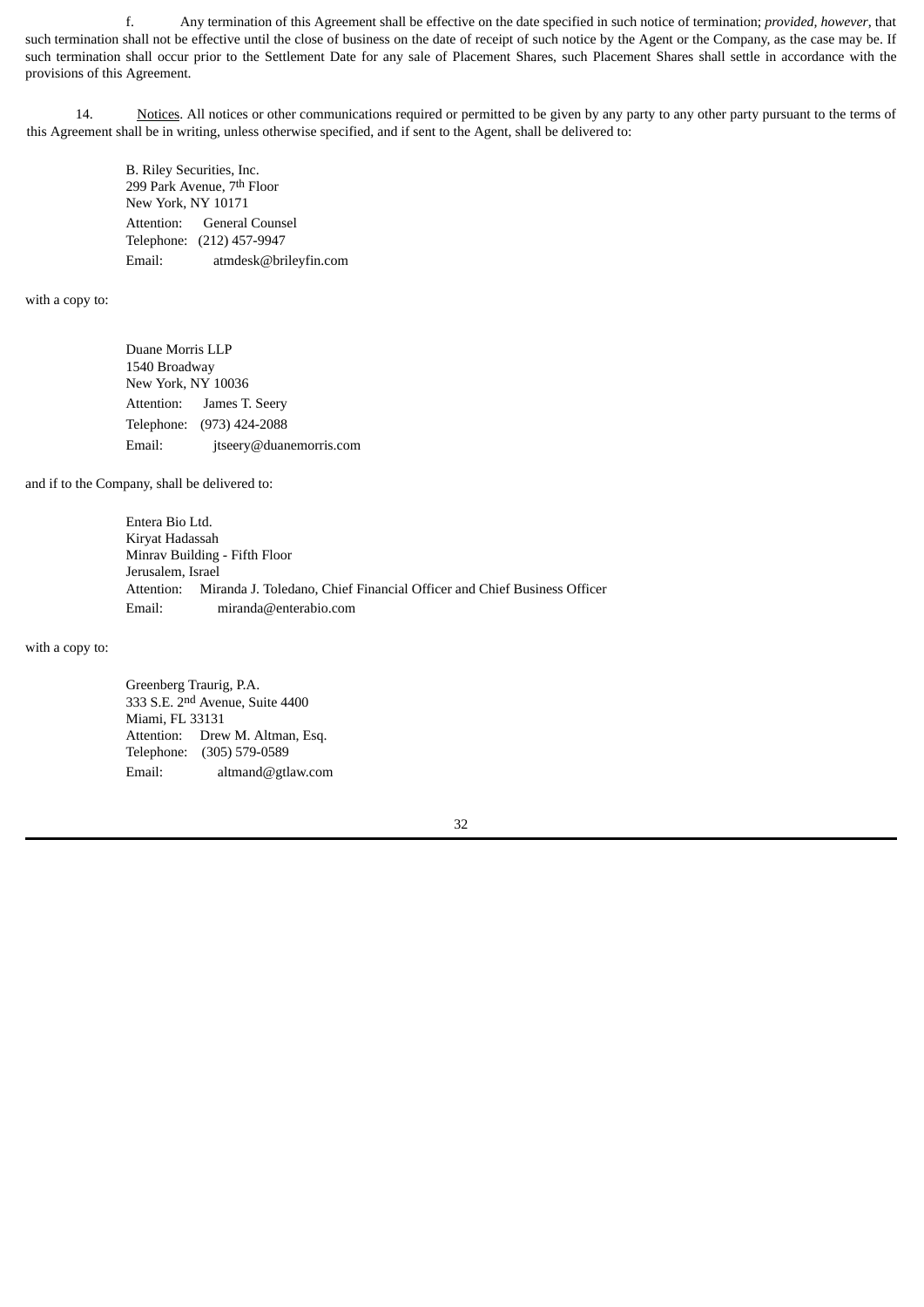Each party to this Agreement may change such address for notices by sending to the parties to this Agreement written notice of a new address for such purpose. Each such notice or other communication shall be deemed given (i) when delivered personally, by email, or by verifiable facsimile transmission on or before 4:30 p.m., New York City time, on a Business Day or, if such day is not a Business Day, on the next succeeding Business Day, (ii) on the next Business Day after timely delivery to a nationally-recognized overnight courier and (iii) on the Business Day actually received if deposited in the U.S. mail (certified or registered mail, return receipt requested, postage prepaid). For purposes of this Agreement, "Business Day" shall mean any day on which the Exchange and commercial banks in the City of New York are open for business.

15. Successors and Assigns. This Agreement shall inure to the benefit of and be binding upon the Company and the Agent and their respective successors and the affiliates, controlling persons, officers and directors referred to in Section 11 hereof. References to any of the parties contained in this Agreement shall be deemed to include the successors and permitted assigns of such party. Nothing in this Agreement, express or implied, is intended to confer upon any party other than the parties hereto or their respective successors and permitted assigns any rights, remedies, obligations or liabilities under or by reason of this Agreement, except as expressly provided in this Agreement. Neither the Company nor the Agent may assign its rights or obligations under this Agreement without the prior written consent of the other party.

16. Adjustments for Stock Splits. The parties acknowledge and agree that all share‑related numbers contained in this Agreement shall be adjusted to take into account any share consolidation, bonus shares, stock split, stock dividend, corporate domestication or similar event effected with respect to the Placement Shares.

17. Entire Agreement; Amendment; Severability. This Agreement (including all schedules and exhibits attached hereto and Placement Notices issued pursuant hereto) constitutes the entire agreement and supersedes all other prior and contemporaneous agreements and undertakings, both written and oral, among the parties hereto with regard to the subject matter hereof. Neither this Agreement nor any term hereof may be amended except pursuant to a written instrument executed by the Company and the Agent. In the event that any one or more of the provisions contained herein, or the application thereof in any circumstance, is held invalid, illegal or unenforceable as written by a court of competent jurisdiction, then such provision shall be given full force and effect to the fullest possible extent that it is valid, legal and enforceable, and the remainder of the terms and provisions herein shall be construed as if such invalid, illegal or unenforceable term or provision was not contained herein, but only to the extent that giving effect to such provision and the remainder of the terms and provisions hereof shall be in accordance with the intent of the parties as reflected in this Agreement.

18. GOVERNING LAW AND TIME; WAIVER OF JURY TRIAL. THIS AGREEMENT SHALL BE GOVERNED BY AND CONSTRUED IN ACCORDANCE WITH THE LAWS OF THE STATE OF NEW YORK WITHOUT REGARD TO THE PRINCIPLES OF CONFLICTS OF LAWS. SPECIFIED TIMES OF DAY REFER TO NEW YORK CITY TIME. THE COMPANY AND THE AGENT EACH HEREBY IRREVOCABLY WAIVES, TO THE FULLEST EXTENT PERMITTED BY APPLICABLE LAW, ANY AND ALL RIGHT TO TRIAL BY JURY IN ANY LEGAL PROCEEDING ARISING OUT OF OR RELATING TO THIS AGREEMENT OR THE TRANSACTIONS CONTEMPLATED HEREBY.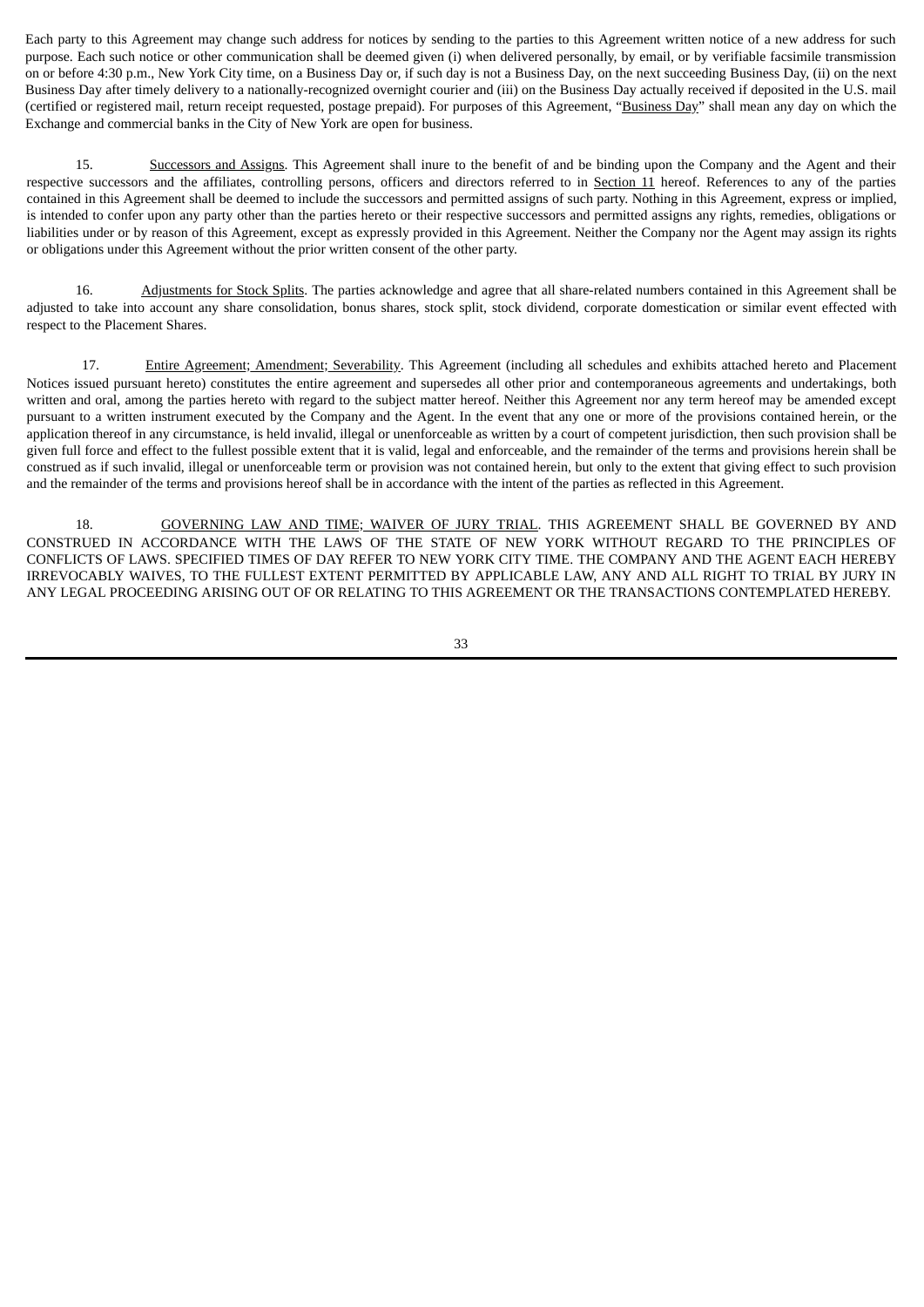19. CONSENT TO JURISDICTION. EACH PARTY HEREBY IRREVOCABLY SUBMITS TO THE NON-EXCLUSIVE JURISDICTION OF THE STATE AND FEDERAL COURTS SITTING IN THE CITY OF NEW YORK, BOROUGH OF MANHATTAN, FOR THE ADJUDICATION OF ANY DISPUTE HEREUNDER OR IN CONNECTION WITH ANY TRANSACTION CONTEMPLATED HEREBY, AND HEREBY IRREVOCABLY WAIVES, AND AGREES NOT TO ASSERT IN ANY SUIT, ACTION OR PROCEEDING, ANY CLAIM THAT IT IS NOT PERSONALLY SUBJECT TO THE JURISDICTION OF ANY SUCH COURT, THAT SUCH SUIT, ACTION OR PROCEEDING IS BROUGHT IN AN INCONVENIENT FORUM OR THAT THE VENUE OF SUCH SUIT, ACTION OR PROCEEDING IS IMPROPER. EACH PARTY HEREBY IRREVOCABLY WAIVES PERSONAL SERVICE OF PROCESS AND CONSENTS TO PROCESS BEING SERVED IN ANY SUCH SUIT, ACTION OR PROCEEDING BY MAILING A COPY THEREOF (CERTIFIED OR REGISTERED MAIL, RETURN RECEIPT REQUESTED) TO SUCH PARTY AT THE ADDRESS IN EFFECT FOR NOTICES TO IT UNDER THIS AGREEMENT AND AGREES THAT SUCH SERVICE SHALL CONSTITUTE GOOD AND SUFFICIENT SERVICE OF PROCESS AND NOTICE THEREOF. NOTHING CONTAINED HEREIN SHALL BE DEEMED TO LIMIT IN ANY WAY ANY RIGHT TO SERVE PROCESS IN ANY MANNER PERMITTED BY LAW.

20. Use of Information. The Agent may not use any information gained in connection with this Agreement and the transactions contemplated by this Agreement, including due diligence, to advise any party with respect to transactions not expressly approved by the Company.

21. Counterparts. This Agreement may be executed in two or more counterparts, each of which shall be deemed an original, but all of which together shall constitute one and the same instrument. Delivery of an executed Agreement by one party to the other may be made by facsimile transmission or email of a .pdf attachment.

22. Effect of Headings. The section, Schedule and Exhibit headings herein are for convenience only and shall not affect the construction hereof.

23. Permitted Free Writing Prospectuses. The Company represents, warrants and agrees that, unless it obtains the prior consent of the Agent, and the Agent represents, warrants and agrees that, unless it obtains the prior consent of the Company, it has not made and will not make any offer relating to the Placement Shares that would constitute an Issuer Free Writing Prospectus, or that would otherwise constitute a "free writing prospectus," as defined in Rule 405, required to be filed with the Commission. Any such free writing prospectus consented to by the Agent or by the Company, as the case may be, is hereinafter referred to as a "Permitted Free Writing Prospectus." The Company represents and warrants that it has treated and agrees that it will treat each Permitted Free Writing Prospectus as an "issuer free writing prospectus," as defined in Rule 433, and has complied and will comply with the requirements of Rule 433 applicable to any Permitted Free Writing Prospectus, including timely filing with the Commission where required, legending and record keeping. For the purposes of clarity, the parties hereto agree that all free writing prospectuses, if any, listed in Exhibit 23 hereto are Permitted Free Writing Prospectuses.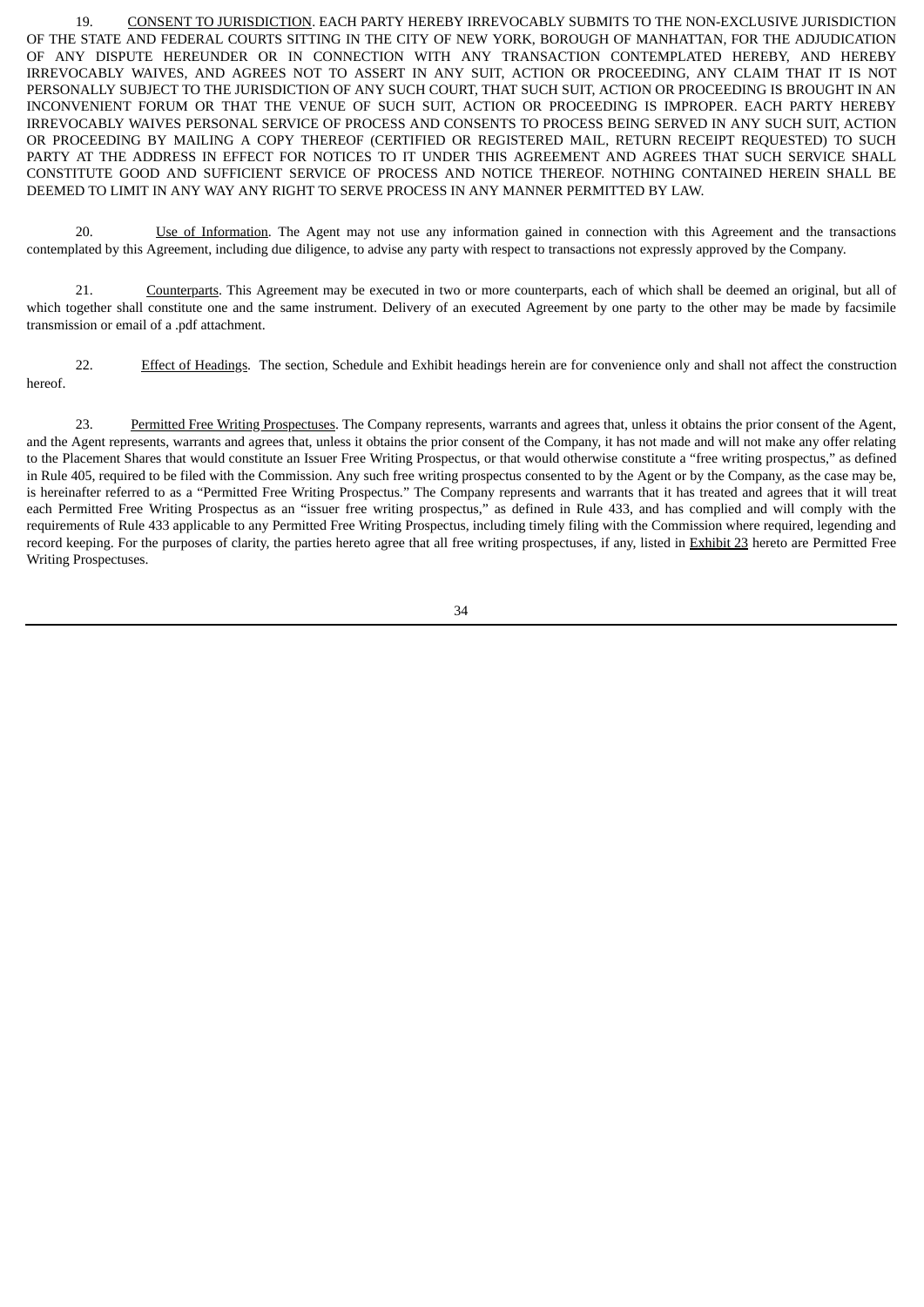### 24. Absence of Fiduciary Relationship. The Company acknowledges and agrees that:

a. The Agent is acting solely as agent in connection with the public offering of the Placement Shares and in connection with each transaction contemplated by this Agreement and the process leading to such transactions, and no fiduciary or advisory relationship between the Company or any of its respective affiliates, stockholders (or other equity holders), creditors or employees or any other party, on the one hand, and the Agent, on the other hand, has been or will be created in respect of any of the transactions contemplated by this Agreement, irrespective of whether or not the Agent has advised or is advising the Company on other matters, and the Agent has no obligation to the Company with respect to the transactions contemplated by this Agreement except the obligations expressly set forth in this Agreement;

b. it is capable of evaluating and understanding, and understands and accepts, the terms, risks and conditions of the transactions contemplated by this Agreement;

c. the Agent has not provided any legal, accounting, regulatory or tax advice with respect to the transactions contemplated by this Agreement and it has consulted its own legal, accounting, regulatory and tax advisors to the extent it has deemed appropriate;

d. it is aware that the Agent and its affiliates are engaged in a broad range of transactions which may involve interests that differ from those of the Company and the Agent has no obligation to disclose such interests and transactions to the Company by virtue of any fiduciary, advisory or agency relationship or otherwise; and

e. it waives, to the fullest extent permitted by law, any claims it may have against the Agent for breach of fiduciary duty or alleged breach of fiduciary duty in connection with the sale of Placement Shares under this Agreement and agrees that the Agent shall not have any liability (whether direct or indirect, in contract, tort or otherwise) to it in respect of such a fiduciary duty claim or to any person asserting a fiduciary duty claim on its behalf or in right of it or the Company, employees or creditors of Company, other than in respect of the Agent's obligations under this Agreement and to keep information provided by the Company to the Agent and its counsel confidential to the extent not otherwise publicly-available.

25. Definitions. As used in this Agreement, the following terms have the respective meanings set forth below:

"Applicable Time" means (i) each Representation Date and (ii) the time of each sale of any Placement Shares pursuant to this Agreement.

"Issuer Free Writing Prospectus" means any "issuer free writing prospectus," as defined in Rule 433, relating to the Placement Shares that (1) is required to be filed with the Commission by the Company, (2) is a "road show" that is a "written communication" within the meaning of Rule 433(d)(8)(i) whether or not required to be filed with the Commission, or (3) is exempt from filing pursuant to Rule 433(d)(5)(i) because it contains a description of the Placement Shares or of the offering that does not reflect the final terms, in each case in the form filed or required to be filed with the Commission or, if not required to be filed, in the form retained in the Company's records pursuant to Rule 433(g) under the Securities Act.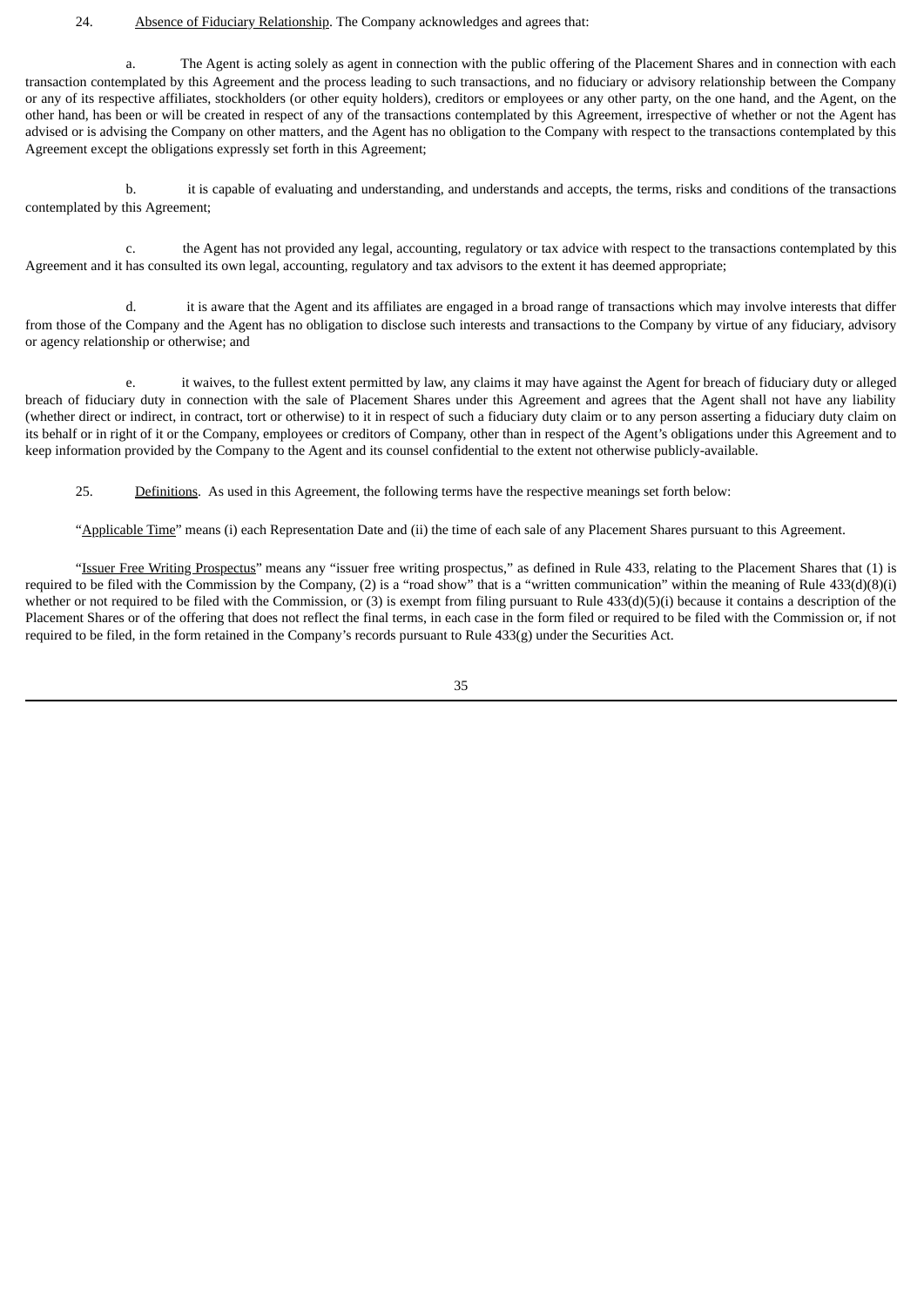"Rule 172," "Rule 405," "Rule 415," "Rule 424," "Rule 424(b)," "Rule 430B," and "Rule 433" refer to such rules under the Securities Act.

All references in this Agreement to financial statements and schedules and other information that is "contained," "included" or "stated" in the Registration Statement or the Prospectus (and all other references of like import) shall be deemed to mean and include all such financial statements and schedules and other information that is incorporated by reference in the Registration Statement or the Prospectus, as the case may be.

All references in this Agreement to the Registration Statement, the Prospectus or any amendment or supplement to any of the foregoing shall be deemed to include the copy filed with the Commission pursuant to EDGAR; all references in this Agreement to any Issuer Free Writing Prospectus (other than any Issuer Free Writing Prospectuses that, pursuant to Rule 433, are not required to be filed with the Commission) shall be deemed to include the copy thereof filed with the Commission pursuant to EDGAR; and all references in this Agreement to "supplements" to the Prospectus shall include, without limitation, any supplements, "wrappers" or similar materials prepared in connection with any offering, sale or private placement of any Placement Shares by the Agent outside of the United States.

[Remainder of the page intentionally left blank]